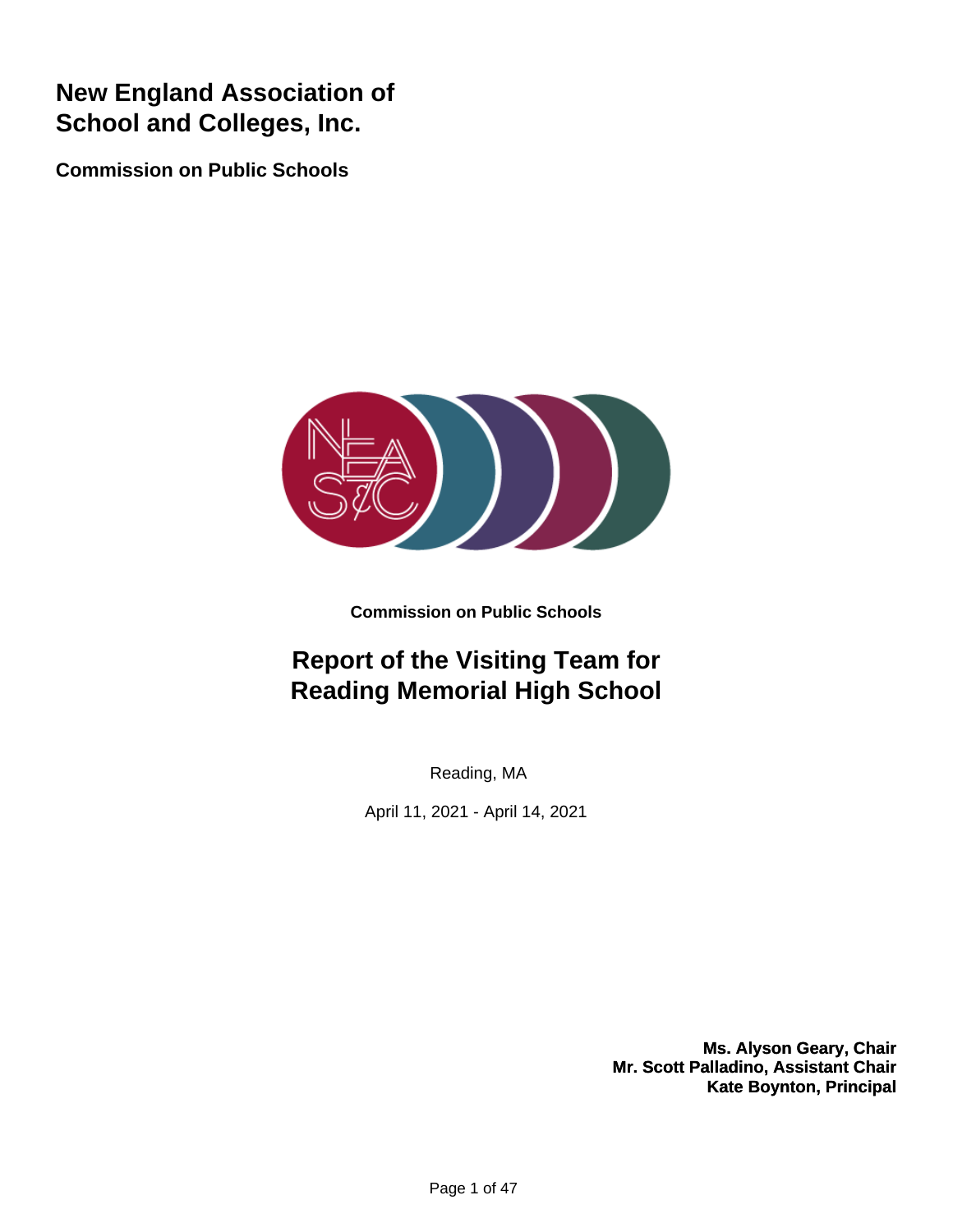## **School and Community Summary**

Reading Memorial High School (RMHS) is a part of the Reading Public Schools system located in Reading, Massachusetts. Reading is an upper-middle-class community located north of Boston. Many adults in the community commute into the city of Boston for work. Within the district, 8.9 percent of the students are considered "economically disadvantaged" by the Massachusetts Department of Elementary and Secondary Education (DESE) while 9 percent of the high school's population is considered economically disadvantaged.

The school district is composed of the following races/ethnicities: White: 86.2 percent Asian: 5.3 percent African American: 2.5 percent Hispanic: 3.3 percent Multi-Race, Non-Hispanic: 2.5 percent Native American: 0.1 percent

Within the district, there is one preschool, five elementary schools, two middle schools, and Reading Memorial High School. RMHS consists of grades 9 - 12, with 1,222 students in total, with the following grade level totals for the 2020-2021 school year.

Grade 9: 299 Grade 10: 301 Grade 11: 292 Grade 12: 330

The enrollment percentages by race/ethnicity for RMHS is as follows: White: 87.1 percent Asian: 5.5 percent African American: 2.7 percent Hispanic: 2.5 percent Multi-Race, Non-Hispanic: 2.0 percent Native American: 0.2 percent

The enrollment stability for RMHS is 99.5 percent. All demographic groups including Economically Disadvantaged, High Needs, LEP English Language Learner, Students with Disability, and race/ethnicity groups have enrollment stability percentages above 95 percent.

The expenditure per pupil for students assigned to the school in 2018, which is the most recent information available from DESE in relation to state average is \$14,202 in the district. The state average is \$16,495. Below is a summary of Revenue for the FY21 budget– these numbers do change throughout the year so this is a snapshot at a point in time.

Total Available revenues \$105,857,140 Total Accom. Costs 39,097,646 Total Operating Budgets \$ 66,715,643

Operating budget breakdown: Town Operating 35.8 percent School Operating 64.2 percent

As of 2019, 98.8 percent of all students graduated in four years. All demographic groups graduate at a rate of 95 percent or more It is also worth noting that in the 2018-2019 school year, no students dropped out.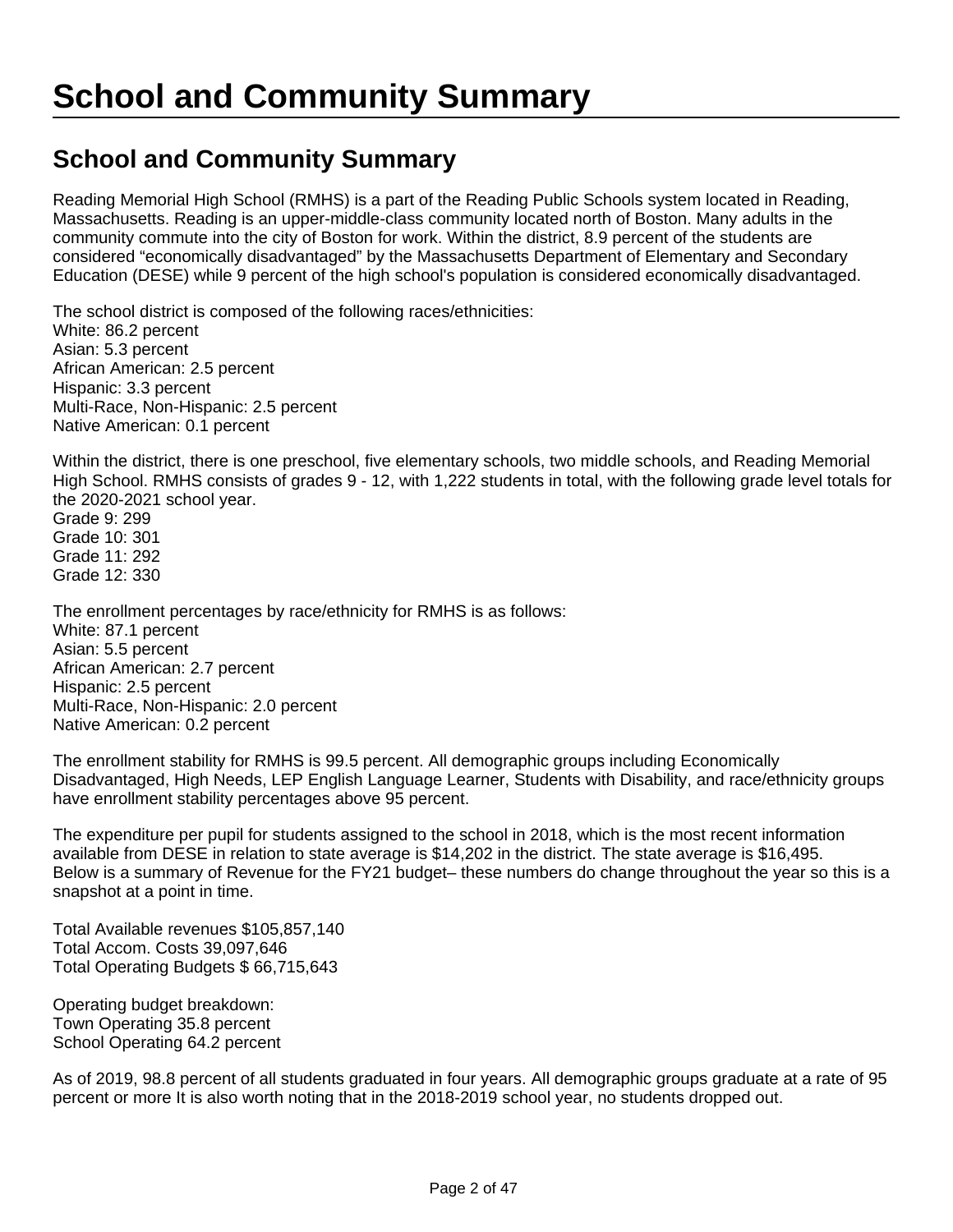During the 2019-2020 academic year RMHS had a 95.8 percent attendance rate where students have an average of 4.6 absences per year.

9.5 percent of students are absent 10 days or more and 6.3 percent of students are considered to have chronic absences, meaning they miss 10 percent of days or more.

It is important to note that only .2 percent of students have unexcused absences that total 9 or more days. This recent attendance data was influenced by the school closure caused by the COVID-19 school closures from March through June 2020.

Overall, students at RMHS are generally on the path to a four-year college. COVID-19 had a significant impact on students choosing to attend a four-year college, with the percentage going down compared to prior years.

For the Class of 2020, 79.6 percent of students went on to attend a four-year college, 5 percent went on to attend a two-year college, 3 percent attended a technical school and 4 percent went into the workforce. Students at Reading Memorial High School have access to local educational opportunities through the Middlesex Community College dual enrollment program, technical programs at the local vocational school, and local internship opportunities. Pre-COVID RMHS offered a rich selection of service-learning trips, which the school intends to resume once health metrics allow.

Each year, the Reading Memorial High School Guidance department hosts a college fair where approximately 120 college admissions representatives are invited to promote their institution. Moving forward, the guidance department will be expanding this fair to include college as well as career opportunities, internships, apprenticeships, and gap year information. In January 2020, RMHS hosted our first GAP year fair, which was very well attended by students and families from Reading as well as surrounding towns. Additionally, college admissions representatives visited RMHS virtually all throughout the fall to meet with prospective students. This year, these meetings took place virtually over zoom and the counseling department hosted several successful college panels that were open to many more families than a typical year because they were hosted on zoom. Reading Memorial High School continues to work on collaborating with local business partnerships through the senior internship program offered during the fourth quarter of a student's senior year following COVID-19 protocols and has 10 students participating in the DESE sponsored tutoring paid internship for Quarter 4. The Reading Cooperative Bank also houses a branch in the lower level of Reading Memorial High School providing students with the opportunity to work in the bank for a block within their scheduled school day. The Reading Co-Op Bank also hosts a financial fair for students each June, exposing them to the world of balancing a budget. Due to COVID-19 restrictions, the bank branch was not open this year but plans to re-open for the 2021-2022 school year and also resume the financial fair.

Reading Memorial High School is also supported through the ongoing work and collaboration with Reading Education Foundation that supports educators through grant funding. The Reading PTO also provides students and faculty with opportunities to run events, field trips, and scholarships for students.

At RMHS we have several types of positive student recognition programs. Firstly, we promote our Core Values of **R**espect, **R**esponsibility, **P**erseverance, and **S**cholarship by nominating Students of the Month in our Core Value categories. Each month a Core Value is selected and students from each grade are selected as exemplary students in regards to the Core Value. We also recognize our current seniors with a weekly **High Five**. Each week, two students are selected from the senior to class to recognize them for their exemplary work inside and outside of the classroom. These students promote the spirit of being a Reading Rocket in their community service and other extracurricular activities. Graduating seniors (and some underclassmen) are also recognized with Book Awards. These students are nominated by staff and building leaders. Students are also inducted into student recognition groups such as the National Honor Society, Spanish National Honor Society, and the Century Club.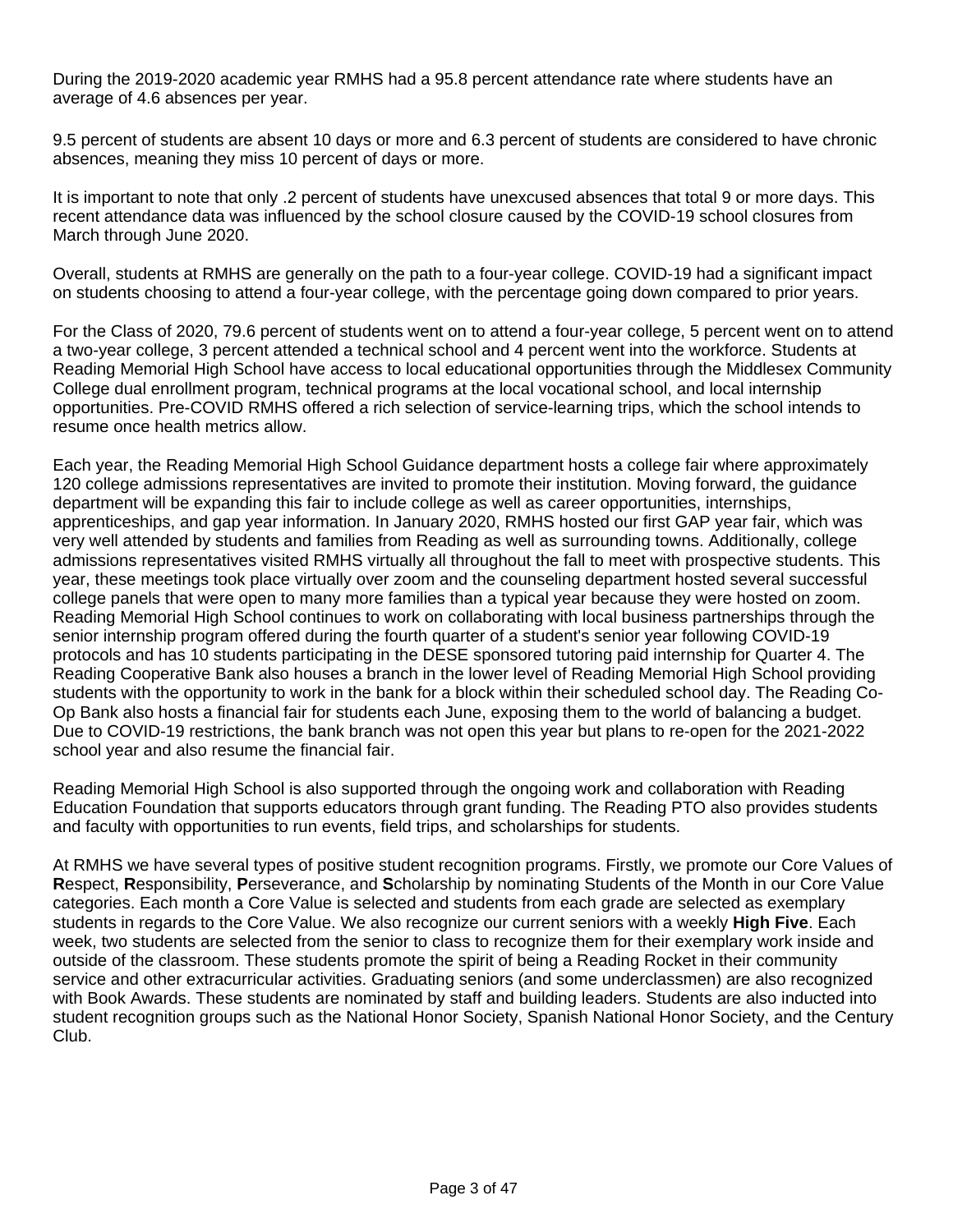## **Core Values, Beliefs, and Vision of the Graduate**

#### **Portrait of a Graduate**

#### **Reading Public Schools**

RPS Graduates are leaders of their own learning journey who demonstrate kindness and empathy towards others and a commitment to wellness. They persevere through challenges, embrace multiple perspectives, and aspire to be their best selves in the service of others to better our community and our world.

#### **Learn - Grow - Teach**

RPS Graduates are critical thinkers and creative problem solvers. They take ownership of their learning journey and are open to struggle to foster personal growth. They are confident in their beliefs and consider the thoughts and ideas of others. They embrace collaboration to help teach others and remain curious life-long learners.

#### **Empathize - Consider Perspectives - Practice Communal Care**

RPS Graduates show kindness and empathy towards others and a commitment to personal wellness and communal care. They are able to persevere through challenges and demonstrate resilience. They authentically reflect through hearing and understanding the experiences, perspectives, and needs of people around them. To navigate relationships with generosity and patience, they listen actively and compassionately.

#### **Engage - Serve - Thrive**

RPS Graduates responsibly shape our world through collaboration with their community. They engage with and communicate multiple perspectives; aspire to be their best selves in the service of others in order to thrive, and bring their skills and knowledge to action for the benefit of each other and our world.

#### **Beliefs about Learning and Core Values**

The primary goal of Reading Memorial High School is the preparation of students to be literate, skilled, creative, healthy, competent and informed citizens-appreciative of the arts; capable of critical thinking and problemsolving; and able to function intellectually, emotionally and physically within a complex, interdependent and pluralistic world.

The Core Values that guide all members of the RMHS Community and all of our actions and decisions are:

- RESPECT
- RESPONSIBILITY
- **PERSEVERANCE**
- SCHOLARSHIP

As educators, we believe our work centers on the pursuit of knowledge and the cultivation of intellectual, emotional and physical well-being. We help our students enhance their ability to think by teaching the symbols and concepts through which thought, and creativity take place, and by developing the skills for using those symbols and concepts. The uses of intelligence with which we are concerned include critical thinking, observing, information gathering, processing and evaluating, listening, logic, computation, oral and written communication, and the application of these skills in decision-making and problem solving. We help our students by imparting knowledge of their bodies and providing opportunities for physical activity.

We believe that a positive learning community:

• is safe, caring, consistent, fair, flexible, open and democratic.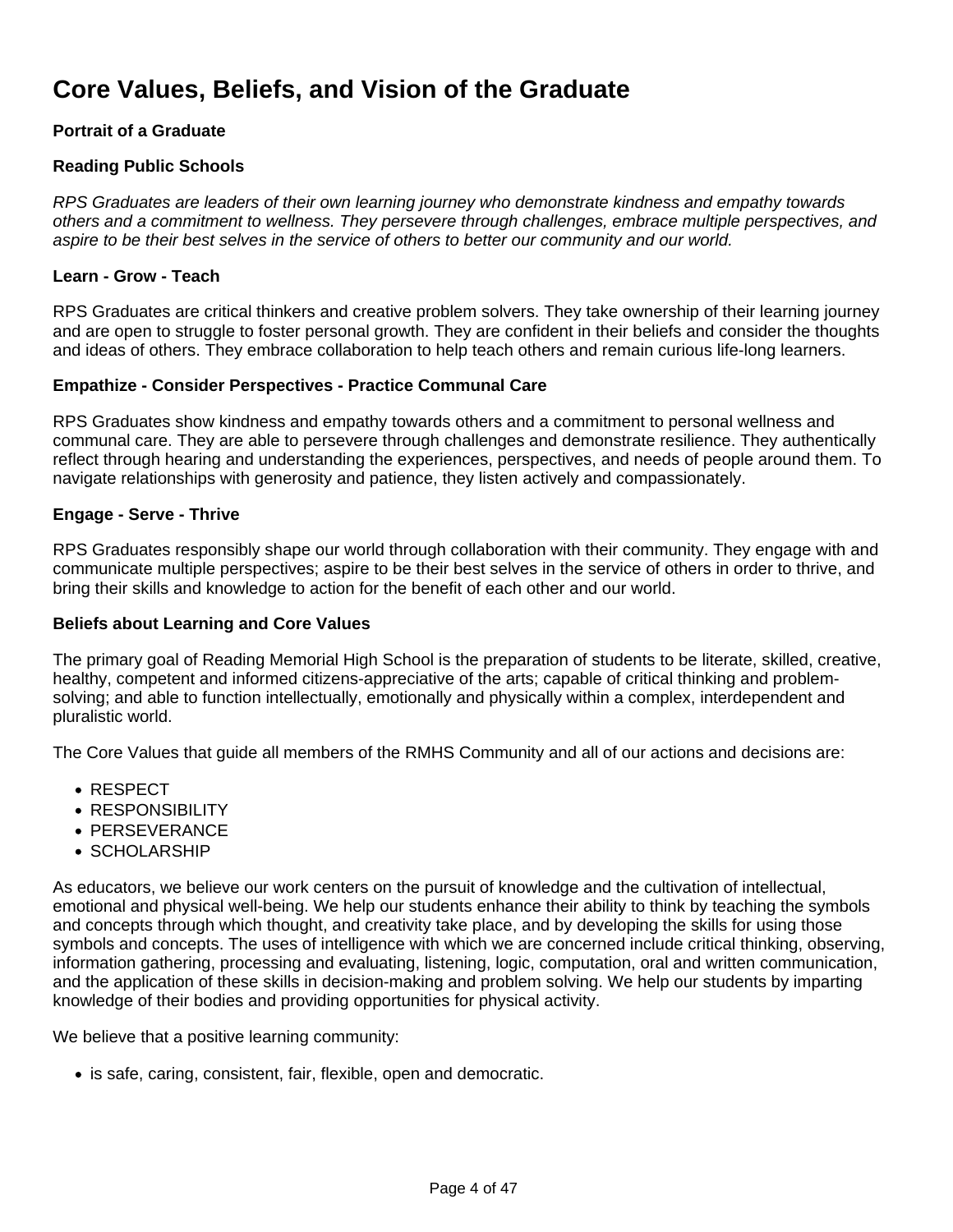- meets the needs of all students through educational programs that promote individual fulfillment in a variety of ways as well as encompasses the complex interdependence of the world and the community.
- achieves educational excellence in an environment which promotes the free and open exchange of ideas; encourages mutual respect, creative expression and problem-solving skills; fosters human dignity; and recognizes and respects racial, ethnic, cultural and sexual differences.
- promotes individuality; nurtures self-esteem, health and well-being; and encourages participation in a democratic society.

We believe that the education of our young people is the shared responsibility of the school, student, family and community.

[Portrait of the Graduate](https://docs.google.com/document/d/1th3zDDq18NxkFZxPY8YSSz459NHYiCTQ6AJbUuNvJbo/edit?usp=sharing)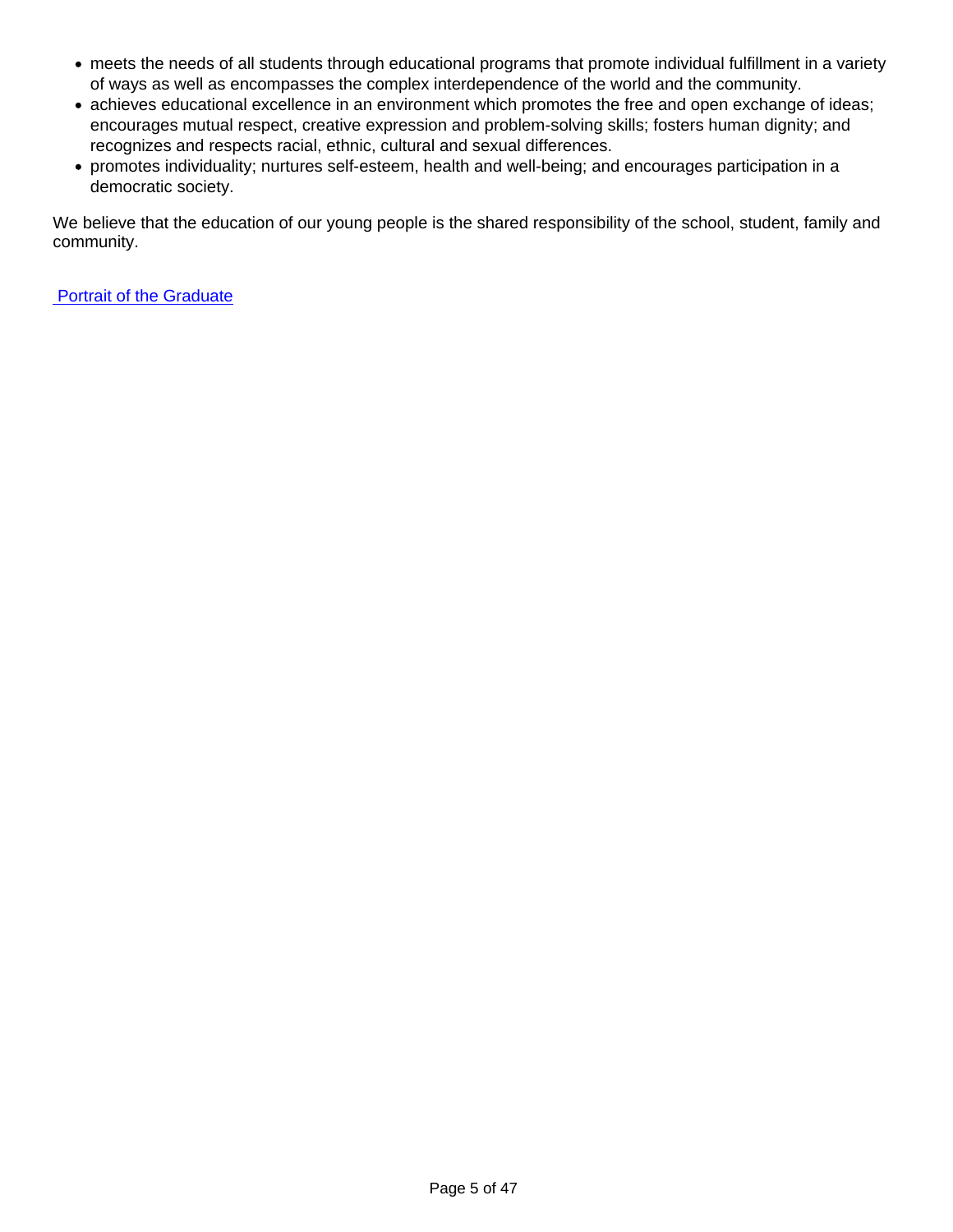## **Learning Culture**

The school provides a safe learning culture that ensures equity and fosters shared values among learners, educators, families, and members of the school community. These shared values drive student learning as well as policy, practice, and decision-making while promoting a spirit of collaboration, shared ownership, pride, leadership, social responsibility, and civic engagement. The school community sets high standards for student learning, fosters a growth mindset, and facilitates continuous school improvement to realize the school's core values, beliefs about learning, and vision of the graduate.

1. The school community provides a safe, positive, respectful, and inclusive culture that ensures equity and honors diversity in identity and thought.

1a. The school community provides a safe environment.

2. The school's core values, beliefs about learning, and vision of the graduate drive student learning, professional practices, learning support, and the provision and allocation of learning resources.

2a. The school has a written document describing its core values, beliefs about learning, and vision of the graduate.

3. The school community takes collective responsibility for the intellectual, physical, social, and emotional wellbeing of every student and can demonstrate how each student is known, valued, and connected to the school community.

4. The school community's professional culture demonstrates a commitment to continuous improvement through the use of research, collaborative learning, innovation, and reflection.

5. The school's culture promotes intellectual risk taking and personal and professional growth.

6. The school has an inclusive definition of leadership and provides school leaders with the authority and responsibility to improve student learning.

7. The school culture fosters civic engagement and social and personal responsibility.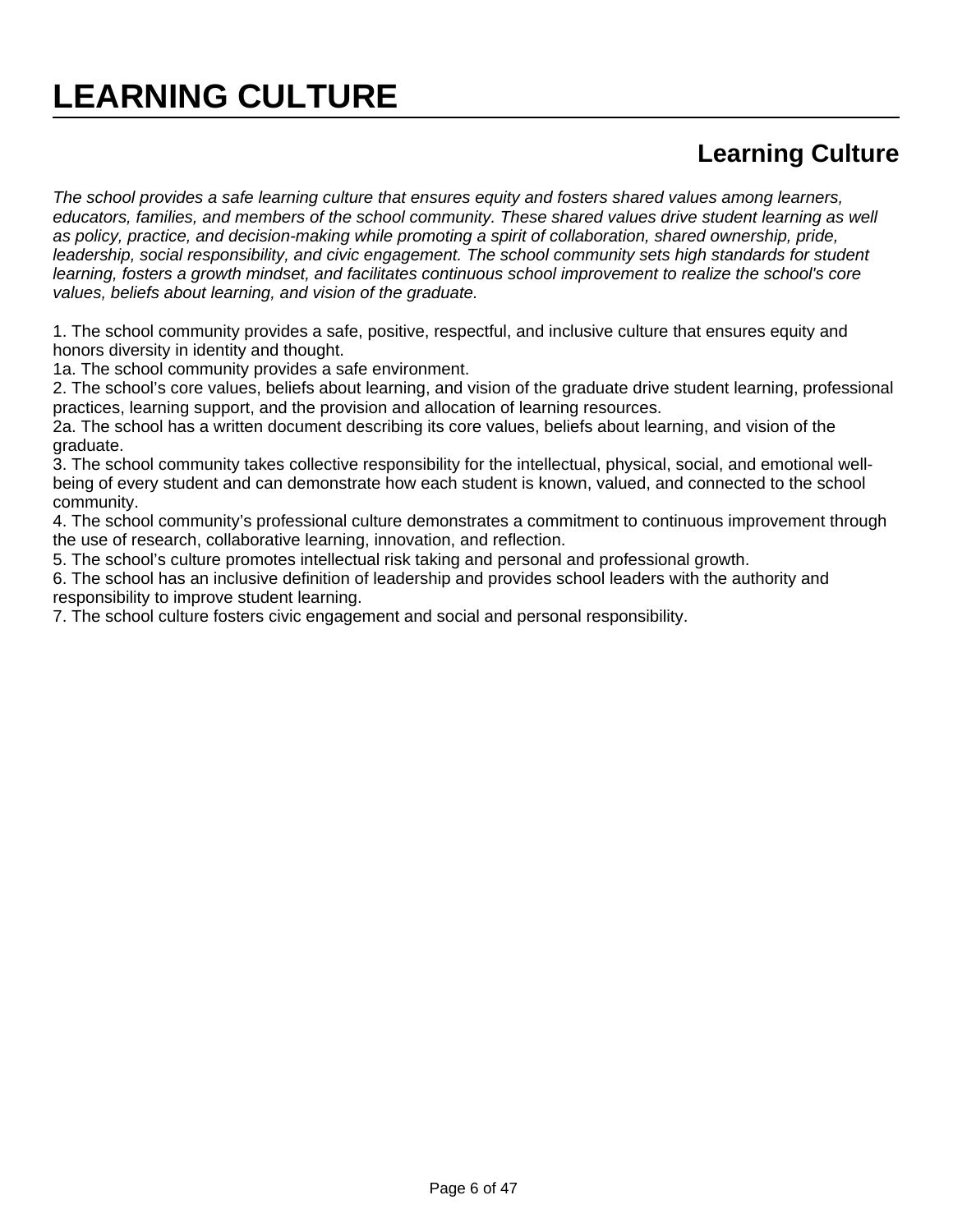# **STUDENT LEARNING**

### **Student Learning**

The school has a vision of the graduate that includes the attainment of transferable skills, disciplinary/interdisciplinary knowledge, understandings, and dispositions necessary to prepare learners for their future. Students are assured consistent learning outcomes through a defined curricular experience and have the opportunity to demonstrate their skills and knowledge in a variety of creative ways. Students actively participate in authentic learning experiences while practicing the skills and habits of mind to regularly reflect upon, and take ownership of, their learning.

1. The school has a vision of the graduate that includes the attainment of transferable skills, knowledge, understandings, and dispositions necessary for future success and provides feedback to learners and their families on each learner's progress in achieving this vision.

2. There is a written curriculum in a consistent format for all courses in all departments that includes units of study with guiding/essential questions, concepts, content, and skills and integrates the school's vision of the graduate.

2a. There is a written curriculum in a consistent format for all courses in all departments.

- 3. Curriculum ensures that learners demonstrate a depth of understanding over a breadth of knowledge.
- 4. Instructional practices are designed to meet the learning needs of each student.
- 5. Students are active learners who have opportunities to lead their own learning.
- 6. Learners regularly engage in inquiry, problem-solving, and higher order thinking skills.

7. Learners demonstrate their learning through a variety of assessment strategies that inform classroom instruction and curriculum.

8. Learners have multiple opportunities to demonstrate their learning, receive corrective feedback, and use this feedback in meaningful ways to support their learning.

9. Learners use technology across all curricular areas to support, enhance, and demonstrate their learning.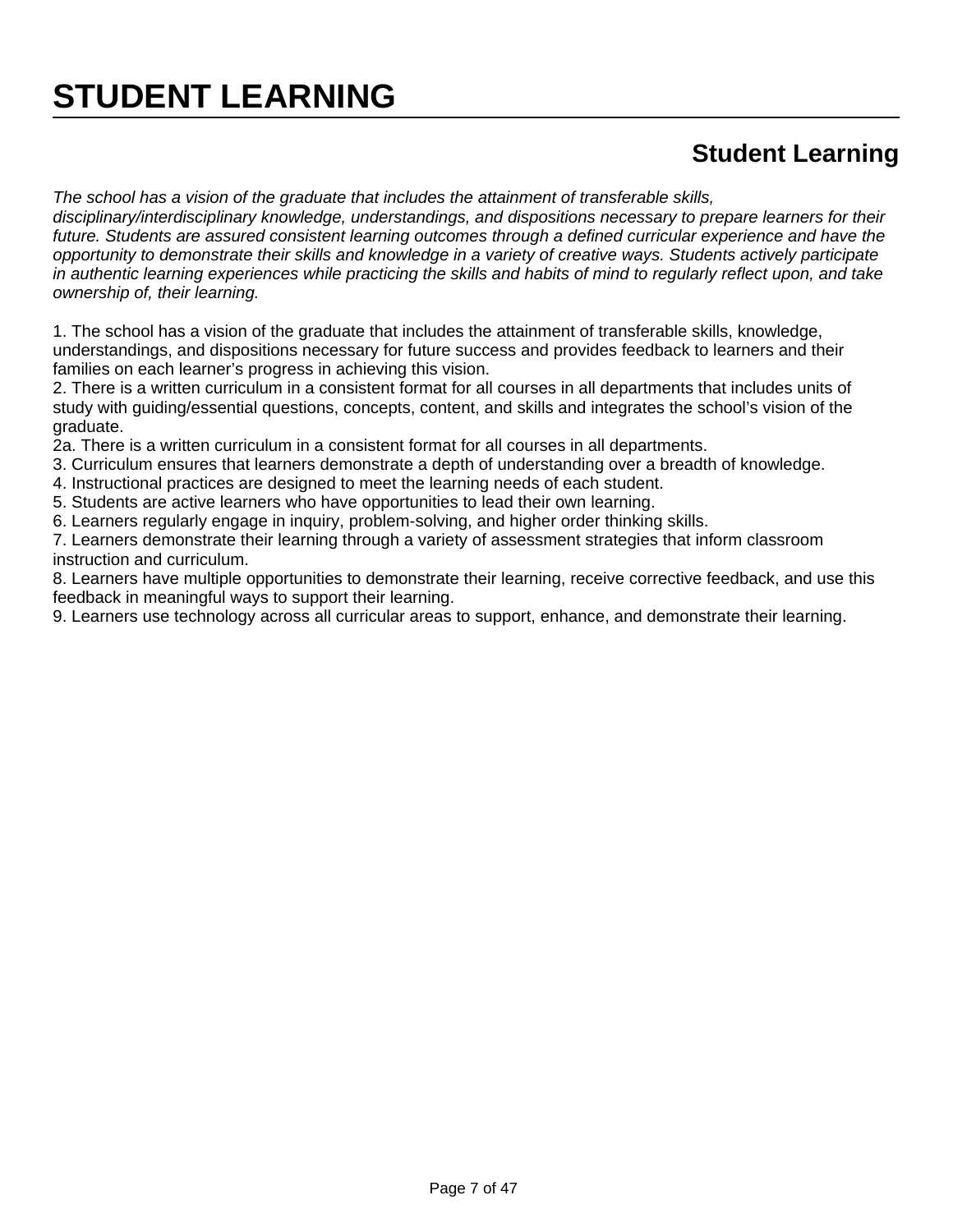# **PROFESSIONAL PRACTICES**

## **Professional Practices**

The school maintains and implements a school improvement/growth plan, organizational practices, and productive community relationships to meet and support student learning needs. Educators engage in ongoing reflection, collaboration, and professional development to improve their practice and examine evidence of student learning and well-being to improve curriculum, instruction, assessment practices, programs, and services.

1. The school engages all stakeholders in the development and implementation of a school improvement/growth plan, which reflects the school's core values, beliefs about learning, and vision of the graduate. 1a. The school has a current school improvement/growth plan.

2. Educators engage in ongoing reflection, formal and informal collaboration, and professional development to improve student learning and well-being.

3. Educators examine evidence of student learning and well-being to improve curriculum, instruction, assessment practices, and programs and services.

4. Collaborative structures and processes support coordination and implementation of curriculum.

5. School-wide organizational practices are designed to meet the learning needs of each student.

6. Educators develop productive student, family, community, business, and higher education partnerships that support learning.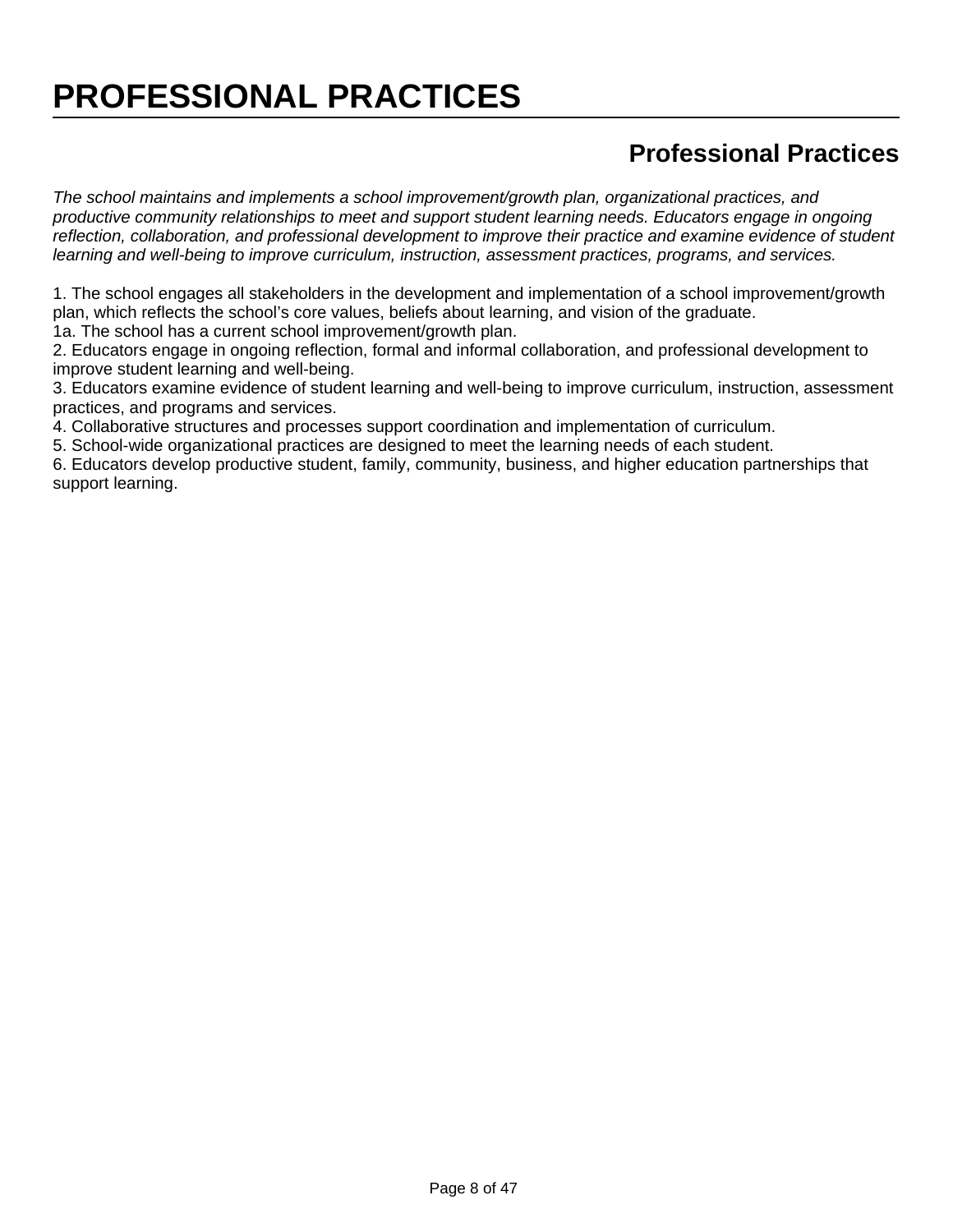# **Learning Support**

The school has timely, directed, and coordinated interventions for all students. The school provides targeted supports to meet each student's individual needs, including counseling services, health services, library/information services, and other appropriate support services to assist each student in meeting the school's vision of the graduate.

1. All students receive appropriate intervention strategies to support their academic, social, and emotional success.

1a. The school has intervention strategies designed to support students.

2. All students receive counseling services that meet their personal, social, emotional, academic, career, and college counseling needs from adequate, certified/licensed personnel.

3. All students receive health services that ensure their physical and emotional well-being from adequate, certified/licensed personnel.

4. All students receive library/information services that support their learning from adequate, certified/licensed personnel.

5. Identified English Language Learners and students with special needs and 504 plans receive appropriate programs and services that support their learning from adequate, certified/licensed personnel.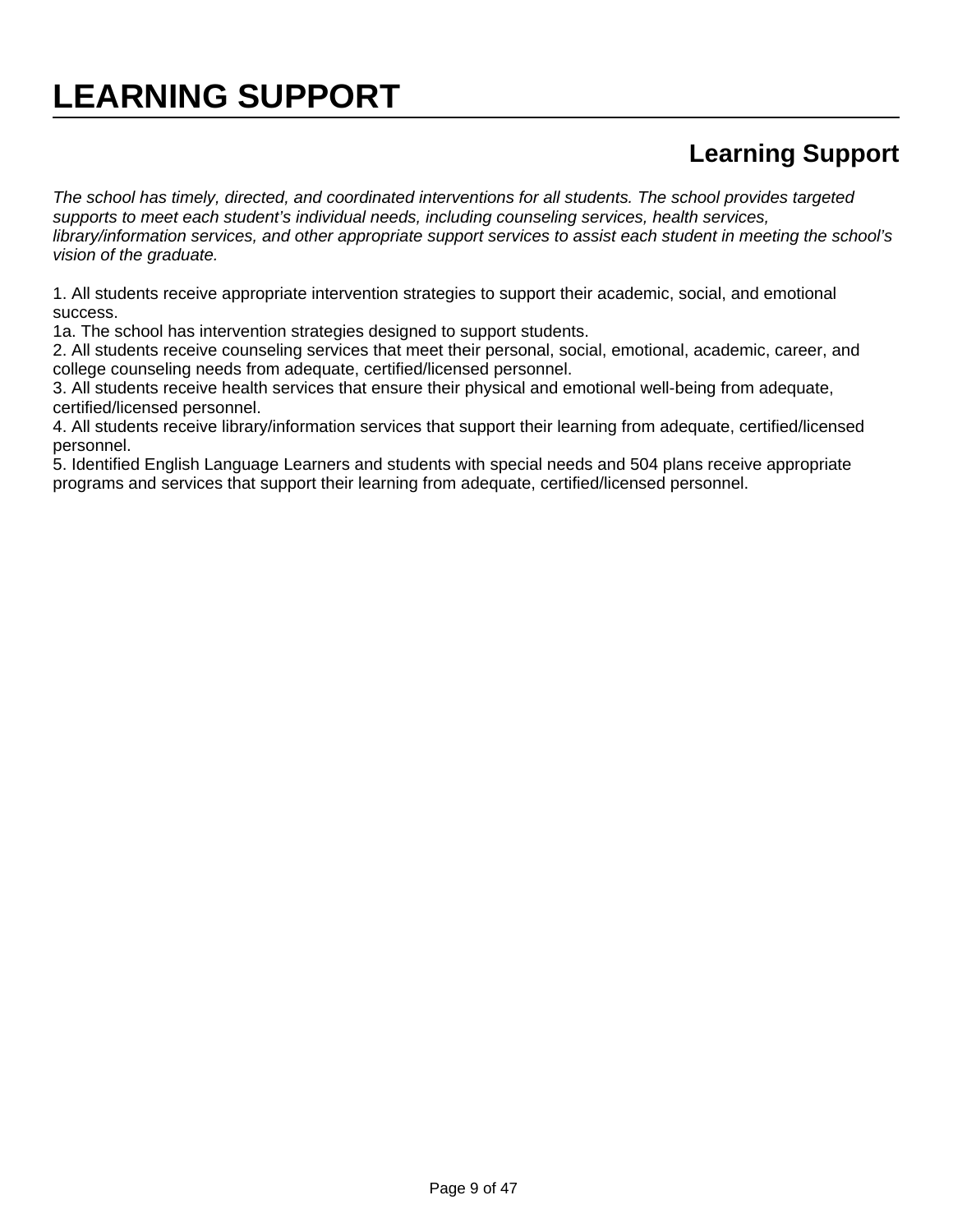# **LEARNING RESOURCES**

### **Learning Resources**

The school has adequate and appropriate time, funding, and facilities to support the realization of its core values, beliefs about learning, and vision of the graduate. The school and school community provide time, funding, and facilities for student learning and support; teacher collaboration and professional growth; and full implementation of curricular and co-curricular programs in the school. The school has appropriate plans, protocols, and infrastructure in place to ensure consistent delivery of its curriculum, programs, and services.

1. The community and district provide school buildings and facilities that support the delivery of high-quality curriculum, programs, and services.

1a. The community and district provide school buildings and facilities that support the delivery of curriculum, programs, and services.

2. The school/district provides time and financial resources to enable researched-based instruction, professional growth, and the development, implementation, and improvement of school programs and services.

3. The community and the district's governing body provide adequate and dependable funding to fully implement the curriculum, including co-curricular programs and other learning opportunities.

4. The school/district has short-term and long-term plans to address the capital and maintenance needs of its building and facilities.

5. The school has infrastructure and protocols in place to ensure effective responses in crisis situations.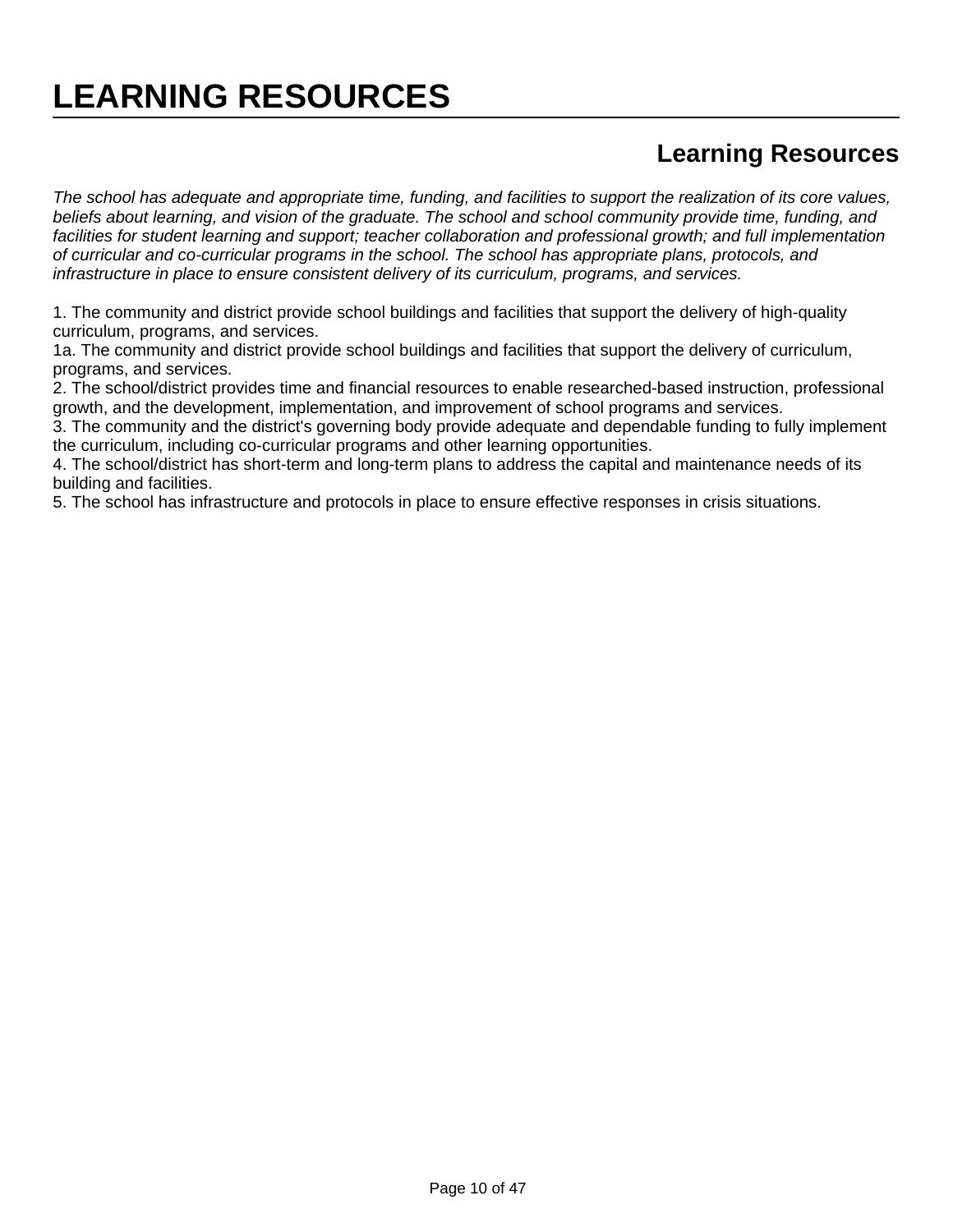## **Foundational Element 1.1a**

Reading Memorial High School (RMHS) community provides a safe learning environment. Overwhelmingly students, parents, and staff feel physically safe at school. Security measures are in place in all classrooms such as a security backpack and posted emergency and evacuation directions. Exterior doors are locked during the school day and all school members, including visitors, wear identification badges. Ninety percent of students reported they know what to do in a crisis on the NEASC survey. In addition, 94.7 percent of the students are confident that the adults in the building know how to handle emergencies that may arise. ALICE training and mandated safety training is held annually for all district employees. Video cameras are strategically placed on the school campus to assist with security. The school's school resource officer (SRO) is routinely seen walking the halls. The school department employs both a custodial staff and a cleaning company to ensure that the school is well maintained and issues are fixed in a timely manner continuing the school's efforts to provide a safe learning environment. Students indicate that they have adults within the school community that they can go to for help when needed and that there are many ways that they feel connected to the school. Since the collaborative conference, the district has implemented a security project resulting in the installation of an improved and more thorough camera system throughout the building as well as key card access for some staff, which will be expanded. The school in partnership with the district implemented health and safety mitigation measures to help prevent the spread of Covid-19 including a mask mandate, protocols for contact tracing, reinforcing proper hygiene, social distancing measuring including spacing desks, and pooled testing.

**Rating** Meets the Standard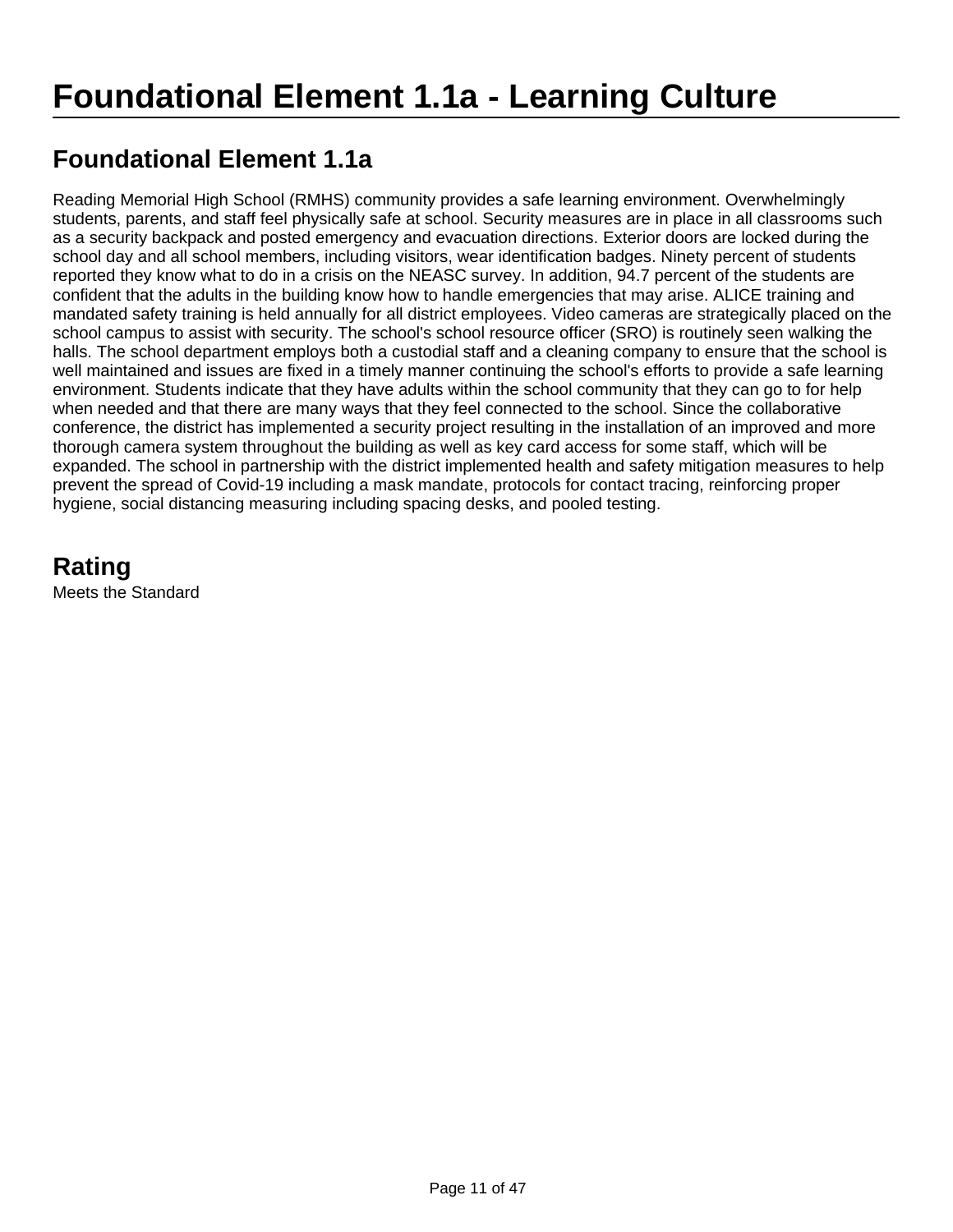### **Foundational Element 1.2a**

Reading Memorial High School (RMHS) has a written statement found on its school website and in the student handbook that contains a statement that indicates the core values and beliefs of the school. This written statement is not known by all staff but the core values of the school are known and vocalized by not only the staff but also the students. It is evident that the school community has identified its core values and is taking steps to ensure that these values are pervasive throughout the school; driving decisions and actions for the entire school community. The school engaged in a rich and productive process from the fall of 2019 through the winter of 2021 to develop an inclusive Portrait of the Graduate that will be implemented pre-K through 12. The school committee, Portrait of the Graduate Design Team, and District Leadership Team unanimously approved the Portrait, which was also universally approved by RMHS staff. The next steps are to bring the Portrait work to the younger grades in the district as well a to create a visual that captures the essence of the POG. Further work is to unpack the Portrait of the Graduate in the operations, procedure, policies, curriculum, and instruction of RMHS.

### **Rating**

Meets the Standard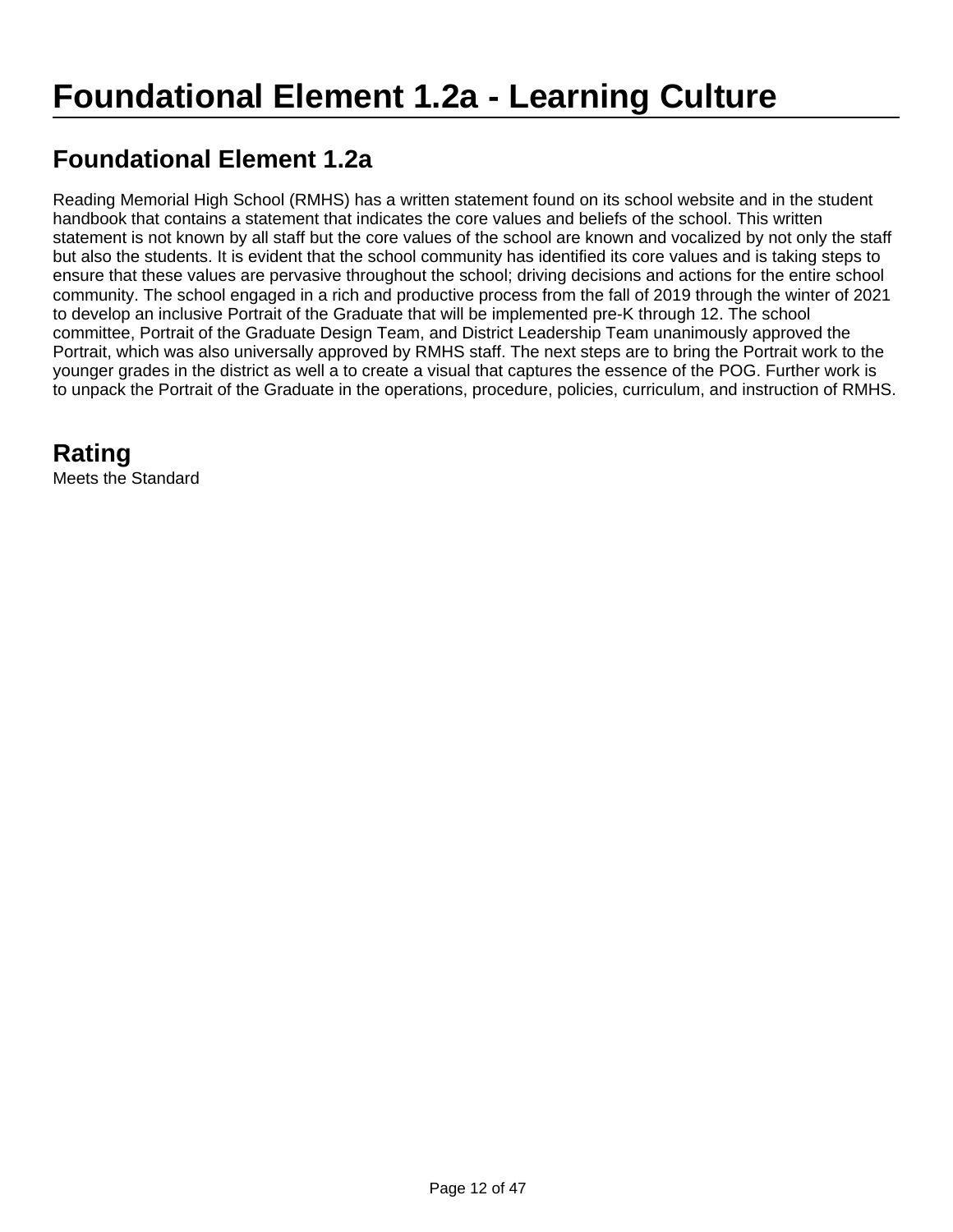### **Foundational Element 2.2a**

RMHS department heads and teachers in collaboration with the building principal and assistant superintendent wrote and published curriculum guides for all courses offered at the high school in a consistent format shared by all departments, which were published and shared with the School Committee in December of 2020. After curriculum guides are completed, RMHS will develop and, in some cases, update curriculum maps and common units in a format to be determined. One proposed direction is to create more thorough unit plans and guides using the Universal Design for Learning Framework.

# **Rating**

Meets the Standard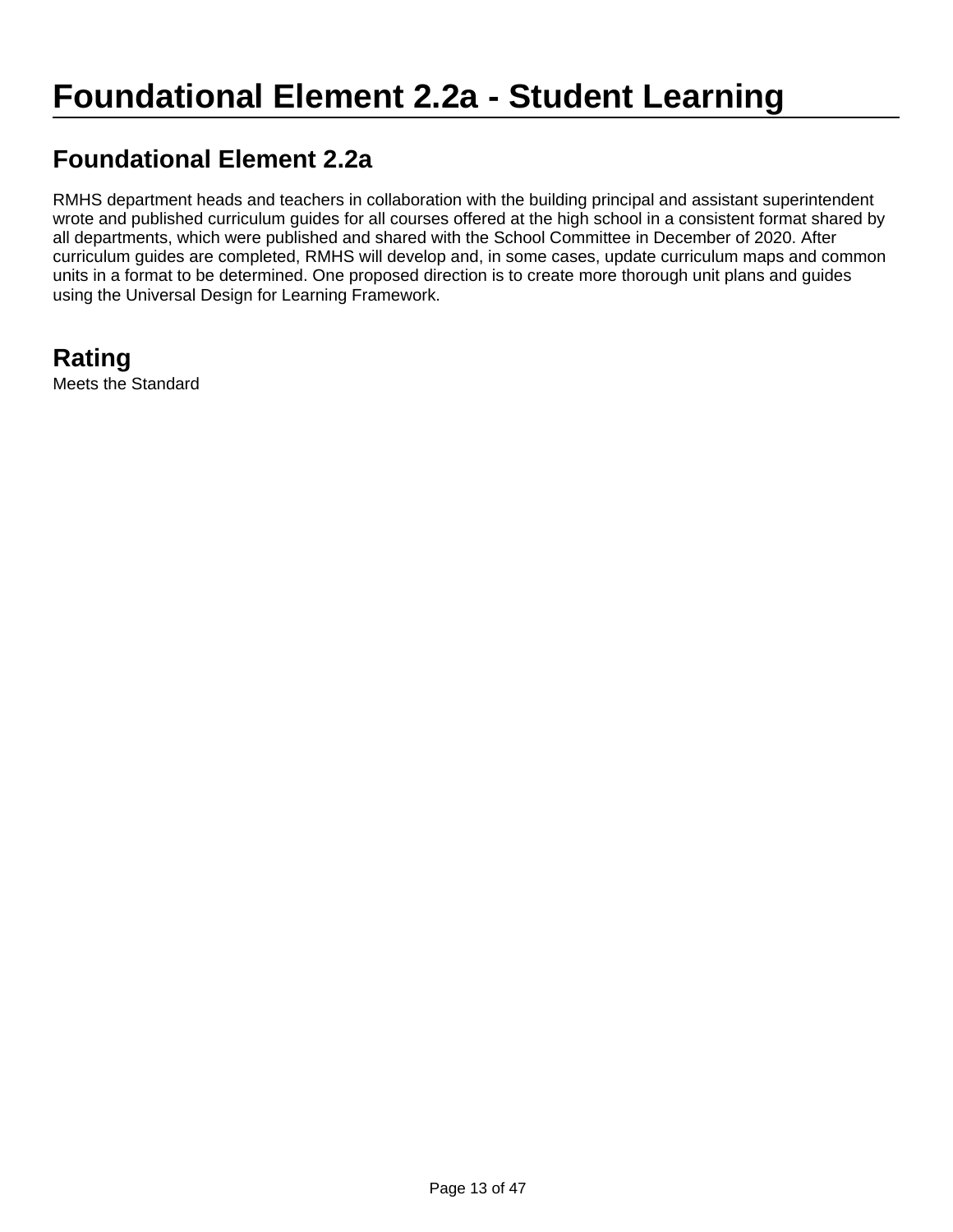# **Foundational Element 3.1a - Professional Practices**

### **Foundational Element 3.1a**

Reading Memorial High School (RMHS) has a current improvement/growth plan that was developed in 2018 by the current principal and updated in both 2019 and 2020 with the unique situation created by the pandemic. The school has had as its focus: 1. Creation of the Portrait of the Graduate, 2. Equity and Inclusive Instructional Practices, 3. Social-Emotional Learning and 4. Adjusting to Remote/Hybrid Learning Model. The district has provided rich professional development opportunities in all of these areas.

**Rating** Meets the Standard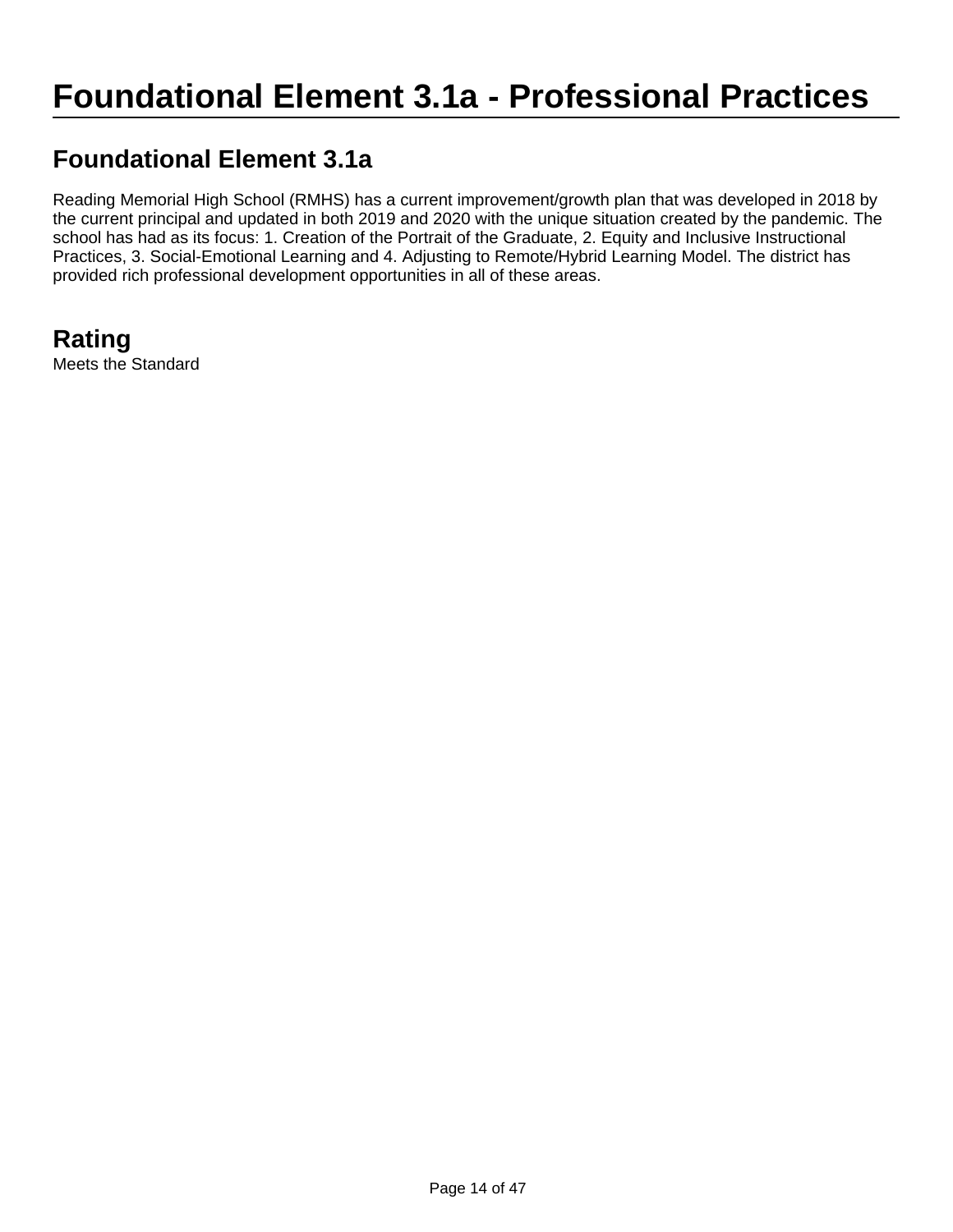## **Foundational Elements 4.1a**

Students at Reading Memorial High School (RMHS) have access to appropriate intervention strategies to support their academic, social, and emotional success. Through weekly CASEL meetings, counselors collaborate with administration, health services, and special education staff to identify at-risk students who are in need of additional support. Students identified as needing additional assistance will be considered for interventions that take place during a weekly flex block period, DCAP accommodations, 504 plans, or IEP eligibility. During the 2018-19 school year, the principal in collaboration with the guidance director and leadership team created an updated and streamlined SST process to better identify students in need in a case management approach. In addition, counselors were provided training in 504 accommodations and the 504 process to better serve students on their caseloads. During the 2020-21 academic year, district special education administrators and high school administration began meeting on a weekly basis to discuss special education program as well as specific highlevel student specific issues to provide improved services to students in a more proactive manner. One example is Reading Memorial High School's partnership with Recovery High, supported by the district, where several students have been very successful.

## **Rating**

Meets the Standard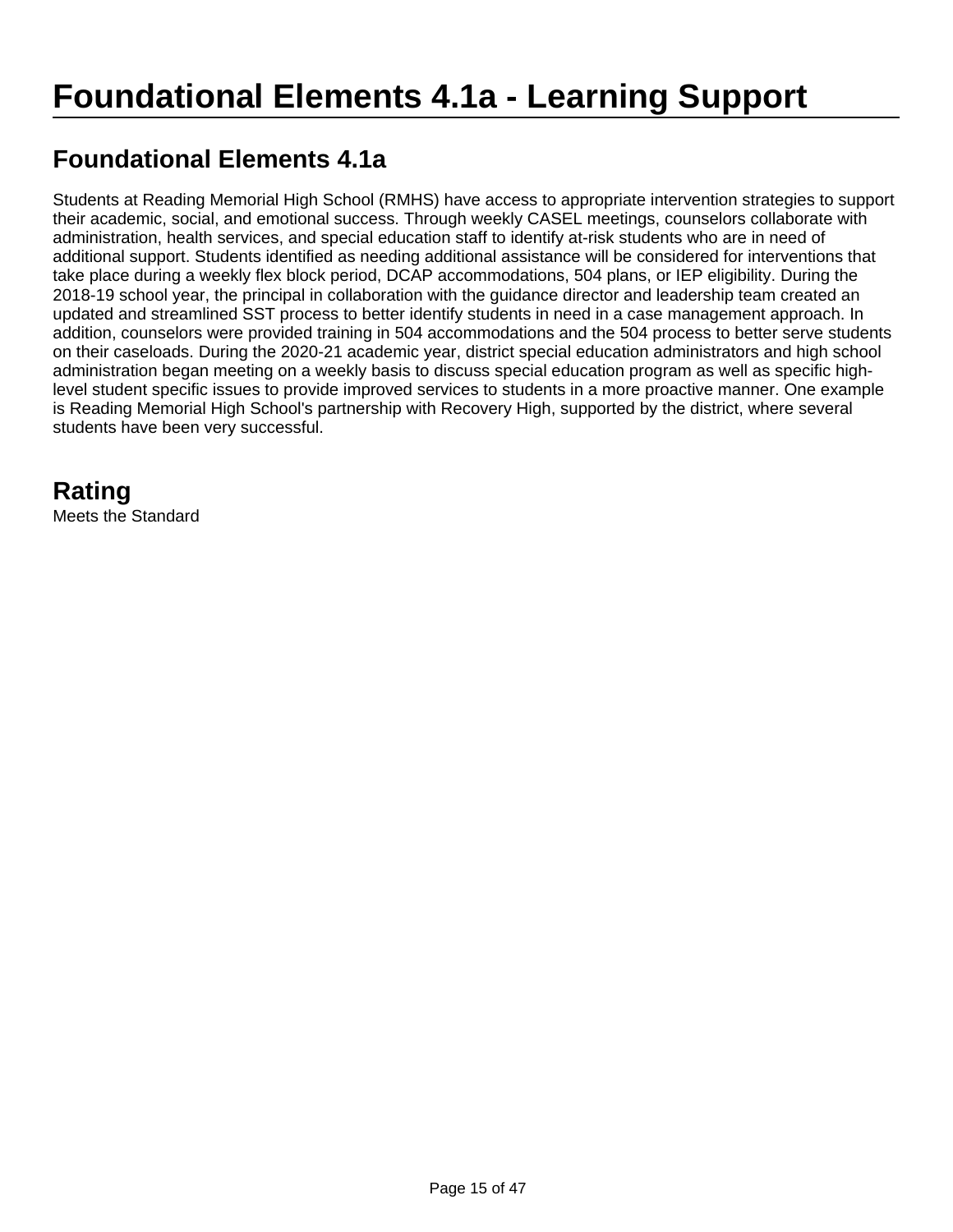### **Foundational Element 5.1a**

The school site and plant at Reading Memorial High School (RMHS) support the delivery of curriculum, programs, and services. The town of Reading committed to a major remodeling project of the school in 2003. Portions of the building were torn down and rebuilt and other sections were completely remodeled. The result is a state-of-the-art facility that supports the delivery of curriculum, meets the needs of students and teachers, and is safe and well-maintained. The building air system was upgraded to the MERV-13 filters during the fall and winter of 2020-21 in keeping with health guidelines around Covid-19. In addition, the school has hand sanitizers stationed around the building, a spray cleaning solution for each classroom, and a deep disinfecting clean that takes place every Friday per Covid-19 health guidelines. One area of staff concern is the lack of air conditioning or ventilation in most classroom spaces that negatively impact teaching and learning especially on the upper floors where temperature can easily reach well over 90 degrees.

## **Rating**

Meets the Standard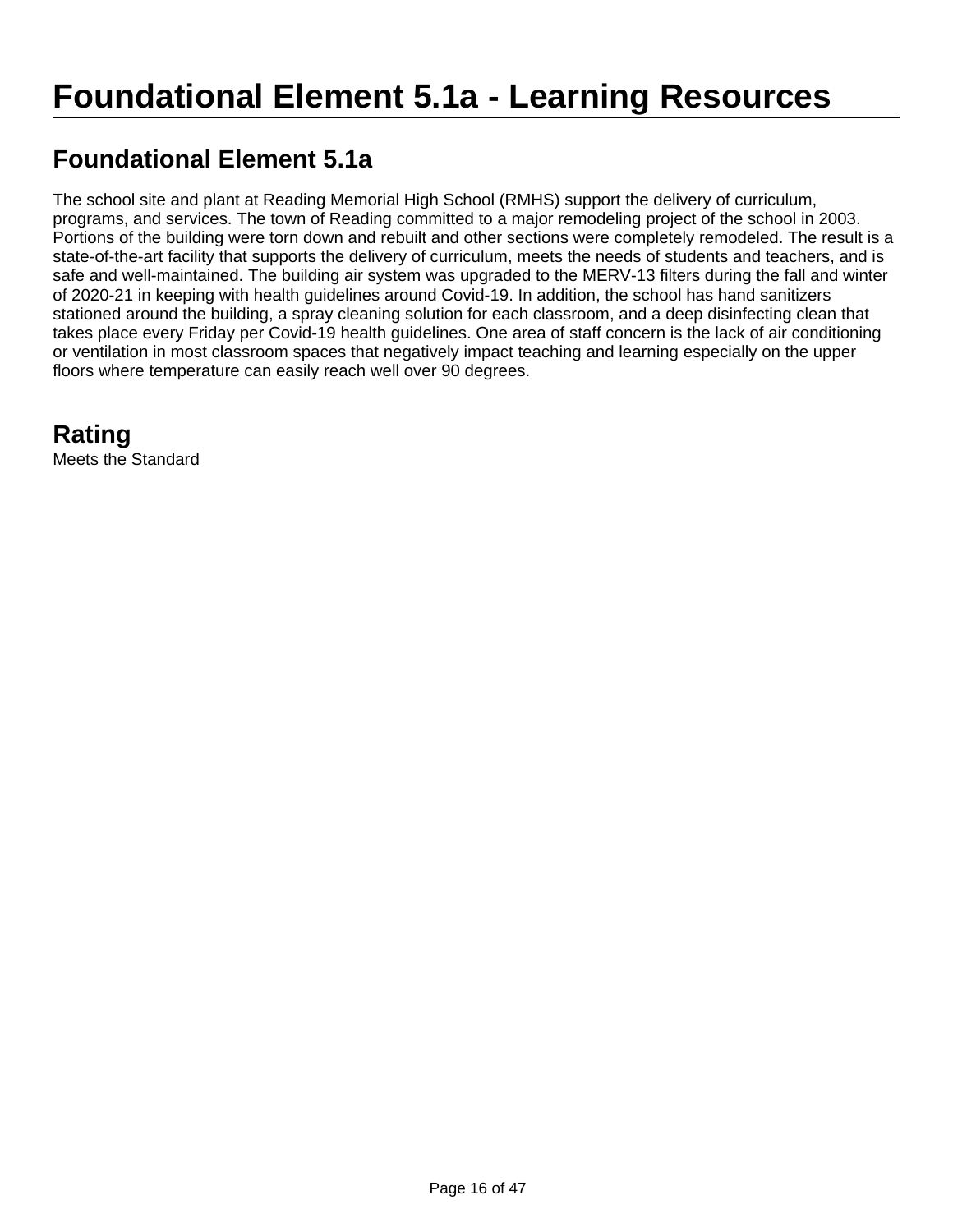# **Priority Area 1**

## **Priority Area**

The Development of a Portrait of the Graduate to meet Foundational Element 1.2a - The school has a written document describing its core values, beliefs aboutlearning, and vision of the graduate.

## **Action, Impact, and Growth**

RMHS has developed a written document describing its core values, beliefs about learning, and vision of the graduate. Although the school does have a portrait of the graduate that includes the attainment of transferable skills, knowledge, understandings, and dispositions necessary for future success, it does not yet provide feedback to learners and their families on each learner's progress in achieving these goals (Standards 1.2a, 2.1).

Reading Memorial High School (RMHS) has a document describing its core values that was established in 2015. In the spring of 2019, the school in partnership with schools across the district began a collaborative and inclusive process of developing a pre-K through 12 "portrait" of the Reading Public Schools graduate. Members of the NEASC steering committee attended a two-day training sponsored by NEASC on how to develop the portrait of the graduate in a meaningful way. Over the summer of 2019, a Portrait of the Graduate Design Team was selected including representative stakeholders from the town, business, parents, clergy, staff, and students. These stakeholders seemed genuinely satisfied with the level of input and voice they were allowed throughout the development and adoption process; however, there were no students from Boston who attend RMHS through the METCO program on the design team despite the principal's efforts to bring one on board.

Design team work took place at various times throughout the fall and winter of 2019 and the group used the film Most Likely to Succeed as a vehicle for launching the conversation across the district and in the greater community. The film was shown to the administration, the design team, school leadership, staff, and the community. A survey followed each viewing. In January and early February of 2020, the design team met again to begin to identify themes that emerged from the survey data of various groups.

Interrupted by the pandemic, this process resumed in November of 2020 focused on developing meaningful and inclusive language for the new Portrait of the Graduate (PoG). The team shared the major themes with the community in a survey to elicit additional feedback in multiple meetings with stakeholders after which revisions were made. Information regarding the new PoG was communicated to students, parents, and the greater community via a survey and newsletter early in 2021. In this way, an effort was made to ensure that this process was purposeful and the new PoG and the existing core values complement each other.

A final draft of the PoG was voted on and approved by RMHS staff, the Design Team, and the school committee in March 2021.

Stakeholders said the new PoG effectively portrays the RMHS student "as a person" to the benefit of the school community and encouraged students to "carry forward" their learning to life after high school. "We thought about how we want our students to understand what it means to be a contributing member of a community," one stakeholder said, while another explained that the process was focused on "the whole child" and its "ties in with our health and wellness curriculum as well as what our guidance department teaches."

Going forward, the impact of the collaborative effort on the members of the Portrait of the Graduate Design Team was evident. Each member of the team was able to articulate and point to specific examples of the relevance of their work together. One stakeholder said, "We hope this will empower teachers. We must put structures in place that allow teachers to be creative and students to be curious and take risks." Another stakeholder, a member of the school's RMHS Staff and Teachers Against Racism (STAR) explained how they "want the POG to be open to struggle. Name the struggle and learn from it." Not only did the two-year collaborative effort benefit participants,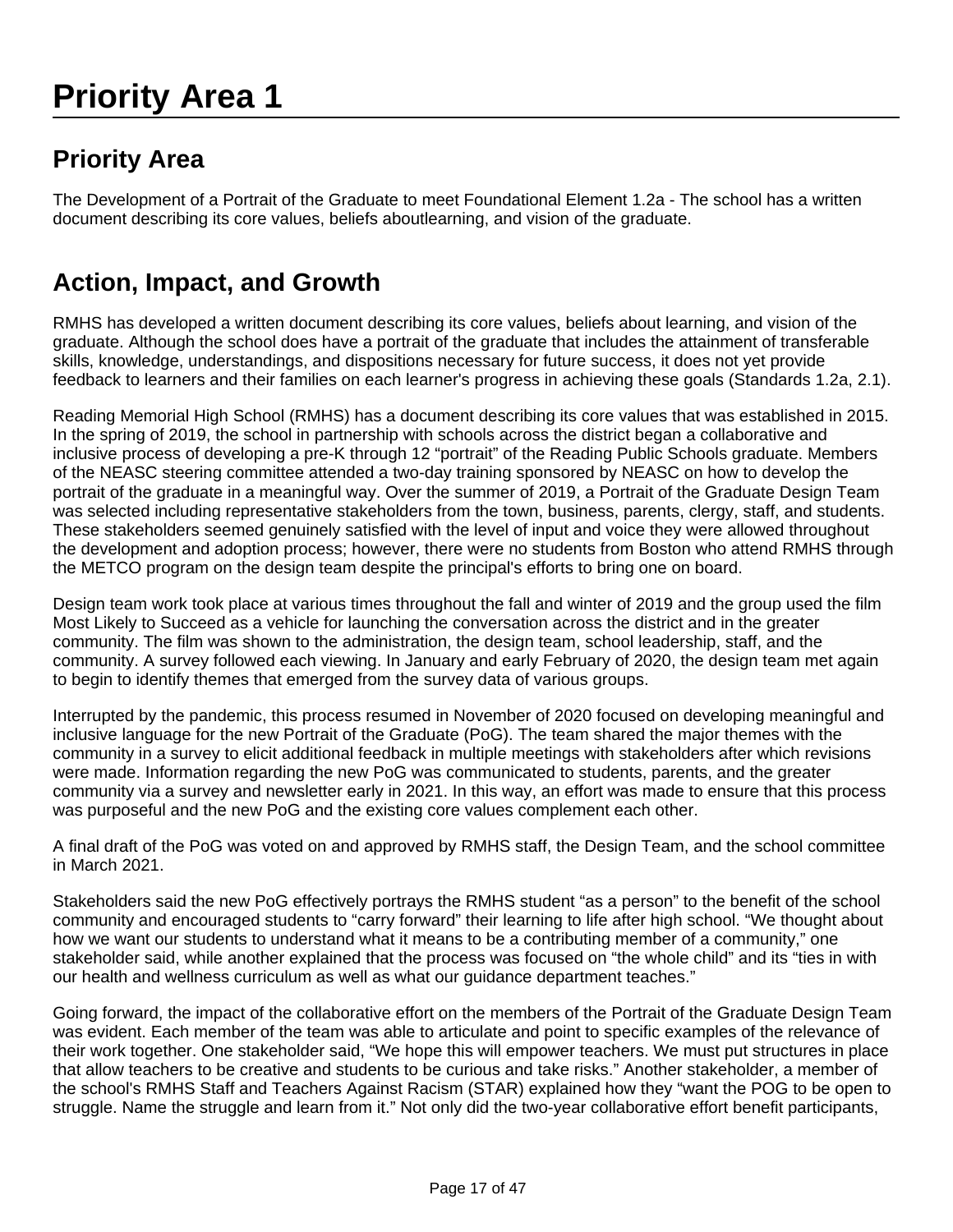but it may serve to benefit both the school and the community in the years to come: "This is a great model for future collaborative efforts between the district and the community going forward," exclaimed another member of the design team.

Planned for the future is more effective communication to the high school community of the PoG and its implications for student learning and wellbeing going forward. "We need to unpack the PoG," said one stakeholder, "and see it in our classrooms, our hallways, and our schedule." Students will be asked to participate in this process via a contest in which they will be challenged to create media representing the PoG, "How aware are other students," asked one stakeholder. "How do we get them behind it?"

According to the current principal, administrators are considering a student assembly this year to help communicate the details of the new PoG. Students on the design team, in particular, hope that the PoG will instill and empower "communal care," encouraging school community members to "embrace the differences" and "carry it forward" with them in their lives after RMHS. A broader community rollout of the PoG was also discussed including other constituents in the Reading community, Boston, and at local colleges and universities.

Still, more needs to be done with respect to the impact of the PoG on the school community as a whole—teachers, students, and school and district-level administrators. Although some stakeholders see the elements of the portrait as "empowering teachers to build on," there is no plan as of yet to establish a framework in which this will happen. Similarly, although a handful of students has been actively involved in the development and launch of the PoG—one of whom, hopefully, referred to it as "the backbone of the community"—the general student body seemed largely unaware of it. They could discuss aspects of the core values of their school but not the PoG in particular: "Respect is just a given," said one junior, and an RMHS student is one who "puts themselves before others," said another former special education student who said they were "never made to feel different" in school—i.e., respect, perseverance. From an administrative perspective, several school leaders used the metaphor of the PoG being the school/district's "North Star"; if that is to be the case, more strategic planning with respect to how to provide feedback to learners and their families on each learner's progress in achieving these goals is necessary if it is to truly guide generations of diverse learners as they navigate the landscape of RMHS.

In this light, the students, teachers, and administrators of Reading Memorial High School along with their district colleagues and other stakeholders as a whole have crafted a nuanced and compelling Portrait of the Graduate that should easily serve as the "stimulus and inspiration" for positive cultural change in the immediate future, as one stakeholder put it. Still, as with any great transformation, there is still a lot left for the school community to do before this change can begin in earnest and with its success a certainty. Otherwise, the PoG risks becoming just another poster on classroom walls that does not "live" in its students: existing but not inspiring them all to learn, grow, and teach; empathize, consider perspectives, and practice communal care; and engage, serve and, ultimately, thrive.

#### **Recommended Next Steps**

- Design a wide-spread rollout of the Portrait of the Graduate communicating its language and purpose to students, parents, and the community
- Create a definition of proficiency for each indicator of the Portrait of the Graduate that will be accessible to students, and ensure students participate in this process
- Determine and communicate where in the curriculum students will have opportunities to practice and master the skills in the Portrait of the Graduate
- Identify and develop methods to assess the Portrait of the Graduate skills using student-centered language and identify levels of proficiency
- Ensure that all lesson plan objectives and learning targets are connected to and are driven by the Portrait of a Graduate.
- Determine and implement an inclusive process for how students will be regularly assessed on the skills in the Portrait of the Graduate based on the school-wide definitions of proficiency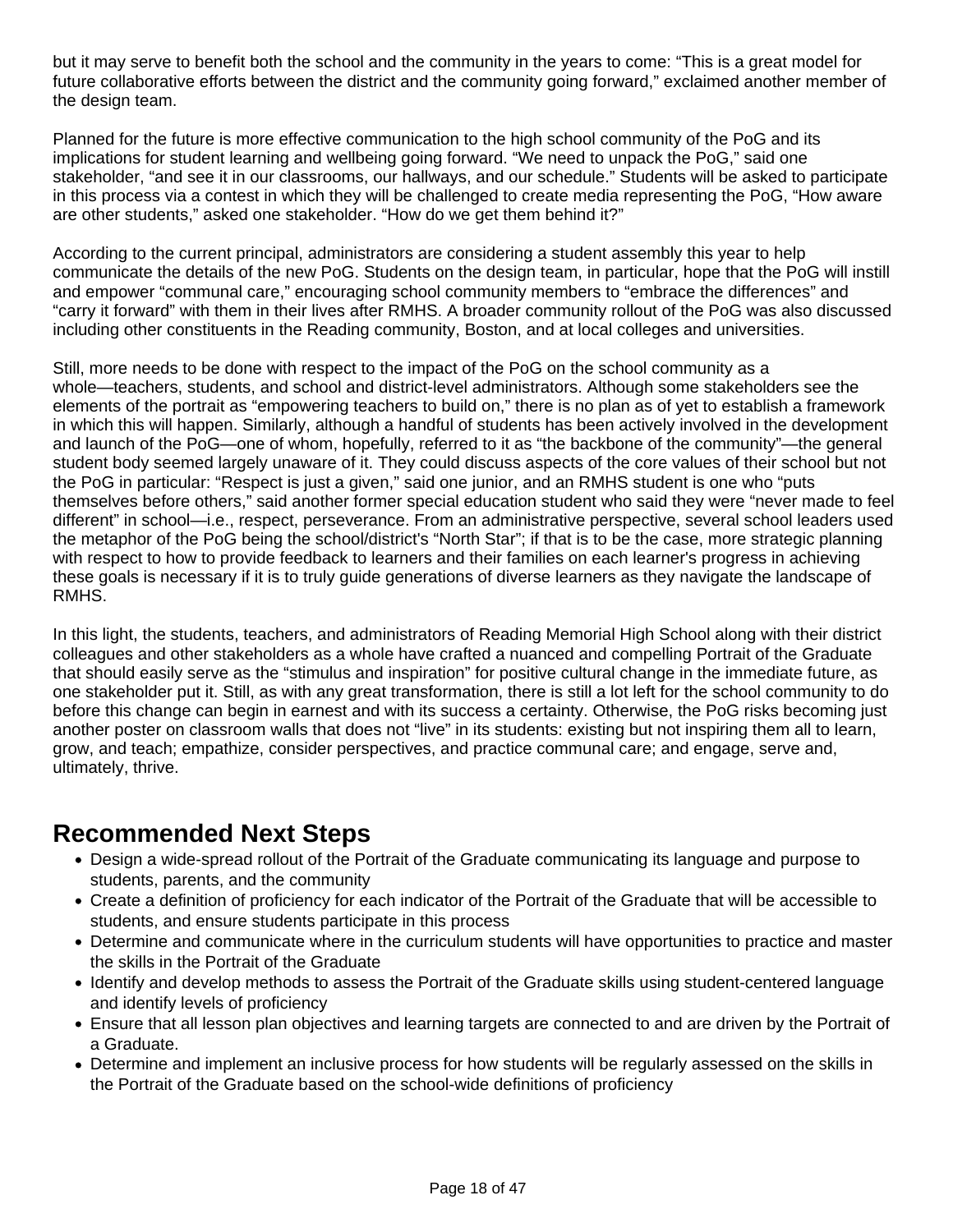• Build upon the collaborative Real-World Problem Solving course and develop an individualized, culminating assessment—e.g., portfolio, senior project, or capstone project—built on student voice and choice for all students to reflect on and measure their level of proficiency of the skills in the Portrait of the Graduate

#### **Sources of Evidence**

- priority area meetings
- school leadership
- school summary report
- student work
- students
- teachers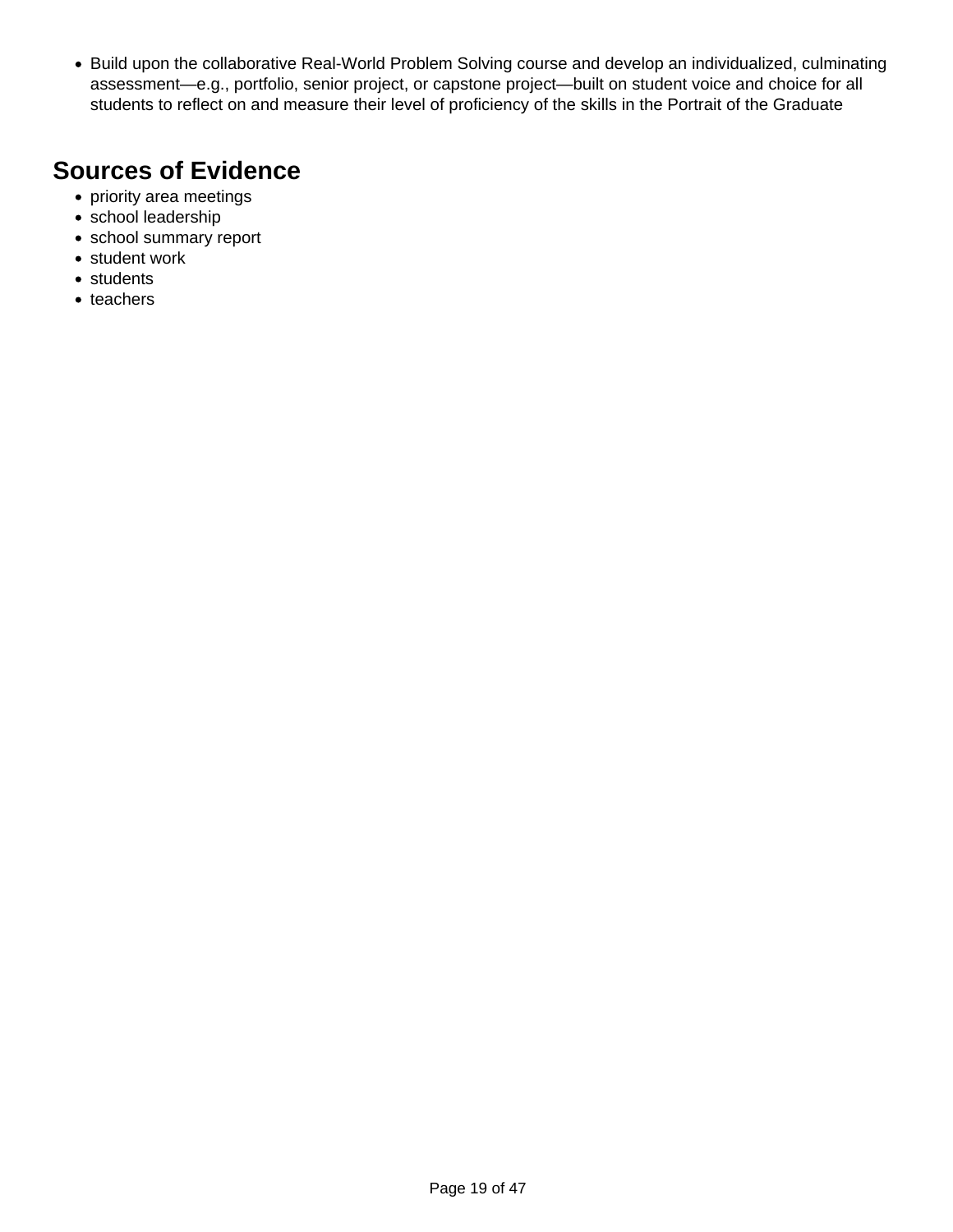# **Priority Area 2**

# **Priority Area**

Develop a school culture that aligns with Standard 1.1 - The school community provides a safe, positive, respectful, and inclusive culture that ensures equity and honors diversity in identity, thought, and action.

## **Action, Impact, and Growth**

Reading Memorial High School and the town of Reading has experienced significant challenges over the past five to seven years that greatly impacted school culture and feelings of safety and belonging, including:

- Antisemitic, racist, and homophobic graffiti
- Vandalism to the school's restrooms and public spaces, including a fire in a bathroom trash can
- A deterioration in respectful public discourse due in part to differing political viewpoints nationally and locally

Much of what has been experienced at RMHS is influenced by and present within the greater Reading community as well as in national political and social trends. Another significant challenge to creating and sustaining a positive school culture has been ineffective leadership and a high rate of turnover among school and district leaders. When the current principal began in 2018, there had been 4 principals in 10 years and there was a deep level of relational distrust amongst the faculty, demonstrating the need to heal and come together as a school community. The level of trust within the staff at RMHS has improved over the past three years, however, there is still room for growth. Many teachers report feeling supported by their department heads. Teachers have strong relationships with each other within each department. However, across departments, teachers feel that there is a lack of community. Department heads themselves are a tight-knit group of people, but there are challenges within the leadership district-wide. Inequities exist throughout the different leadership roles. Specifically, department heads feel that they are stretched too thin and are exhausted. They want clarification on their role and responsibilities as department heads.

Knowing this, the current principal joined the RMHS team in 2018 and took several steps she believed would improve school culture. School leaders organized a team-building activity for staff in cross-departmental groups on the first day for teachers. Potluck lunches were hosted at the beginning and end of the school year, where all staff members were welcome. A Community Day for the first day back for students was organized. Staff meetings were relocated from the Performing Arts Center to the library, a much more intimate and welcoming space.

To address the deeper issues of equity, bias, and racism, the principal supported RMHS in beginning the process of deep reflection regarding its beliefs, values, and practices. Following the graffiti incidents, several actions took place that represented a school-community partnership. The first was a very powerful and well-attended candlelight vigil that took place in early November 2018, where the community came together to express what Reading and RMHS stand for. Over 500 people came, read speeches and poems, sang songs, and committed to equity and anti-bias work. The second was a unique partnership between the Reading Public Library and RMHS to host "The Pulse of RMHS Conversations," which was an offshoot of conversations the town of Reading has been having about equity, race, and civil discourse. There was one student conversation hosted at RMHS in the fall of 2018 using the difficult conversation protocol and two conversations at RMHS in the spring of 2019 each using a world cafe style protocol. Student data was gathered and themes were identified and shared on a display board for the school to see. A similar protocol was used for staff at the start of the school year in August of 2019. The data generated from these conversations helped inform some of the elements of the school improvement plans.

The principal established protocols for communication to clearly articulate to staff and families of students who to speak to when requiring assistance. She also proposed and adopted meeting and discussion norms for staff meetings that have been followed with fidelity. A clear agenda is created for each staff meeting, which starts and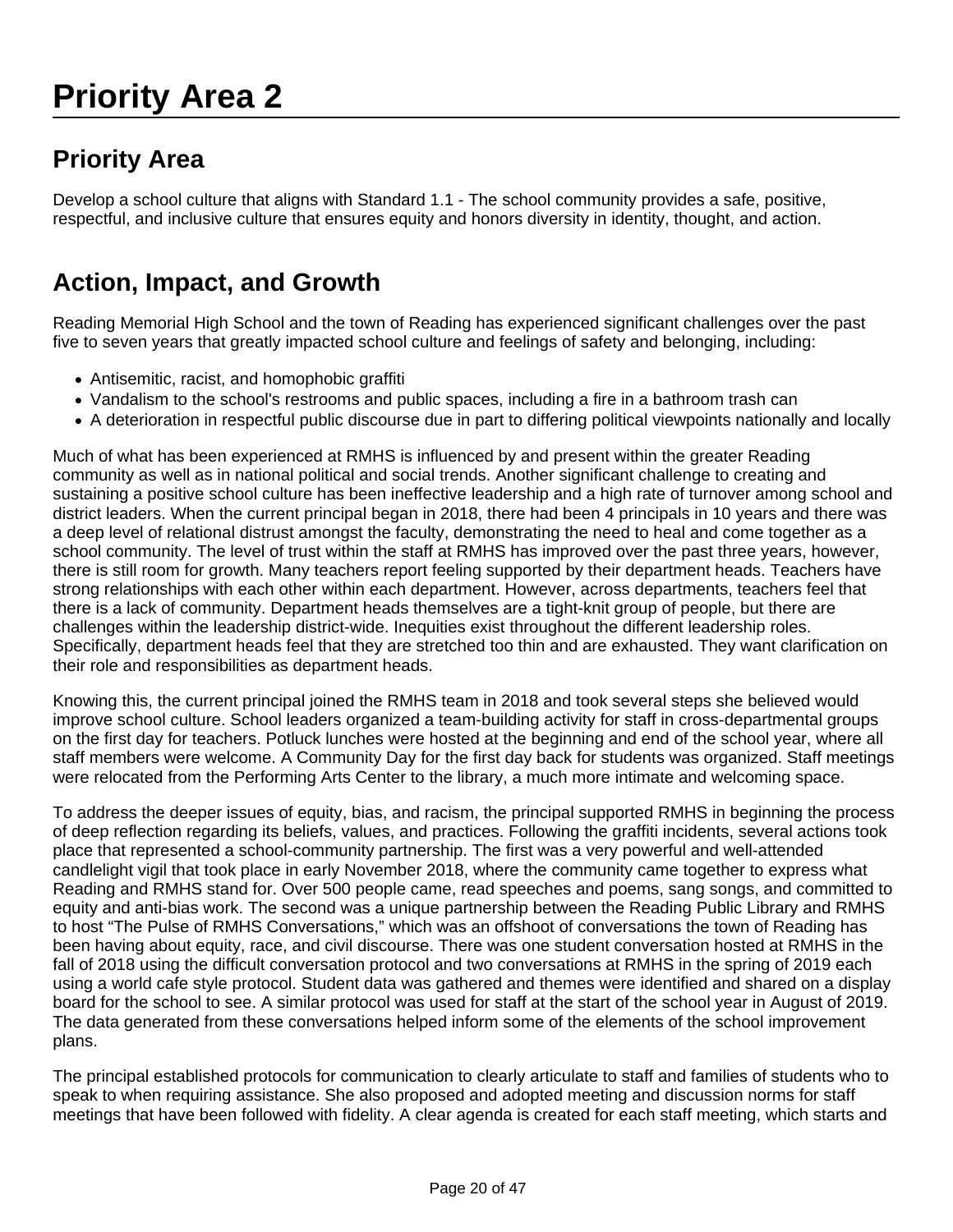ends on time. "Shout Outs" are used at staff meetings as a way to recognize colleagues for their exceptional work day in and day out. The principal sends out a weekly newsletter to the school community. She meets monthly with the Reading Teachers Association representative to open lines of communication and build trust. She also meets weekly with department heads and other members of the leadership team to clarify the school's vision and purpose and build trust among department heads. In support of creating an inclusive environment for all students and staff, the new principal encouraged equity audits for the curriculum. Teachers reported that their principal has worked hard to support the celebration of diversity in the school. She focuses on bringing issues to light, emphasizing the importance of openly discussing problems by leading courageous conversations.

Still, in spite of these efforts, teachers believe that not all of their colleagues are open and receptive to change. They feel that the school culture among the adults is "every man for himself." One teacher described the school culture as fractured and said that they were desperate to find ways to heal and move forward as a community. Furthermore, the tenor of discourse in the greater Reading community has continued down a negative path which has created division and distrust between the school and various constituent groups in the community. Trust does not always exist between educators and the central office administration. Some teachers, specifically those that are a part of RMHS Staff and Teachers Against Racism (STAR), feel that central office administration pay more care and attention to certain groups within the greater community who let their voices be heard and do not afford the same opportunities to other voices in the community or within the school. The RMHS METCO director, one of the few people of color represented on the school staff, said "I have yet to be in a community forum in which black and brown students or LGBTQ+ students have been represented, but I have been to meetings where the students of law enforcement officers have been represented and their concerns are addressed." Many educators at RMHS want to make positive changes to create a more inclusive and equitable school community. Unfortunately, they don't believe that the central office administration is listening to them, nor do they trust that they will take any action to make the necessary changes. An anonymous group of community members has made it very clear that they do not want teachers speaking to students about significant current events that involve race. These sentiments became known after historic national events this past school year. Leaders and teachers at the school have experienced targeted harassment from community members as they try to address issues of racism, antisemitism, and homophobia to make the school a welcoming place for all. The superintendent and school committee have not publically supported the efforts of the high school administration and faculty to address issues of race, bias, and inequities, leading to an atmosphere of distrust.

In addition, English Language Learners are not receiving the support they need to succeed in classes that are taught in English. This is an equity issue for these students because there is not adequate staff in place to support the ELL population in their classes where English is spoken exclusively. Most concerning is the fact that there are very few staff members who are Black, Indigenous, and People Of Color (BIPOC) and that BIPOC students are underrepresented in upper-level classes and have expressed a level of frustration and disconnect, not always feeling welcome or represented in the curriculum at RMHS. Students would like to see diverse representation in the faculty. They also want BIPOC represented in the curriculum and for BIPOC students to have a voice in the school. Students feel that teachers support open and diverse conversations in their classrooms. Productive discourse is encouraged and teachers do a good job at making sure every students' voice is heard. Students report that their classmates are respectful of one another during these difficult conversations.

Students at RMHS report that they trust their teachers and feel safe with them. Teachers have shown their students that they care about them as individuals and want to get to know them outside of academic settings. Teachers are supportive of their students and look out for them. Many students reported feeling that they are included in the school community and that there is a club or a team to which they belong. However, not all students feel included. Students of color and LGTBQ+ students have felt isolated. They report that the Reading School District ignores their differences and acts ignorant rather than trying to understand them. The students who reported feeling this way don't believe that the school leadership is taking any action to resolve these issues. A student representative of the Gender and Sexuality Alliance told the story of being told by a school leader that they would attend every GSA meeting during the school year. However, disappointing to the student, the administrator never followed through with their promise.

In recent years, despite the fractures in the school community, there has been an emphasis on wellness, traumainformed instructional practices, and social-emotional learning as well as equity, anti-bias, and anti-racist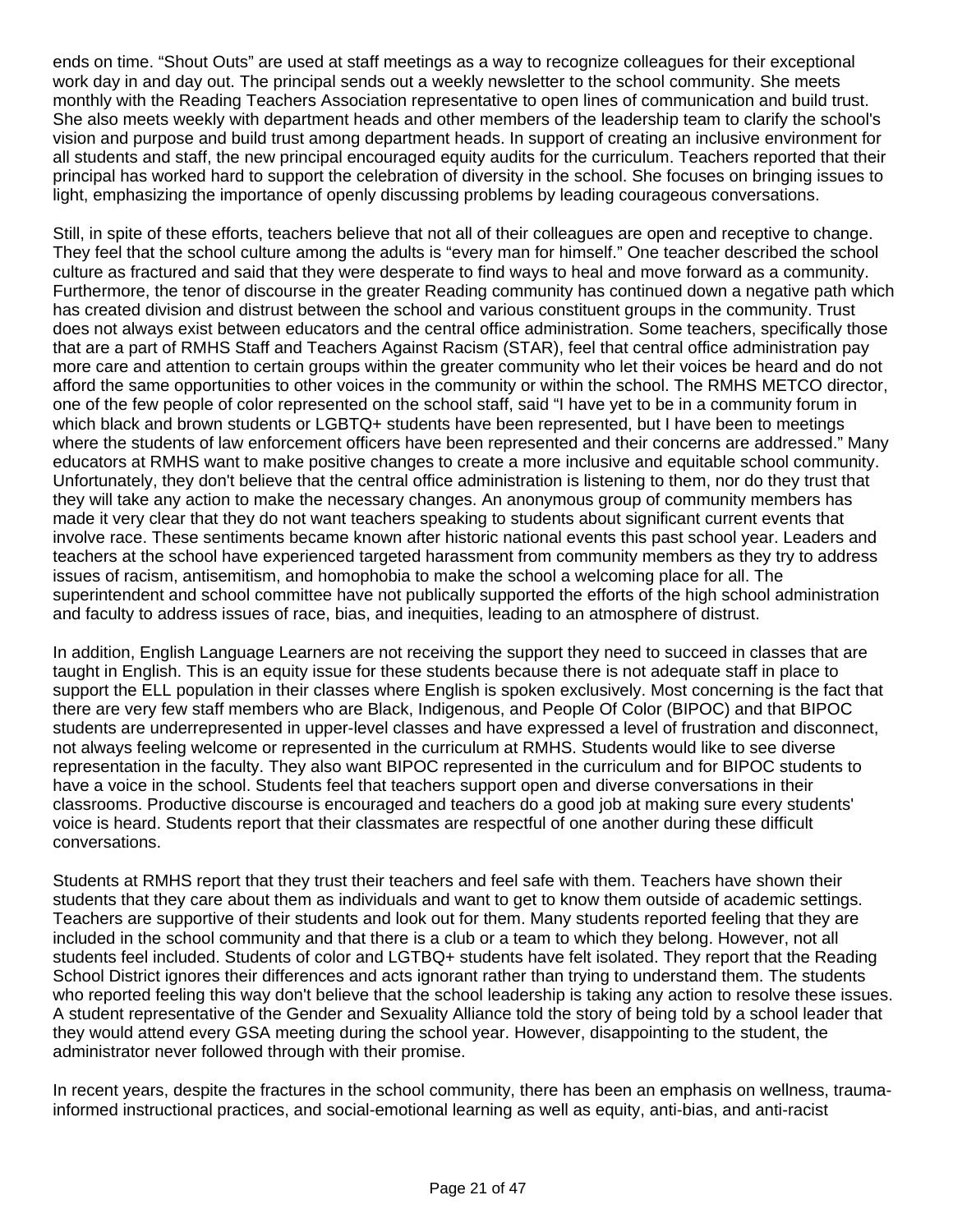education. The leadership team has implemented a robust 8th to 9th-grade transition through the use of Rocket Ambassadors. Rocket Ambassadors are stand-out students entering their senior year of high school. They meet with incoming freshmen before school starts in the fall to show them around the school and answer all of their questions. In an effort to understand the school culture, The Culture Triage Survey was administered in January 2019 to staff. The survey gave insight into what steps could be taken to creating a positive, respectful school culture. The PRIDE survey was implemented in 2018 and was intended to be administered in 2020 but was unable to happen due to the COVID-19 pandemic. The Youth Risk Behavior Survey was implemented in 2019 and will be implemented in April of 2021 for all students.

The school began a consolidation of ability levels (i.e., level collapsing) in the 2017-18 school year that has continued to progress. Currently, throughout the school, there are two main ability levels and Advanced Placement classes, with the exception of World Language. Next year, all the entry World Language classes will be heterogeneous opening up opportunities for all students to access World Language. The principal values heterogeneous classes and inclusivity. Teachers in the school are having a difficult time with the transition to fewer leveled classes. They want to be supported in their efforts to differentiate class materials and assessments. In an effort to support teachers who teach a variety of learners, professional development about Universal Design for Learning has been initiated. Despite this initiative, teachers have expressed their desire for more professional development on differentiation. Students' experience in the lower level classes has been that the expectations from the teachers are low and that there is not much productivity.

Regarding curriculum and course offerings, since 2018 there has been a consistent focus on professional development offerings on equity, inclusion, anti-bias, and anti-racist education and leadership; with wellness incorporated as well. The social studies department at RMHS currently has a Facing History and Ourselves course and is considering making the course a graduation requirement. The social studies department is also working to incorporate civics components into its curriculum. The department has secured a three-year full access license to Brown University Choices Program through a grant from the Reading Education Foundation. Grade 10 history classes are piloting the book "Stamped: Racism, Anti Racism, and You". The Grade 11 Health electives have been reworked to include a Social Justice Nutrition Course/Nourish Curriculum and Peer Leadership. RMHS is adding unified health and physical education to its curriculum. In the English Department, there is a senior elective course titled Diverse Voices. A journalism class was added in the English Department in fall 2020 that has created a robust school news website written for and by students. The English department is reviewing diverse texts and formulating a plan to pilot texts in the English Language Arts curriculum. The math department is intentionally making an effort to be more explicit in identifying BIPOC contributions to math. Globally, RMHS is examining how students are recommended for upper-level classes and engaging in reflection around the curriculum and instructional practices. Department heads are leading this initiative with their teachers through department meetings and following up at leadership meetings.

One theme to note is that RMHS has a long history of students engaging in service to others that has only increased during the COVID-19 pandemic. The school has sports teams that give back to the community, new clubs that have been created specifically for service that have made donations to area food pantries and women's shelters, and current clubs have engaged in Thank You campaigns for first responders and donation drives for soldiers. Individual students have single-handedly led drives to help with chronic hunger, build desks for area schools to help with social distancing, and raise funds and awareness for school nurses. Many of these students have been recognized regionally as local heroes. We The Youth is a student-led group focused on solving social injustices in their community. Since the summer of 2020, when the group was formed, We The Youth has hosted a poetry event for young people of color to express themselves. The group has participated in the March of Our Lives event that fought for education reform. And most recently, they have completed a missionbased project that gathered donations of personal protective equipment to give to homeless shelters in urban communities. The students who started We The Youth felt that there was a lot of talk among the adults in the school but no action was ever taken. They wanted to create change and make the school a more equitable environment.

Looking ahead, a committee of teachers has formed and is calling themselves the "Welcome Back" committee. They are planning welcome back activities for when RMHS returns to school fully in person on April 26th as well as for when students return to school in the fall. Ideas such as spirit week, DJ of the day to play music during passing time, goodie bags for students with Reading Rockets swag, decorations and welcome back signs, a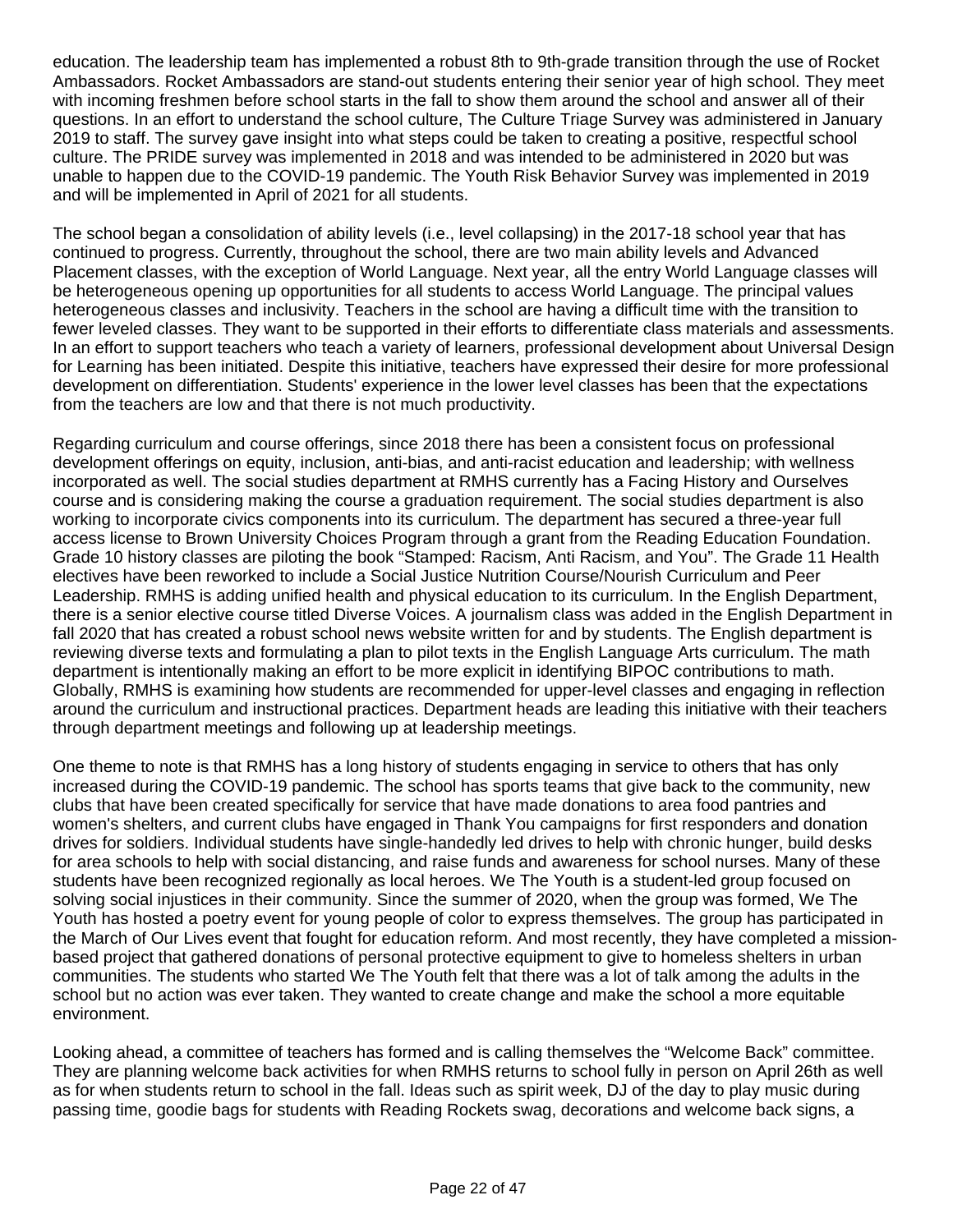classroom door decorating contest, and themed games or competitions are some of the ideas the committee has to bring back a sense of community as students all return to school.

Despite the ongoing concerns at RMHS with respect to inclusivity and equity regarding BIPOC and LGBTQ+ students, the school perseveres in its effort to provide "a safe, positive, respectful and inclusive culture that ensures equity and honors diversity." Students, teachers, and school leaders are open and honest about the obstacles and mindsets that may hinder or challenge this goal, but there is still much work to be done. All students deserve to feel safe in the school and feel that their concerns are valid and being addressed. The school and district administration need to align behind core values that support equity, diversity, and inclusion and make it clear that racism, homophobia, and antisemitism will not be tolerated within the district. School leaders and teachers who have committed to the work of anti-racism need to know that their efforts will be supported by both the central office administration and the school committee. Additional opportunities are needed for faculty members to work together and develop a culture of support and collaboration and the stability of leadership is crucial to all of these efforts.

### **Recommended Next Steps**

- Work collaboratively and creatively with the district to create more diverse hiring practices
- Work collaboratively and creatively with the district to hire more BIPOC staff
- Develop and implement a plan to retain teachers and school leaderscommitted to diversity, equity, and inclusion
- Develop and implement district-wide core values that affirm a commitment to equity, inclusion,and support for diversity
- Create clear expectations for the roles and responsibilities of department heads so that they can more effectively support teachers
- Offer opportunities for faculty and students to have an open dialogue and productive discourse about issues in the school, the Reading community, and the country
- Develop and implement a plan to promote teacher collaboration across departments
- Explore the idea of smaller student learning communities such as a house system or 9th grade academy
- Formalize student leadership and staff leadership groups around diversity,equity,and inclusion
- Provide necessary supports and staffing for English Language Learners
- Commit to anti-racist ideals that promote inclusion and acceptance of diverse ideas and viewpoints

### **Sources of Evidence**

- priority area meetings
- school leadership
- school support staff
- school summary report
- students
- teachers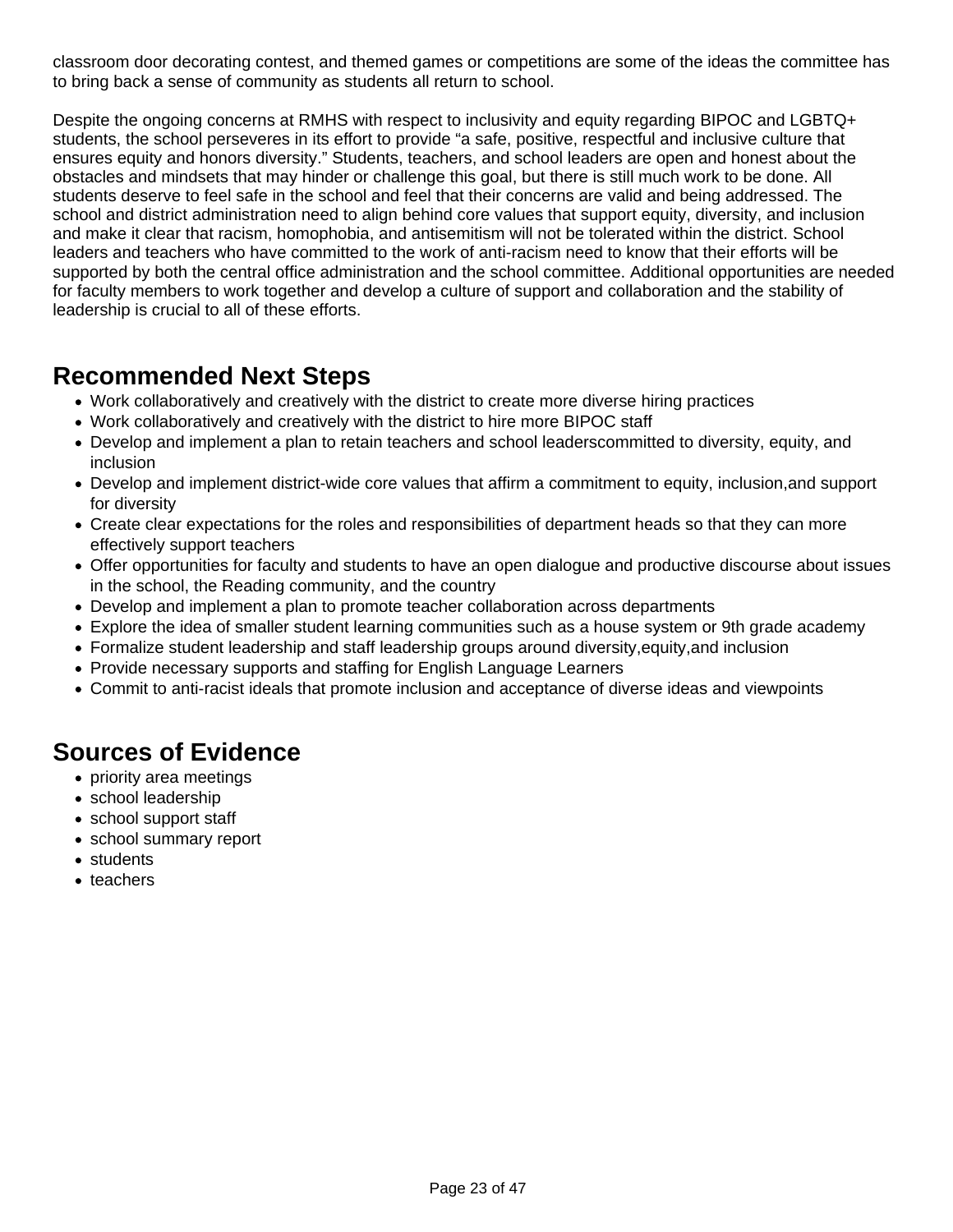# **Priority Area 3**

## **Priority Area**

Develop and implement curriculum guides that align with Foundational Element 2.2a: There is a written curriculum in a consistent format for all courses in all departments.

## **Action, Impact, and Growth**

Starting in the 2019-20 school year, teachers at RMHS started producing written curriculum documents in a consistent format for all courses in all departments across the school as part of a district initiative. The curriculum guides were completed in the winter of 2020 and were shared officially with the school committee and the community in December of 2020. The curriculum guides are posted on the district website under the Department of Learning and Teaching. High school curriculum guides are published in the same format across each department. Each guide includes a course description, content standards, skills, units of study with corresponding essential questions and key activities. The faculty are beginning to use these documents to inform common assessments and assignments. These guides will play a major role in facilitating the growth of Universal Design for Learning at Reading Memorial High School.

In 2018, the curriculum team began the process of creating curriculum guides. Many departments, including World Language, felt the need to align to new standards that were published in recent years and that the work of the curriculum guides would create a vehicle to get this much-needed work completed. The department heads wanted to create more uniformity within their departments and across the school, while at the same time establishing some autonomy within the delivery of the curriculum. The department heads spent a great deal of time during the past two years looking at the standards critically and developing essential questions in each content area. Department heads, and department members spent much of the past year formalizing and completing their work. The administration has been actively involved and supportive of their efforts. Departments outlined the courses and the standards for each course. Throughout the departments, there are areas of consistency, such as the sections in each of the guides and similar headings, while within the guides there are some differences, depending on the subject area.

The curriculum committee from RHMS described the process as an important one, and that this process brought them together, highlighting the best curriculum from each teacher. They were able to have conversations about aligning the curriculum to the standards, while at the same time retaining what they felt was already developed and the "best" of what they were doing. The department heads expressed, "It was very unifying to develop the same kinds of language and consistency over courses". Department heads continued by stating that there was a real effort among the departments to use similar language when creating the guides, and they stated that they looked for opportunities to work together. The World Language department head stated, " For us, looking at our curriculum allowed us to become very clear about our expectations. It also allowed for us to make sure our courses were more equitable."

The department heads expressed that they looked when possible to align K-12, but for the most part they focused on 9-12. They also stated that within some departments, World Language and Math, in particular, they were looking to align horizontally and vertically to connect with what the middle school was teaching and the larger K-12 district. Department heads also commented that in some ways they were looking to make the curriculum more rigorous. The World Language department head expressed excitement with the currency and relevance of the new state standards, "The standards allow us to look at the curriculum through the lens of proficiency and mastery. This lens will allow instruction to be more individualized and student-driven." Both department heads and members of the curriculum committee stated that they wanted to focus on the standards, and also address the needs of the whole student. The English department head pointed out that as a faculty they were able to complete the curriculum guides and published them so that parents and students could easily view them.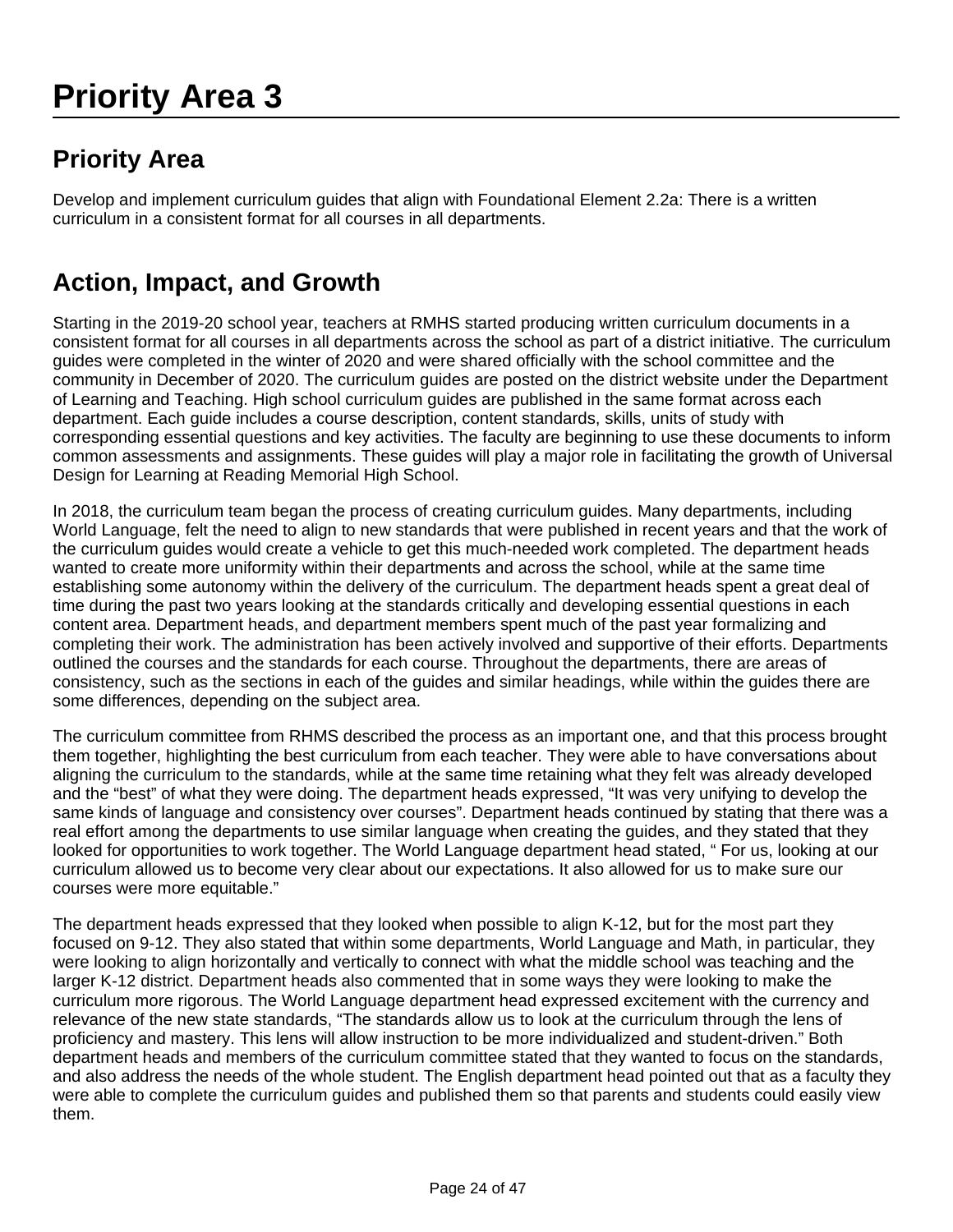When asked how the units of study, essential questions, concepts, content, and skills, were decided upon, the committee commented that they used a district template and that the department heads used these templates and created examples to help the teachers within their department to clearly see what they were trying to do. They used department time to do this work, which was once a month and over the two-year span. The committee stated that the assistant superintendent brought in professional development, (NESDEC training), which was in reference to overall curriculum guide work. They used exemplar models in the training to work on developing essential questions, and the curriculum guides. When asked if the training specifically helped them to understand how to create essential questions, they stated that it wasn't extensive and that the training was only at the beginning.

One of the questions posed during the time discussing the curriculum guides with the RMHS team was where do the units with lessons and activities within the curriculum guides actually "live". This question was utilized in an effort to dig down and find out what actually happens with the guides, as more than just a listing of activities. One of the department heads stated that the guides and the activities live at the teacher level. She commented that within the department there are shared folders and faculty collaborate and share widely. She did comment and others chimed in, that this process of sharing activities and work isn't formalized.

Within one department it was stated that there are no strict gatekeepers on common assessments or strict instructions on delivery of the curriculum, but that the curriculum guides were blueprints, and "how" teachers delivered the curriculum was really an autonomous decision among the teachers. A new teacher explained that having the curriculum guides has been very helpful this year, as it has provided a foundation and guide for what he should be teaching students. The team also expressed that because of the pandemic, collaboration in some ways was forced, and they related that this was a positive experience. The committee stated that the crisis forced them to have to share units and lessons and collaborate to become more efficient and consistent.

Along with a discussion on the curriculum guides, came along a natural progression to "how" the curriculum is ultimately delivered to students-and also how students experience the curriculum. When asked if instructional strategies were changed, or altered due to the work on curriculum, the group stated that in some content areas it has changed. For example, the math department commented that by looking at the curriculum, and instructional practices within the school they (the math department) realized that their instructional practices were very traditional when compared with how other departments delivered the curriculum. It was stated that because of this reflective approach they have utilized more project-based instruction, and become more flexible.

Another reflection discussed in regards to instruction was that some departments felt that there were too many prerequisites for classes and that this wasn't necessary. By reviewing the curriculum and examining how it was actually being delivered they realized that there was no need for many prerequisites and this also opened pathways into more classes and creating new courses. One example was from Graphic Design to Digital Animation.

Another area that developed from discussing the curriculum guides, instructional practices, led to information about all of the work that has been done on UDL. Teachers have been able to utilize a great deal of UDL training in collaboration with the SEEM collaborative. The English department head reported that there were a number of faculty (although they reported that there wasn't a critical mass of faculty who participated) who took the eightweek course on UDL and that there were three faculty members going beyond this, and participating in the training of the trainer for UDL. The faculty at RMHS is working on building internal capacity for this work at RMHS.

Another area of impact is the collapsing of courses, meaning instead of having several levels, they have fewer. This has made the UDL work even more imperative as teachers try to meet the needs of more diverse classes. It was also stated that this has enabled teachers to teach many different classes, and not have just a few teachers teaching classes at the college level or AP level, but a variety, which they stated as positive. The English department head reiterated the importance of the UDL work, "With the collapsing of levels, UDL is the most promising in addressing access, leveraging choice and for taking a broader view of curriculum."

Assessment practices seem to be an area that the school is working on. While there are some common unit assessments, this isn't the case in each content area. The department heads state that the lack of collaboration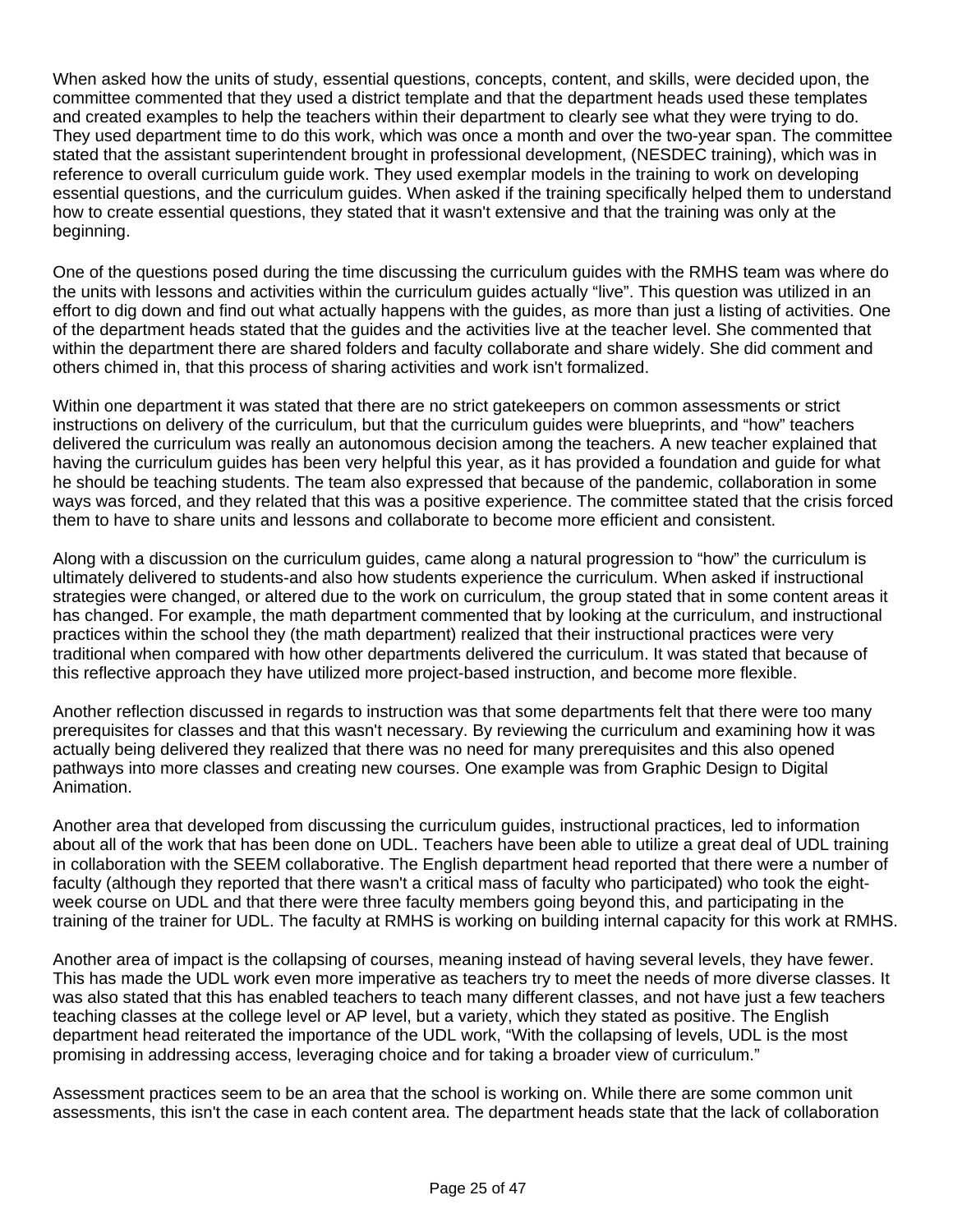time has been an obstacle for them to proceed with more work on common assessments, as their time has been developed to their first task, creating the curriculum guides. Within the area of assessments, the comment was made that before the pandemic they had more of a focus on data and that they had a data coach. They stated that their focus was on teaching during the crisis and that they didn't have the time recently to work on examining data.

The curriculum maps are extensive and provide a great deal of information. The guides are broken down into each course, provide a description, skills focused on, units are outlined, essential questions provided, and key activities clearly noted. When reviewing the curriculum guides, it becomes very clear as to what the main focus is of the course and what students will be asked to know and be able to do as the course progresses. The curriculum guide work as it stands now provides an important overview as just outlined. What would be important to keep in mind is that the unit plans within the guides need continued work and completion. Also, common assessments are an area to also continue to focus on, overall. This is an area especially in the subject areas of mathematics, ELA, and STEM that would benefit from common assessments being utilized.

### **Recommended Next Steps**

- Develop and implement a process to ensure that the curriculum guides are kept up to date with the most current standards in each area
- Continue to analyze the curriculum guides, to make sure that the skills, concepts, essential questions, and activities are relevant and have been assessed and evaluated to be effective learning for all students
- Create horizontal and vertical alignment within the curriculum. While there is some alignment in some areas horizontally and vertically, mainly in mathematics, a suggestion would be to look at all content areas to make sure that there is a vertical alignment and horizontal one within the content area and across disciplines to avoid gaps in knowledge.
- Provide more dedicated, scheduled time for professional development on making the curriculum guides "live" at more of a consistent level. More collaborative time will allow the curriculum guides to be discussed, shared, within the department and school and create more of a living document that lives at more than just the teacher level.
- Participate in professional development (and share among faculty good examples of) on different types of instructional strategies that improve student engagement, which seemed to be a concern among the curriculum leadership and observed during the classroom visits which were conducted. (Examples might include strategies for framing the lesson (essential learning, student learning objectives, itineraries), providing specific and measurable criteria for success prior to assessments, for presenting information, supporting mental engagement, (make cognitive connections) checking for understanding, and for consolidating and anchoring learning.)
- Create structures within department time (perhaps additional department time is needed) to examine, create, implement, and analyze as a department common assessments. This is a needed addition, especially in the areas of English, Mathematics, and STEM. There currently aren't common assessments, students experience while outlined on the curriculum guides are to be similar, there is currently no way to assess if their experience is similar, i.e. if they learned the same things-if they learned what was outlined within the curriculum guides. This is a necessary next step.
- Continued support of resources such as Edgenuity and, Newsela, which were both resources offered and used to support students during the pandemic.
- Use summer months to offer paid PD and begin looking at, modifying, and revising curriculum by departments.

## **Sources of Evidence**

- classroom observations
- priority area meetings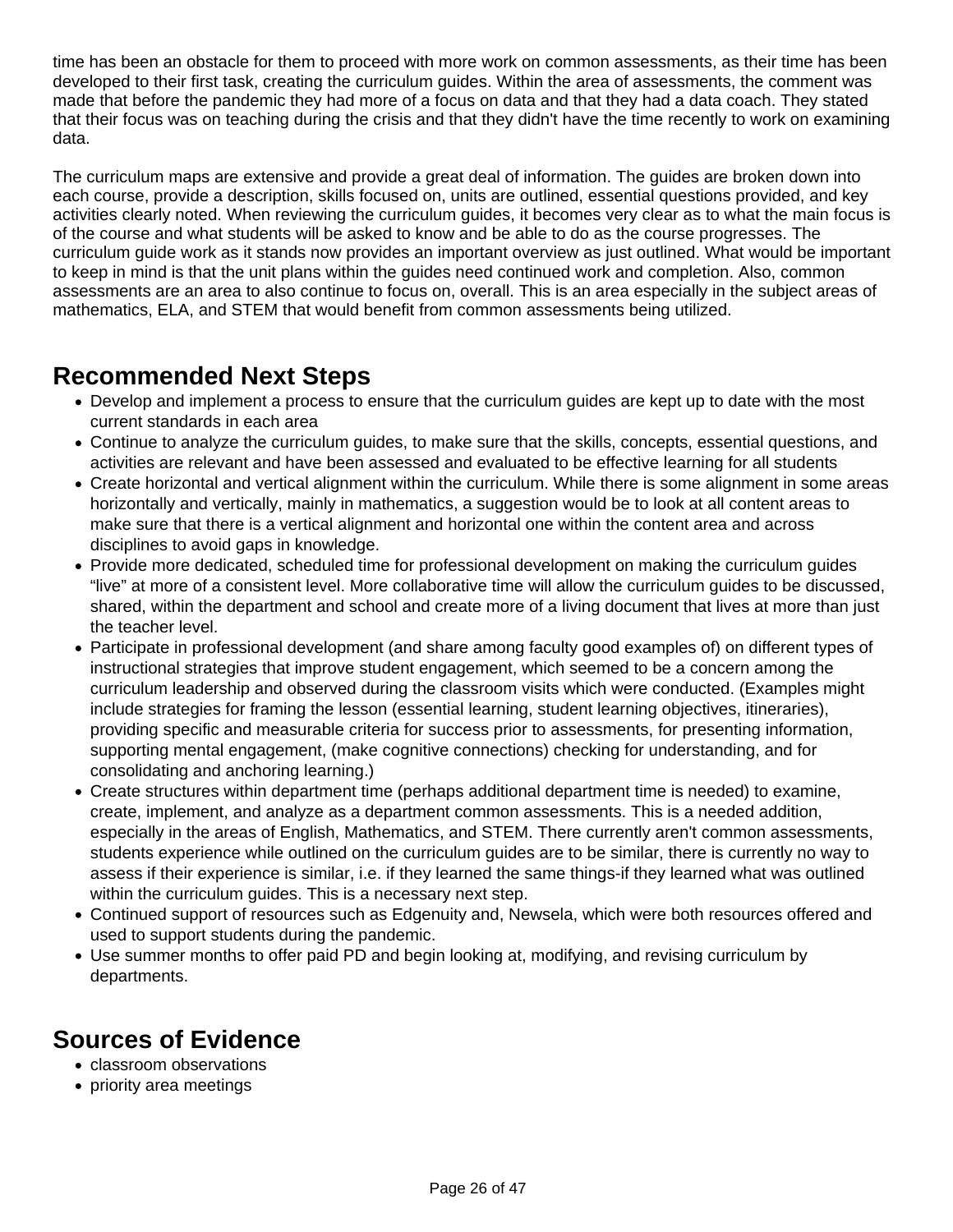- priority area observations
- school leadership
- students
- teacher interview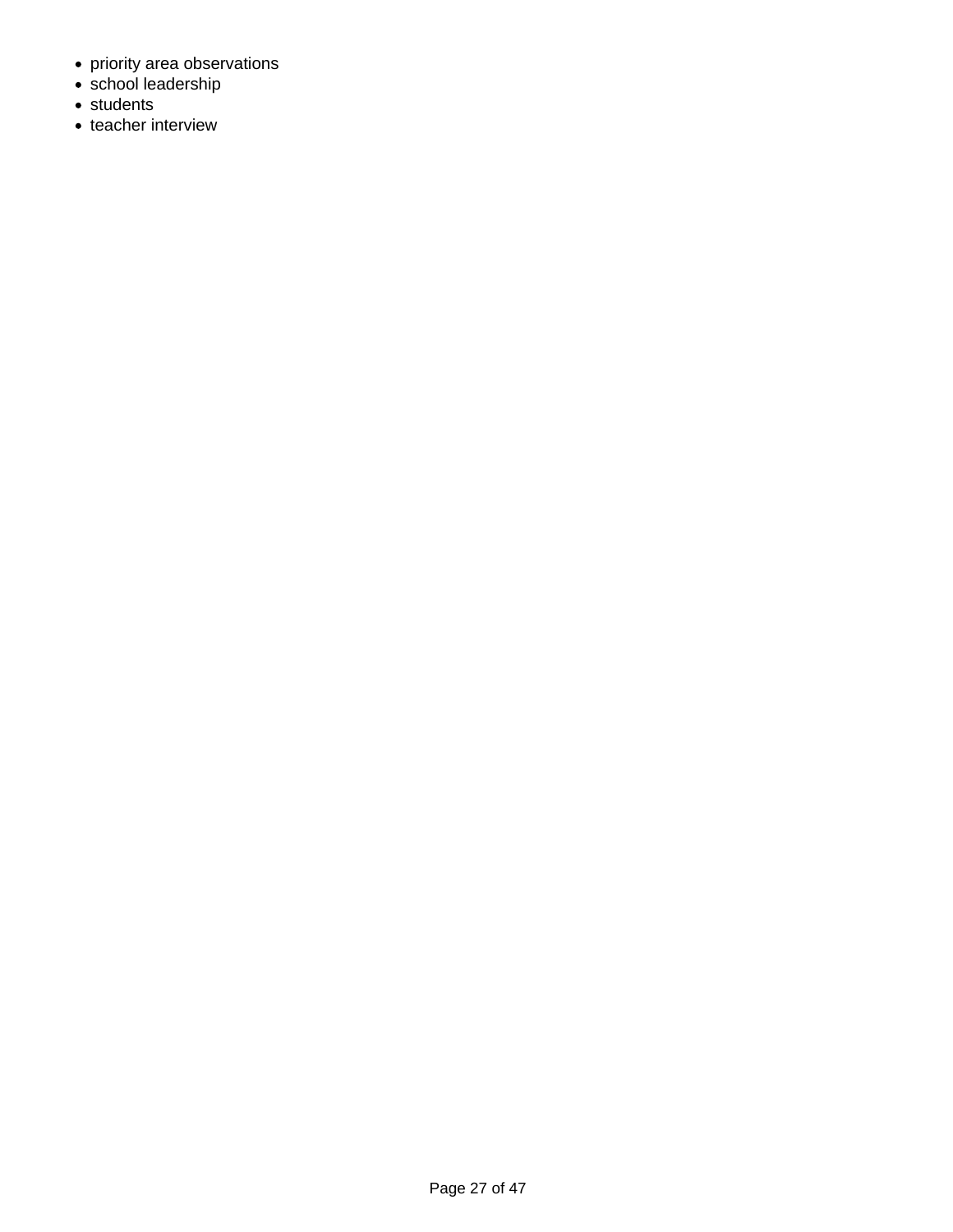# **Priority Area 4**

## **Priority Area**

Reading Memorial High School - Priority Area 4 - Inclusive Instructional Practices aligns with Standard 2.4 - Instructional Practices are designed to meet the learning needs of each student. Develop and implement a cohesive referral process to identify and support students in need of interventions.

### **Action, Impact, and Growth**

Beginning in 2018, Reading Memorial High School began consolidating academic levels from Honors, Strong College Prep (SCP), and College Prep (CP), to now Honors and College Preparatory in all subjects in addition to an increase in Advanced Placement courses. Movement forward in the areas of the adoption of common language practices and differentiation in unleveled classrooms was slowed due to the pandemic and the curtailment of financial resources for professional development, particularly in the area of Universal Design for Learning (UDL).

In the 2019-2020 school year, RMHS began to adopt Universal Design for Learning frameworks. Currently, there are three teachers who are trainers. Professional development opportunities at the 2021 Reading Institute included offerings in UDL. Several teachers trained in UDL are adopting UDL principles into their classrooms. One science teacher stated, "We meet the learners where they are. The developed checklists based on the levels of critical thinking in Bloom's Taxonomy offers the students choice in the level of participation of activities." Members of the faculty have used UDL in terms of offering choices to students. The hope moving forward is that all staff will be trained in UDL over the next three to five years. The principal stated that funds for UDL training have been curtailed affecting the implementation of training and practice for teachers. She does anticipate some form of training to continue in this area.

Organizational and support structures in place outside of the classroom supporting students with rigorous learning opportunities include the following:

In the 2018-2019 school year, Academic Lab was implemented. Academic Lab is a guided study hall period for students who are struggling in their classes but are not special education students. In Academic Lab, students work in small groups with a designated teacher to track, organize, prioritize, and complete work. The emphasis is on student organization. This work continued in the 2019-2020 school year but was dropped during the pandemic. In terms of measuring the success of some of the interventions and supports in place, it was expressed that the Academic Lab would probably be the easiest to collect data on to measure the impact of success. It hasn't been in place long enough to do a deep dive on data, but it was stated by teachers that this information could be obtained easily.

Also, in the 2019-2020 school year, the Mathematics Department reopened the Math Lab that was covered by almost every period of the day with a Mathematics teacher. The Math Lab was a drop-in extra-help service available to all students. Both the Math Lab and Academic Labs were suspended during the pandemic; hopes are for their reinstatement in the fall of 2021.

Another support structure in place is that of the 80-minute flex block. In multiple meetings, teachers stated that this was a great resource available during the pandemic where students could schedule extra help from their academic teachers. Flextime was equitable for those students who couldn't stay after school because they take the bus.

Additionally, in the second semester of the 2018-2019 school year, the principal and the Director of Guidance, created a new referral process for the Student Support Team (SST). These meetings take place on set days during the first or last block of the school day. Department Heads are unscheduled during those periods, allowing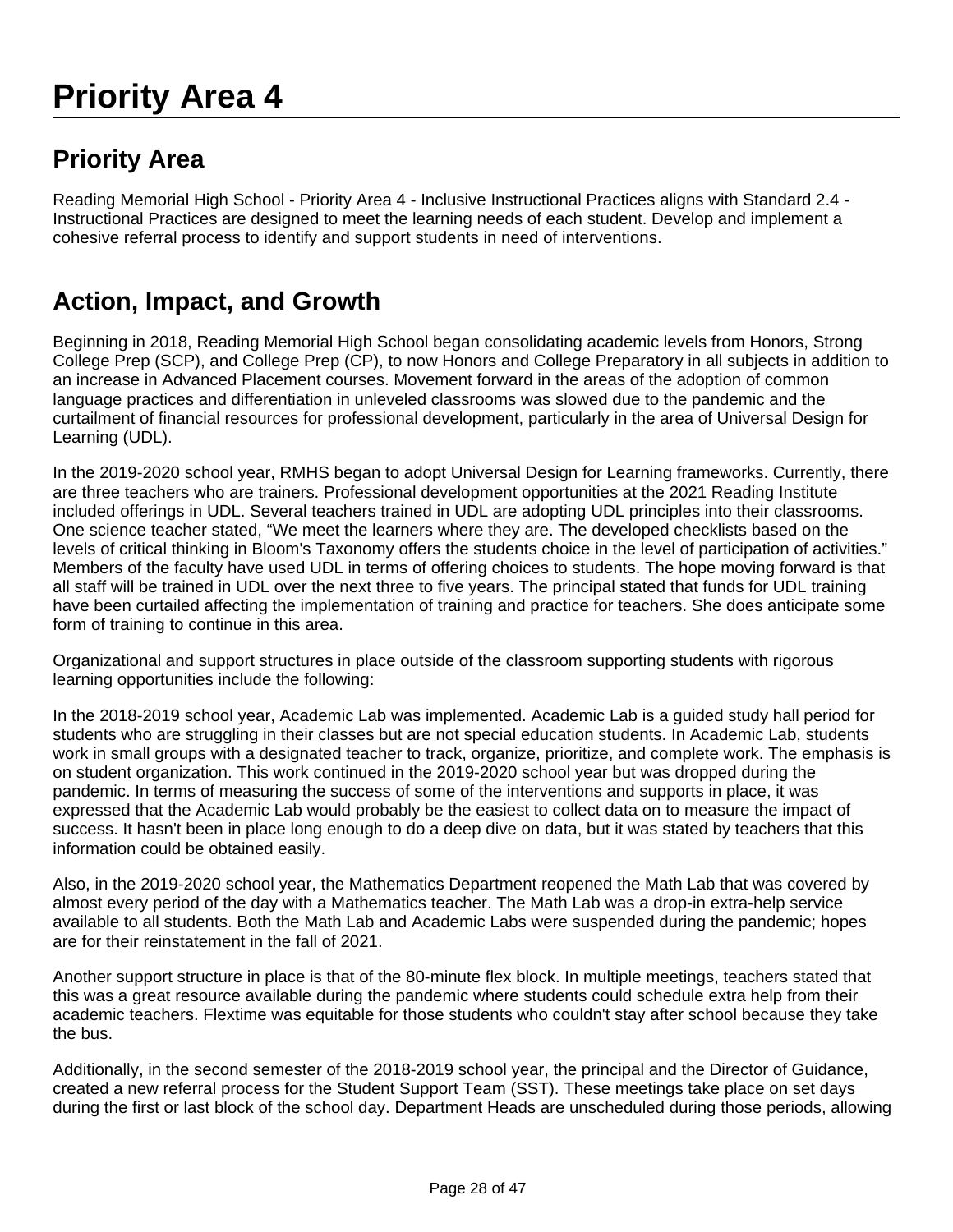for a flexible class coverage system, which enables teachers to attend SST meetings more readily. In the school overview, the principal expressed that the meetings were more pointed, time-efficient, and more accessible for teachers to attend.

Finally, for support measures outside of the classroom, RMHS began a partnership with BRYT (Bridge for Resilient Youth in Transition) in 2018-2019 to gather data in order to advocate for the creation of a Bridge transition program. The program, called Stepping Stone, came into fruition in March of 2019 and has been a very successful addition to the tiered interventions offered at RMHS to help students transition back to school from long-term absences. The program continues to consult with BRYT as part of a larger support network and RMHS wrote and received a \$65,000 grant from the state to support the program including furniture, technology, supplies, and professional development for staff in Youth Mental Health First Aid, Mindful Schools and the Leslie Institute for Trauma Sensitivity. Stepping Stone, according to the lead teacher, has seen a huge increase in numbers due to the pandemic. Having this program in place allowed for these students to come into the school during the pandemic to receive their support. This was critical to the social and emotional well-being of these students. The hope is continued support for this new program.

Inside of the classrooms, the co-teaching model seemed to be the immediate response when asked about strategically differentiating, individualizing, and personalizing education. Most departments all felt working with the same co-teacher over time allowed for them to build strong relationships. However, one teacher expressed the view that the co-teaching model could be distributed more equitably among the disciplines, stating, "The coteaching model is focused and driven by the graduation requirements, the World Language department, for example, has been "hit or miss," there isn't a consistency in this regard". They continued to express that working in pairs was helpful in covering for one another, and for having conversations about diversifying assessments for students. While clear that it is a huge benefit to the teachers to work together, it was less clear as to how impactful this was to student learning. Collaborative planning time, more professional time dedicated to understanding the co-teaching model, and the opportunity for paid summer work, especially to address curricular revisions/modifications, all seem as positive moves towards embracing the co-teaching model.

When asked in what ways are group learning activities purposefully organized, teachers commented that they are trying to use creative opportunities. Online breakout rooms have met with varied success. One teacher explained she was able to get more positive results in the groups using breakout rooms if she gave a very specific example of a directed task and clear time frames. This worked especially well with 9th-grade students. This same teacher indicated that creativity was also key; structure and creativity with activities in the breakout rooms provided the most positive outcomes and a better learning experience for the students. Many group formats were described by the teachers; small groups, workshop models, "think, pair shares," and even a whole class working on one specific project collaboratively. All agreed that they intentionally group students at different points (depending upon the task) by diversifying the cognitive abilities, language abilities, and by considering the social dynamics the groups create.

Additional support and alternative instructional strategies within the classroom were less clear in that there are inconsistencies with the effectiveness of paraprofessionals. They commented that this is due to the fact that expectations are not clear and are also inconsistent; some will rise to the challenge, while others need a lot of direction and instruction. Some have really great working relationships; they described cooperative teaching where they share students and co-plan. The pervasive comment made in terms of co-teaching is the need for coplanning time.

Formative assessment in the classroom and technology are intricately tied, it seems, in response to the pandemic. In 2020-2021, an Edgenuity grant funded unlimited access to the digital platform. There was also a grant for unlimited access to Newsela. A grant was also received for full digital access and training for the social studies department in Brown University's acclaimed Choices program. Differentiation is built into the Choices units and activities. Other resources used for formative assessment purposes with built-in assessments are Edpuzzle, Jamboard (both of which received PD), PollEverywhere and Google Surveys, Delta Math, CommonLit, and more. However, when asked how they used the formative assessments from these tools, only one or two of the teachers gave answers as to how they use the assessments to inform and modify their curriculum. It was clear that student choice is being addressed using these different tools; however, it is less clear if these tools address differentiation and if the individual's needs are still being met or addressed? The use of technology was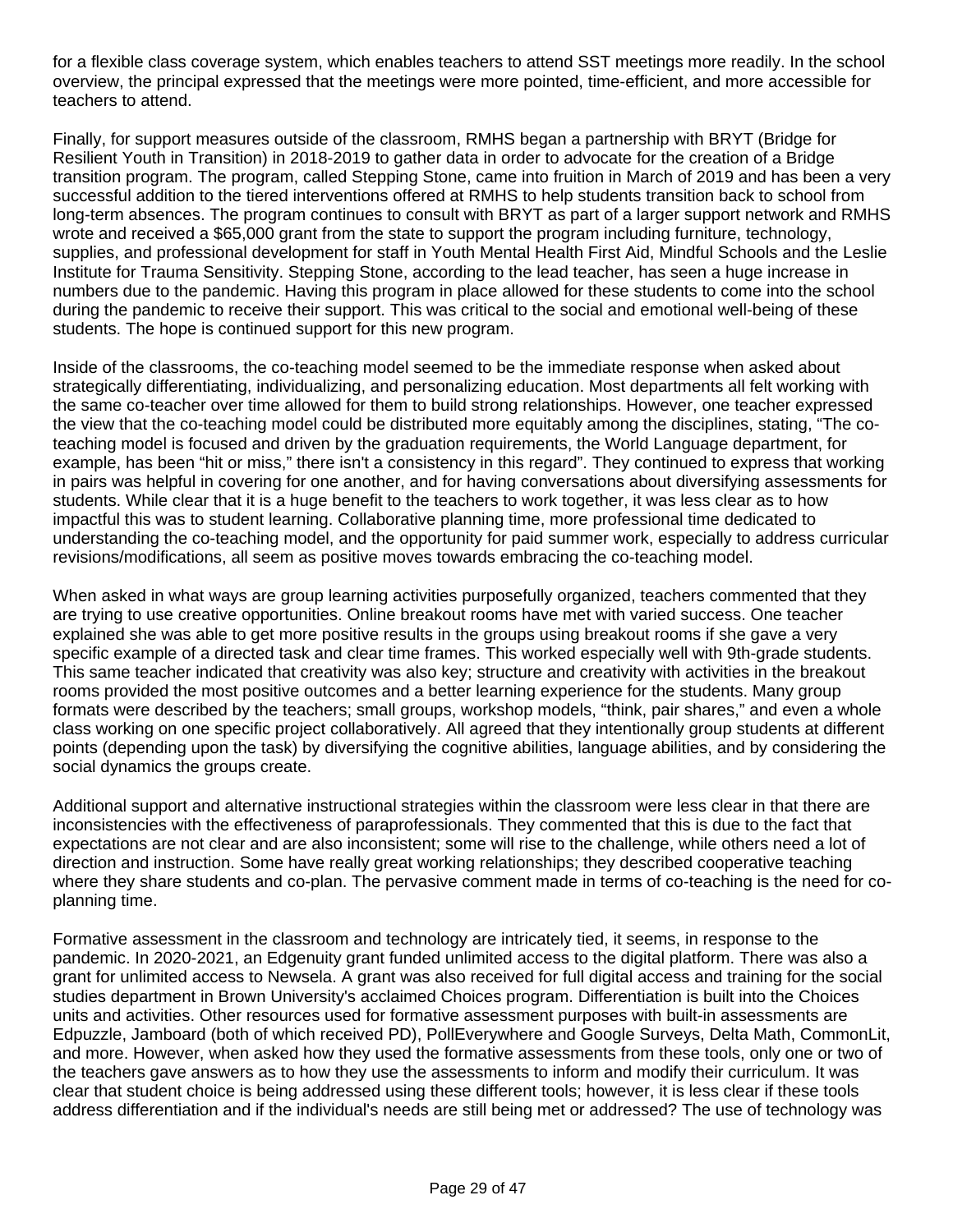clearly a positive move for the school for collaboration, reaching the students, and for student engagement. Teachers "dove in" to learning technology this year and this is a strength. It is critical that tools such as the Google Suite, and the above mentioned will be sustained financially in the upcoming academic years.

### **Recommended Next Steps**

- Provide more dedicated time to the training of teachers and implementation of UDL to push forward with adopting common language practices and differentiation in the unleveled classes
- Create robust structures for tiered intervention
- Reinstate both the Academic Lab and the Math Lab to meet the learning needs and offer support to students needing intervention and begin to collect data to measure the success of impact.
- Continue to provide flex block to students. This gives students access to their academic teachers for extra support and provides equity in access to those students who do not have the opportunity to stay after school.
- Use the improved SST process and have this support both an RTI process and a more robust data protocol, taking all three structures SST, RTI, and data processes to support and complement a safety net for students.
- Continue to support the important tiered intervention Stepping Stone Program and its collaborative partnership with BRYT. Support to students transitioning after long absences is on the rise, especially after the pandemic, this program is vital to these vulnerable students.
- Provide professional development for a deeper understanding of the co-teaching model.
- Clarify the role of the paraprofessional and expectations for more consistency. Provide more time for teachers and paras to meet and design more alternative instructional strategies for students needing intervention.
- Continue professional development and the financial support of technology; continue the use of the Google Suite and other tools used for collaboration, engagement, and choice.

### **Sources of Evidence**

- central office personnel
- classroom observations
- department leaders
- priority area meetings
- priority area observations
- school leadership
- school support staff
- school summary report
- students
- teachers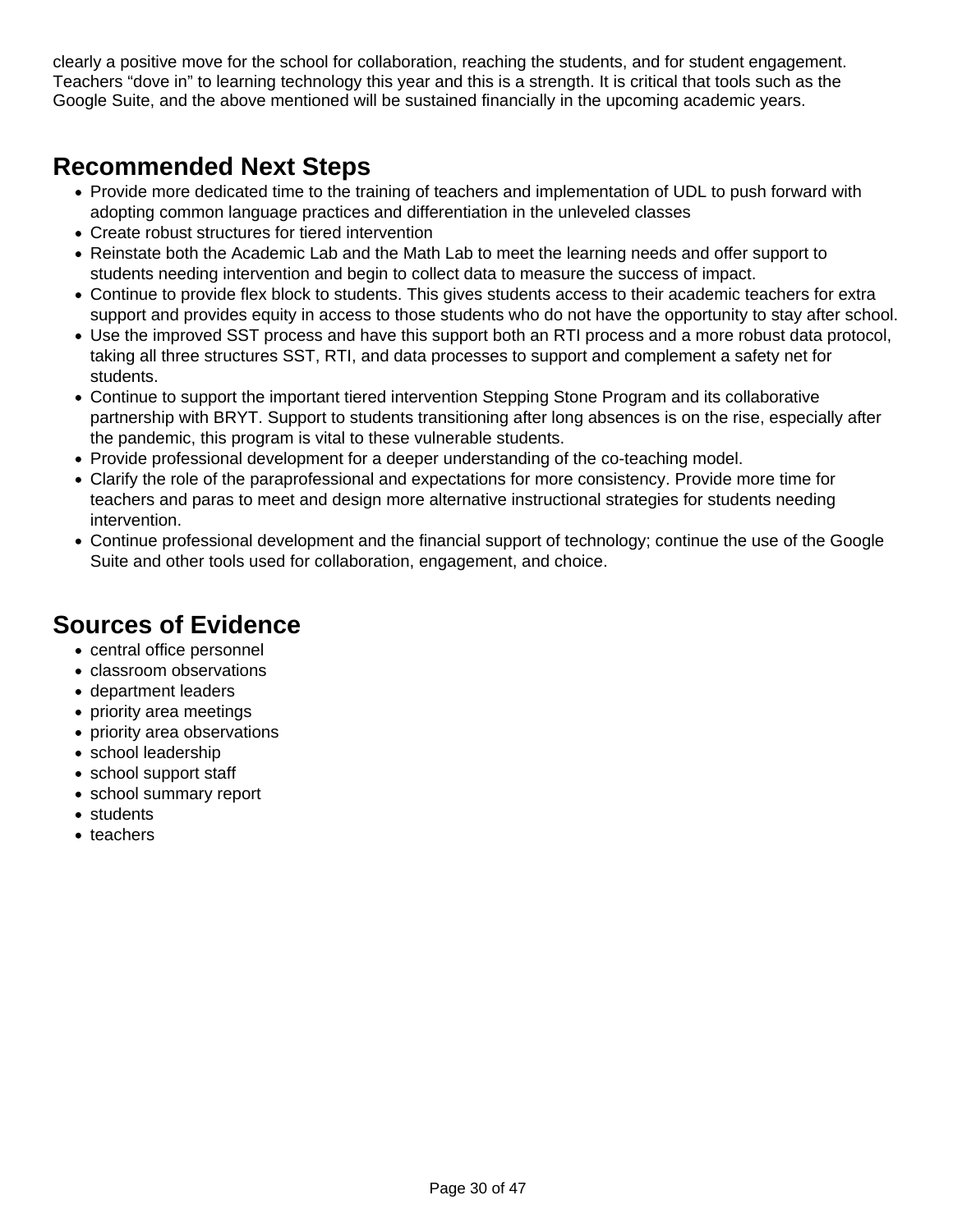# **Reflection on Student Learning**

Instructional practices are beginning to be designed to meet the learning needs of each student. Teachers at Reading Memorial High School are working on differentiating their instruction through Universal Design for Learning as appropriate to meet the diverse learning needs of each student. This has been a point of emphasis by the school over the last few years. Teachers in the core academic areas participate in professional development designed to identify differentiation strategies. Google Classroom has been an excellent tool that teachers consistently use. It allows students to have access to class information anytime and lessens confusion about what is due when. Individualization and personalization occur on zoom thorough break-out sessions. Teachers strategically create breakout groups based on student needs and meet individually with small groups or individually with a student. The personalized approach to learning is well received by the students. Professional development has been offered several times to the staff on differentiation and the use of technology in the classroom. Various formative assessments are used to improve instruction, and classroom observations show various methods of checking for understanding used by the teachers. Teachers are willing to adjust their practices when needed and to reteach the subject. In a science class after a student expressed that they were not sure how to solve a particular problem, the teacher provided an explanation and then asked the student to explain it back in their own words. Teachers have students learning at home as well as in the classroom and pay special attention to ensure that at-home students have opportunities to give input and share their ideas even though they not physically. Feedback to all students is observed being given in various forms and all students interviewed felt supported. In biology, the teacher uses a flipped-classroom approach that allows students to view lectures and video notes outside of school and then allows students to ask questions, discuss concepts and do labs during in-person instruction. In an acting class, film clips are given for helping to illustrate improvisations. The clips outline exactly the point the teacher was trying to get across, the elements of improvisation. The students can make clear connections between what the teacher was telling them about the components of improvisation and what the actors are doing in the skits.

Students are active learners who have opportunities to lead their own learning in many classes. Students attest to the fact that they have the opportunity to design the way they are assessed on some occasions. In an English class, students are allowed to choose their own journal entries to share with a small group of their peers in a breakout room, receiving feedback and additional commentary. In a biology class students analyze data, participating in research, and dive into their own work on genetically modified mosquitoes. Eleventh-grade students participate in a "Real Life Problem Solving" project during the school's mid-year assessment period. Students choose areas of interest and then are placed in groups with a problem to address within that area of interest. Students then plan ways of researching the problem, solving the problem, and presenting the solution to the problem. In the English department, there are opportunities for students to write essays in response to class discussions or questions that they pose themselves rather than in response to teacher-generated prompts. Eleventh-grade English students create a podcast on a topic of interest as part of a journalism unit. Some classes endorse project-based learning and offer authentic learning assessments. In a financial literacy course, students are involved in an authentic project called "Renting an Apartment." The students are guided to choose their own careers in the future, research places to live, and calculate what they can afford based on the starting salary for the job they chose. In an English class, a student presents on Hamlet, sharing quotes, thoughts, and questions around Hamlet. Students lead the learning and pose thoughtful questions to peers. In a math class, students teach their peers how to solve a problem. If they get stuck they ask another peer to help. At the end of the lesson, the teacher then summarizes and makes sure learning was understood. Students report that they occasionally have opportunities to choose how to present what they know about a particular topic or unit such as a revolutionary war unit where a student chose to write a diary from the perspective of a colonial soldier. Another 12th-grade student is doing an independent study in math with a faculty advisor.

In some areas of the school, learners engage in inquiry, problem-solving, and higher-order thinking skills. In a math class students are looking at ways to find the derivative. The teacher asks students to think of more than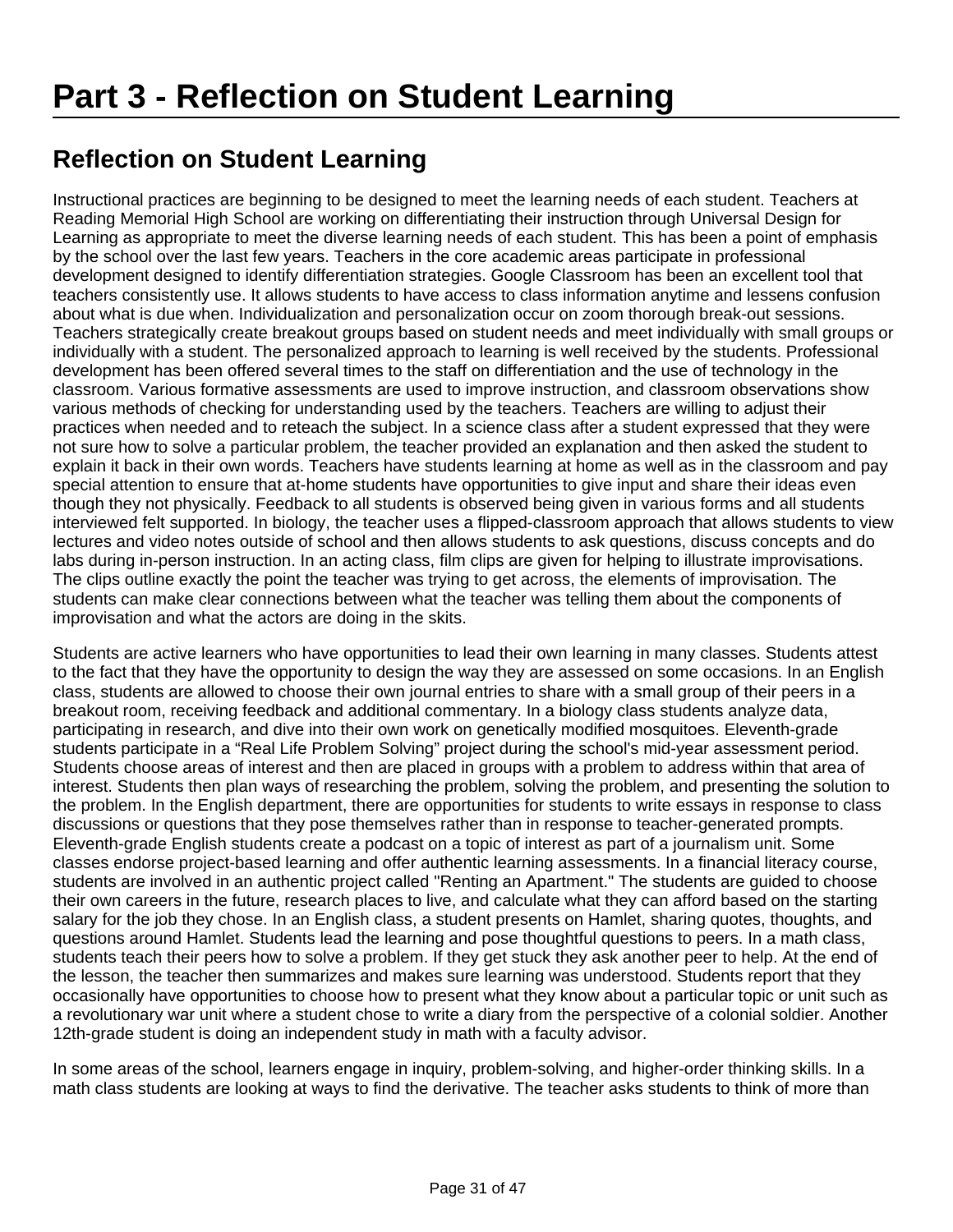one way to solve the problems and think about different steps to doing that. In most classrooms students are encouraged to use the chat feature in zoom or to raise their hand in the classroom with questions. Inquiry learning is also woven into an English class in which students analyze five motifs in a movie then use that analysis to write an essay explaining the use of one of the motifs supported by examples of where the motif appears in the film. In a math class, higher-order thinking skills are used as students are given raw data to analyze regarding sunrise and sunset times. They graph this using x and y-axis points and discuss their findings with their peers. Projects frequently ask students to synthesize and create higher-order thinking while also connecting questioning, investigating, and expressing understanding. In sculpture class students utilize problemsolving skills as they were encouraged to create a prototype of an animal they were sculpturing. They came up with a paper model of the animal first before beginning to sculpt.

Learners demonstrate their learning through a variety of assessment strategies that in some cases inform classroom instruction and curriculum. Teachers are observed using a wide range of assessment strategies, including formative and summative assessments. In a history class, students use a jigsaw activity where each student reads a different piece of information about Post WWII and contributes it to a shared document related to the economic, social, and political landscape in the US after WWII. French class students demonstrate their knowledge of pronominal verbs by describing their morning routines to one another and matching the sequence of events with a line of pictures that illustrate their routines. This formative assessment helps students demonstrate their understanding of pronominal verbs. Teachers provide regular and consistent checks for understanding in ways that engage every learner's thinking about the concept, skill, or information being learned. In an English class where learners are all remote, the teacher checks for understanding by asking questions, and through formative assessment, in addition to questions, students all give a quick thumbs up/down to ensure understanding. Students use a variety of assessment strategies including in a film class note-taking sheet as they watch Psycho to capture ideas and elements ranging from its structure; notable tropes, sounds, and edits; and Hitchcock's motifs. Students in an English class share their findings in a dialectical journal with a small group of their peers in a breakout room. Students return to the classroom for full class discussion with teacher-generated questions ensuring their understanding. Across classrooms teachers working with students respond to their questions with a question to increase comprehension. In an English 10 class, students read Into The Wild and create a visual presentation that reflected their own journey like the author's, as a summative assessment.

Reading Memorial High School learners have opportunities to demonstrate learning, receive corrective feedback, and in some cases use this feedback in meaningful ways to support learning. Students are given consistent, systematic, specific, and timely corrective feedback. In a World Language class, the teacher engages in continuous dialogue with her students in Spanish, correcting their language skills in a timely and consistent way. Students are kept engaged and on task receiving feedback. Students are able to improve in the skill being taught. In a math class, students continuously have opportunities to practice skills of solving derivatives. The teacher checks with both students online and in-person to ensure students' understanding. Students are given the opportunity to confirm their understanding through continuous practice. Feedback is given to those students who understand so that they can continue their learning and reteaching is given with follow-up practice to ensure understanding. In another class, students have the opportunity to ask questions and seek alternative solution methods. The teacher in the same class demonstrates approaches to problems and solutions through SMART Notebook. Students at Reading Memorial High School are given teacher feedback as well as peer feedback and self-reflection to sometimes guide the next steps in learning. In a science class, learners demonstrate learning through a game called Kahoot. They can see their answers and how they answered comparatively with the class, and they also discuss why they chose the answers they did. Students receive feedback from their teacher using visual diagrams and past power points as well as their peers through the game and discussion. The teacher refers to past powerpoints to help clarify information and give feedback to the students to ensure understanding for an upcoming assessment. Students give peer feedback to guide the next steps in learning through a writing process called writers workshop. In another class, students review each other's graphic organizers for a paper on the Canterbury Tales and provide feedback about their thesis, main ideas, and quotes related to the thesis. Students report that there are some opportunities to re-do assignments or assessments that do not go well, but that it is teacher dependent so students have to ask their teacher individually.

Learners use technology across curricular areas to support, enhance, and demonstrate their learning. There has been a huge amount of technology integration over the past year as a result of the pandemic. The school now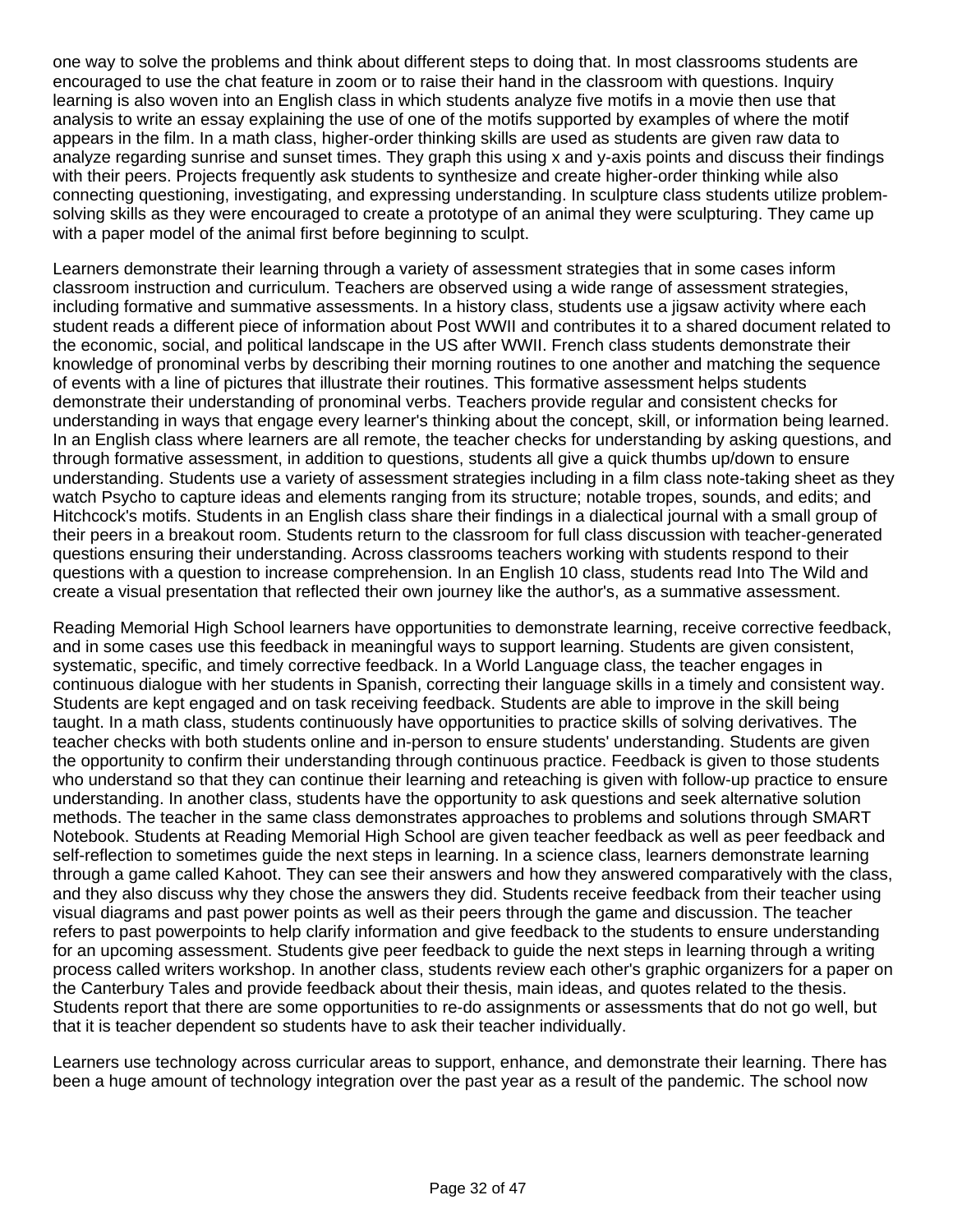considers this a strength of their teaching. Across the majority of settings, students use Google Suite and Google Docs to communicate their learning clearly. They use it to access, support, and document their learning and collaborate to support their learning. Students use Google Presentation to share what they have learned. Students are able to access and supplement their learning by using Google Classroom to enhance their learning with documents shared by faculty and peers. In addition to Google Suite, many faculty are using tools to both enhance and assess understanding and knowledge. In a history class, students use a polling app to demonstrate whether they agreed or disagreed with political expenditures, and then students use the results to continue their learning. In a science class, students use Kahoot to demonstrate their knowledge in preparation for an upcoming test. The assessment gives immediate feedback to students and the teacher. In a math class, a teacher uses a math-based computer game to assess if students understand the material. They play the game, and the teacher tells how much of the information they retain based on the game. In a history class, the students use a Jamboard to share what they have come up with from the warmup "3,2,1" activity. Three main ideas, two questions, and one word they took away from the last class. In a combined Health Issues and P.E. class, Jamboard is used to discuss what the students thought they might be learning about for the semester. Teachers use the ideas to discuss the upcoming curriculum. Students in 10th grade College Prep Geometry class use SMART Notebooks to "show their work" to their teacher as he demonstrates approaches to problems and solutions on his own device while sharing screen. Other technology tools teachers are using include Newsela, Ed Puzzle, Jamboard, Zoom Polls, Edgenuity, Smartboard Notebook, Exit Tickets, PearDeck.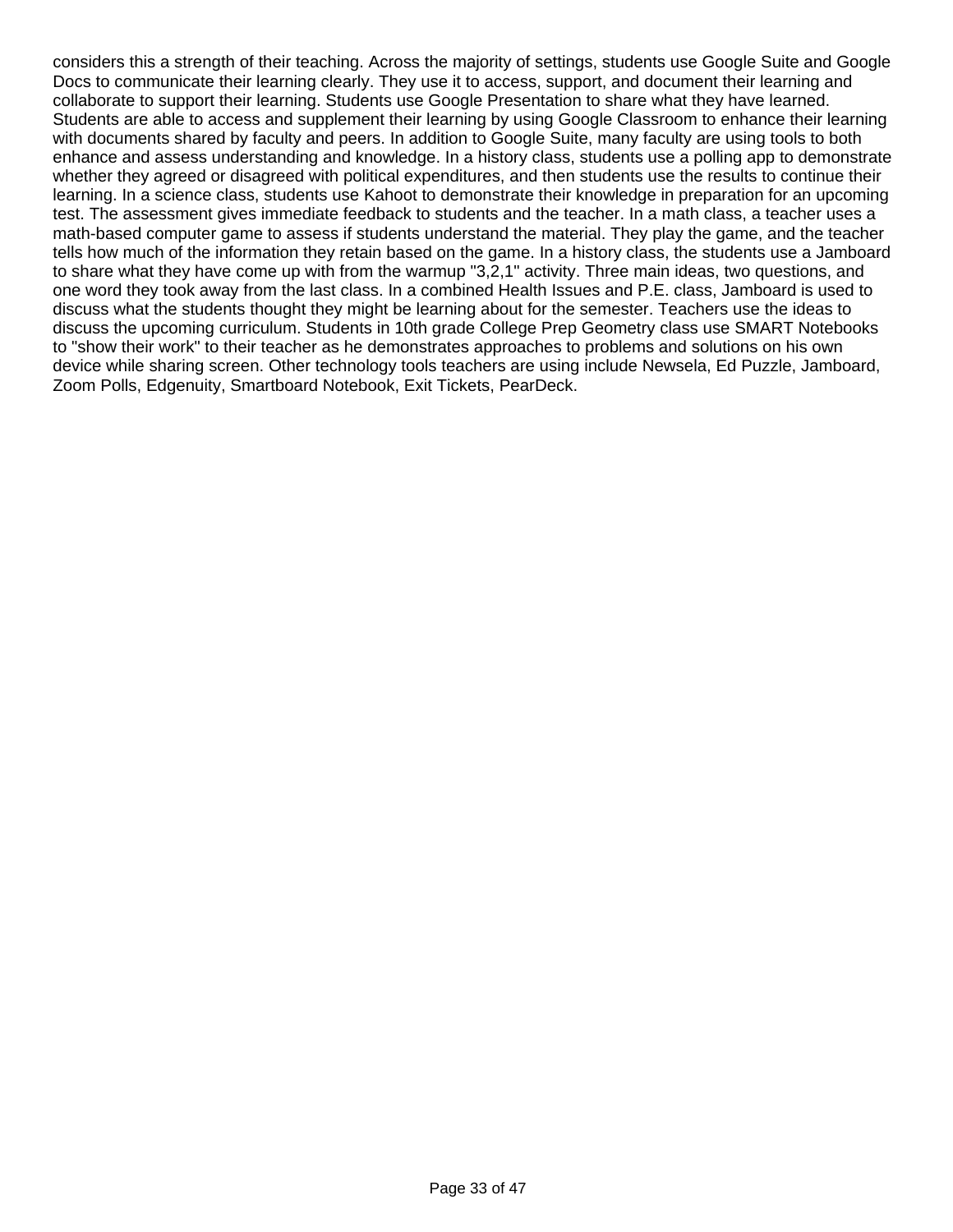# **Conceptual Understanding**

The school's conceptual understanding is developing. While there has been improvement since the collaborative conference, Reading Memorial High School does not have a solidified shared definition of learning for all students as there has been a high turnover rate of administration over the past 10 years, with the trend continuing this year. This turnover makes it difficult to create and implement a shared definition of learning. The Portrait of the Graduate (PoG) design team, along with members of the faculty, successfully developed a Portrait of the Graduate, which should become the driving force for the high school and the district that will guide all educational decisions moving forward. Members of the PoG design team articulated how the PoG will impact students in the community and its importance. The next steps for implementation of the PoG include developing a shared definition for proficiency for the skills in the profile, develop an assessment system to measure student attainment of proficiency, and examine programs and structures within the school and district to ensure they support the practice and achievement of these goals.

A shared vision for learning is present more within departments, but not holistically school-wide. Departments have recently completed curriculum documents that include course alignment with standards and an outline of units of study with essential questions and instructional strategies. Recent efforts to improve and standardize instruction including Universal Design for Learning and differentiation of instruction practices are building capacity in instructional practice but it is not yet widespread. Department heads serve as instructional coaches and mentor the members of their departments. A shared definition of learning for the school would assist teachers, department heads, and administrators in moving in the same direction to ensure that all learners experience engaging instruction. If the widespread integration of technology used this year during the pandemic continues when the school returns to full in-person learning, students will benefit from these varied approaches.

## **Commitment**

RMHS has just adopted the Portrait of the Graduate, which is also being adopted pre-K through 12 by the RPS. Constituency groups voted unanimously in favor of the Portrait and the next steps to unpack the language as well a create a grounding visual will begin this summer.

The school has demonstrated commitment to the process of Accreditation through its work over the last two and a half years. The four priority areas of Portrait of a Graduate, curriculum, instructional practices, and school culture have benefited from the allocation of time and resources and the school has made progress in each of these areas.

RMHS has made strides in improving school culture over the past three years. The staff developed and has used with fidelity, meeting, and discussion norms that have allowed the space for productive and collegial conversations to take place at staff and department meetings. The school improvement plans have had at their core, a growth mindset, which has become more prevalent throughout the building. Continuous growth and reflection still happen largely within departments at RMHS rather than fully school-wide, but that is beginning to change. Many departments have been working on ongoing curriculum development, reflection about and research and implementation of instructional strategies, development of common assessments, and looking at data.

One roadblock to the commitment of staff is the relational trust within the building that is still being built. There is trust among department members, but trust between departments and with the administration is a work in progress based on the turnover in leadership the school has experienced over the past 10 years. A commitment on the part of each member of the faculty and the administration to invest in building a positive, supportive school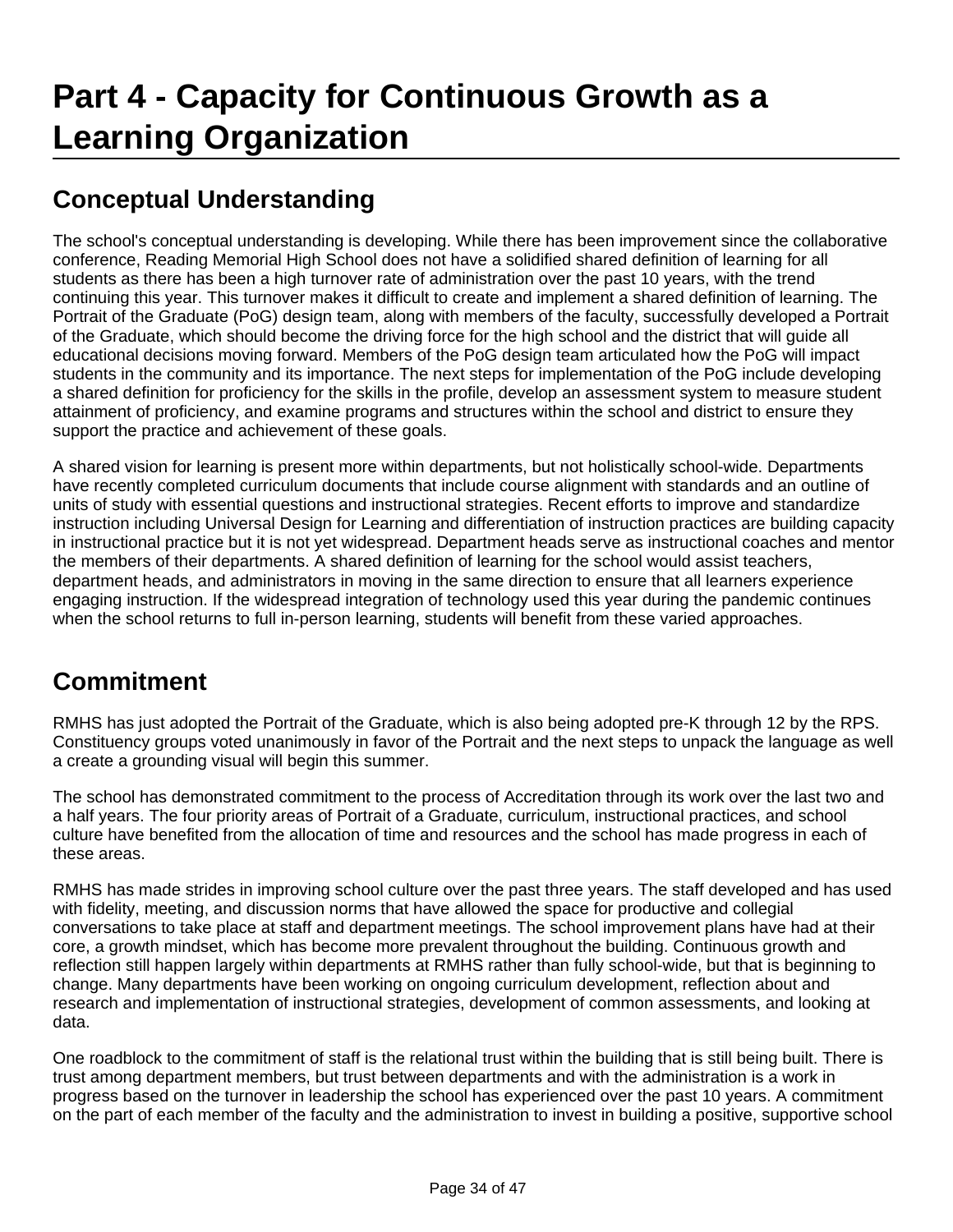culture is needed. There is no silver bullet to this issue. Just a day-by-day commitment for each person to make a positive contribution to the school and the faculty. In spite of the lack of relational trust between adults in the building, there is a clear commitment of teachers to the students they serve. Students said that their teachers were there for them with respect to their academics as well as their social-emotional needs.

Another commitment that is lacking is a district-wide commitment to ensure an inclusive environment for students. There have been strides made at the high school over the past three years to develop an inclusive environment where all students feel welcome and heard, but there is more work to be done. The school and district administration need to align behind core values that support equity, diversity, and inclusion and make it clear that racism, homophobia, and antisemitism will not be tolerated within the district. School leaders and teachers who have committed to the work of anti-racism need to know that their efforts will be supported by both the central office administration and the school committee.

## **Competency**

There is a high level of competency among department leaders in the building. They possess the skillset and mindset to move the school forward in the areas of curriculum, instruction, and assessment. Their role is primarily as an instructional coach for teachers in their departments and to support and lead the curriculum work in each department. Department leaders were instrumental in the development of the curriculum guides. Department heads engaged in "praise walks" during the 2018-19 and 2019-20 school year just prior to the closure due to Covid-19, where they went into classes in small teams to observe for a few minutes and wrote a positive note to the teacher.

A large question in the school's competency lies with the turnover in leadership at both the central office and district level. In the 2021-2022 school year, Reading Public Schools will be starting with a new superintendent, a new Assistant Superintendent for Learning and Teaching, a new METCO director, and at Reading Memorial High School there will be a new principal. The competency for the school to move forward on its initiatives and to make a lasting change will be somewhat dependent on these individuals.

RMHS staff acknowledge that improving school culture is an area of priority. There have been important strides taken over the past few years and the school is headed in the right direction, however, with a new principal coming on board, there is worry amongst the staff that the improvements may be impacted. Additionally, the schools and community have had some turmoil regarding national events where there are opposing positions.

# **Capacity**

RMHS and Reading Public Schools (RPS) do provide more than sufficient time to implement professional development. There are a few ongoing workshops in the building, monthly meeting times for departments, staff, and collaborative groups, as well as some full-day or multi-session programs, such as the Reading Institute, access to UDL training, working with Landmark Outreach, and social-emotional professional development provided by Mindful Schools and the Leslie Trauma-Informed classroom. This year, a group of students and staff are engaging in anti-racist leadership training with SRI. Much of the professional development provided over the past three years has been focused on equity, inclusion, and social-emotional learning. Faculty still feel that the professional development lacks consistency over the long term which impacts the ability for continuous growth. While faculty members do have the opportunity to request funds for tuition reimbursement and professional development programs, it appears that there is not sufficient funding for ongoing, quality professional development that could take place beyond one school-year cycle.

The school has used collaboration time to accomplish its priorities. There are two department meetings a month and these have been prioritized over the last two years for curriculum work in all departments at the high school. Department heads led this work with the support of the assistant superintendent and the principal. District instructional coaches K-5 met with department heads to discuss virtual alignment throughout the district.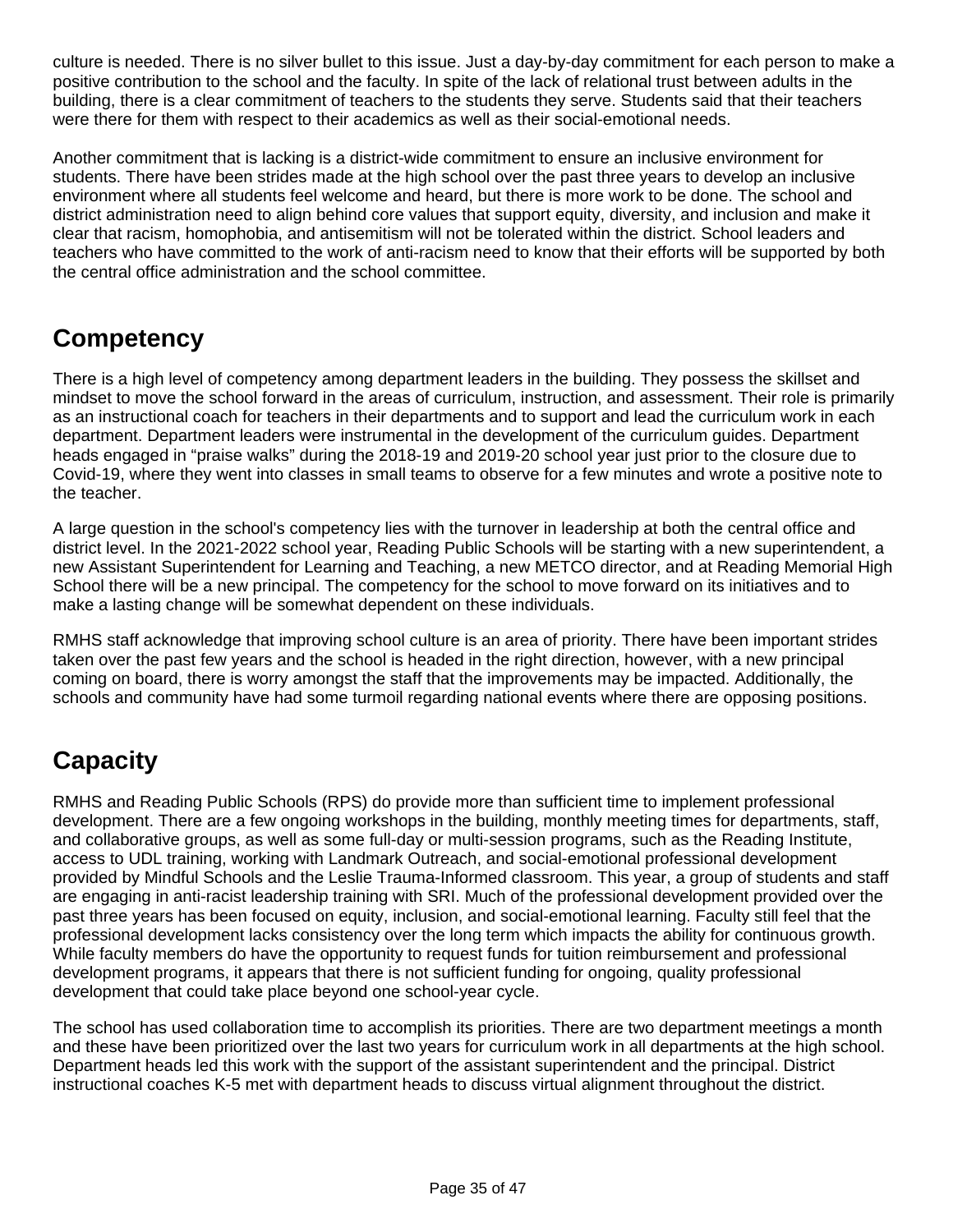There is currently no collaboration time for teachers built into the school day. Without this time, it is difficult to create a cohesive system of professional practice between and among departments. For example, without collaboration time for general and special educators, it is impossible to realize the full promise of co-teaching. Teachers who teach the same courses need time to develop unit plans, discuss instructional strategies, design assessments, and look at data. The staff as a whole continues to struggle with the consolidation in levels that is now across all subjects and grades and a 3-5 year commitment to training all staff in Universal Design for Learning (UDL) would go a long way to bridging this divide and promoting an inclusive environment that supports learning for all students. Additionally, using the newly adopted Portrait of the Graduate as a guide, units of study in all departments can be updated within the UDL framework.

The adoption of the Google platform and specifically Google Classroom has increased the capacity among teachers for technology integration. This adaptation is working seamlessly and needs to continue to provide students and teachers the ongoing access to this rich resource in all classes.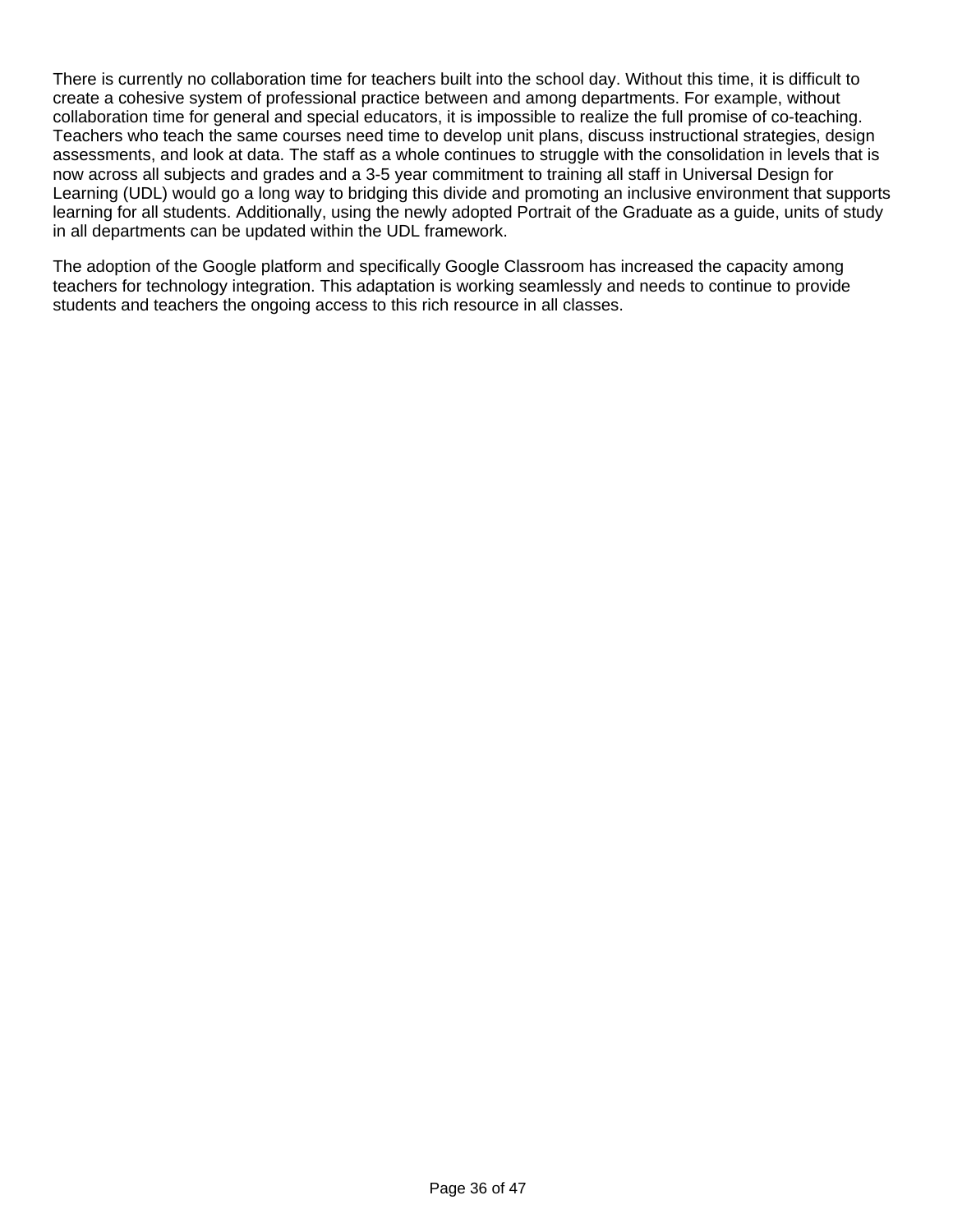# **Additional Information**

Since the time of the school's Self-Reflection and Collaborative Conference report, the school reports multiple changes in ratings to the Principles of Effective Practice in the Standards for Accreditation. Many of these changes are due to the ongoing work of the school focused on the Priority Areas for Growth identified at the time of the Collaborative Conference visit. Several of the changes note an emphasis on Principles that have been crucial during the pandemic shift to online and hybrid learning.

#### **Standard 1 Principle 3 - The school community takes collective responsibility for the intellectual, physical, social, and emotional well-being of every student and can demonstrate how each student is known, valued, and connected to the school community.**

School's rating in the Self-Reflection report: Developing

School's rating in the Summary Report: Implementing

#### **Explanation from the School**

- RMHS has completed the work involved in developing a portrait of the graduate. This has been presented to the School Committee and has been the culmination of a year-long process that included representatives from the RMHS staff, administration, central office staff, students, parents, and community members.
- RMHS has also implemented Stepping Stone, a program to assist students returning to RMHS from hospitalizations, placements, and other programs.
- The RMHS Guidance Department has been proactive in reaching out to students during the pandemic; counselors have communicated with families and students consistently to help address social-emotional needs, supports, and coordinating wrap-around services for students in need. Additionally, counselors have also played a key role in identifying students who require technology such as computers and hotspots necessary for remote and hybrid instruction.
- Guidance counselors and special education liaisons consistently communicate with regular education staff to ascertain the progress of students identified as at risk in the current school year.

#### **Standard 1 Principle 4 - The school community's professional culture demonstrates a commitment to continuous improvement through the use of research, collaborative learning, innovation, and reflection.**

School's rating in the Self-Reflection report: Developing

School's rating in the Summary Report: Implementing

#### **Explanation from the School**

- RMHS staff engaged in ten days of professional development in advance of a return to school in a hybrid model. District and RMHS staff both received and presented professional development sessions targeted at building capacity in the use of numerous technology platforms designed to facilitate student learning and engagement.
- UDL, or Universal Design for Learning, has been introduced to RMHS in the 2020-2021 school year as part of a "train the trainer" model. The goal is to expand the number of trainers in the upcoming years and build capacity amongst staff by having departments incorporate UDL principles of instructional practice.
- In the 2018-2019 school year, RMHS partnered with Adam Hickey, from The Landmark School's Outreach Program to look at instructional practices at the Grade 9 level. Adam Hickey also was a part of both the fall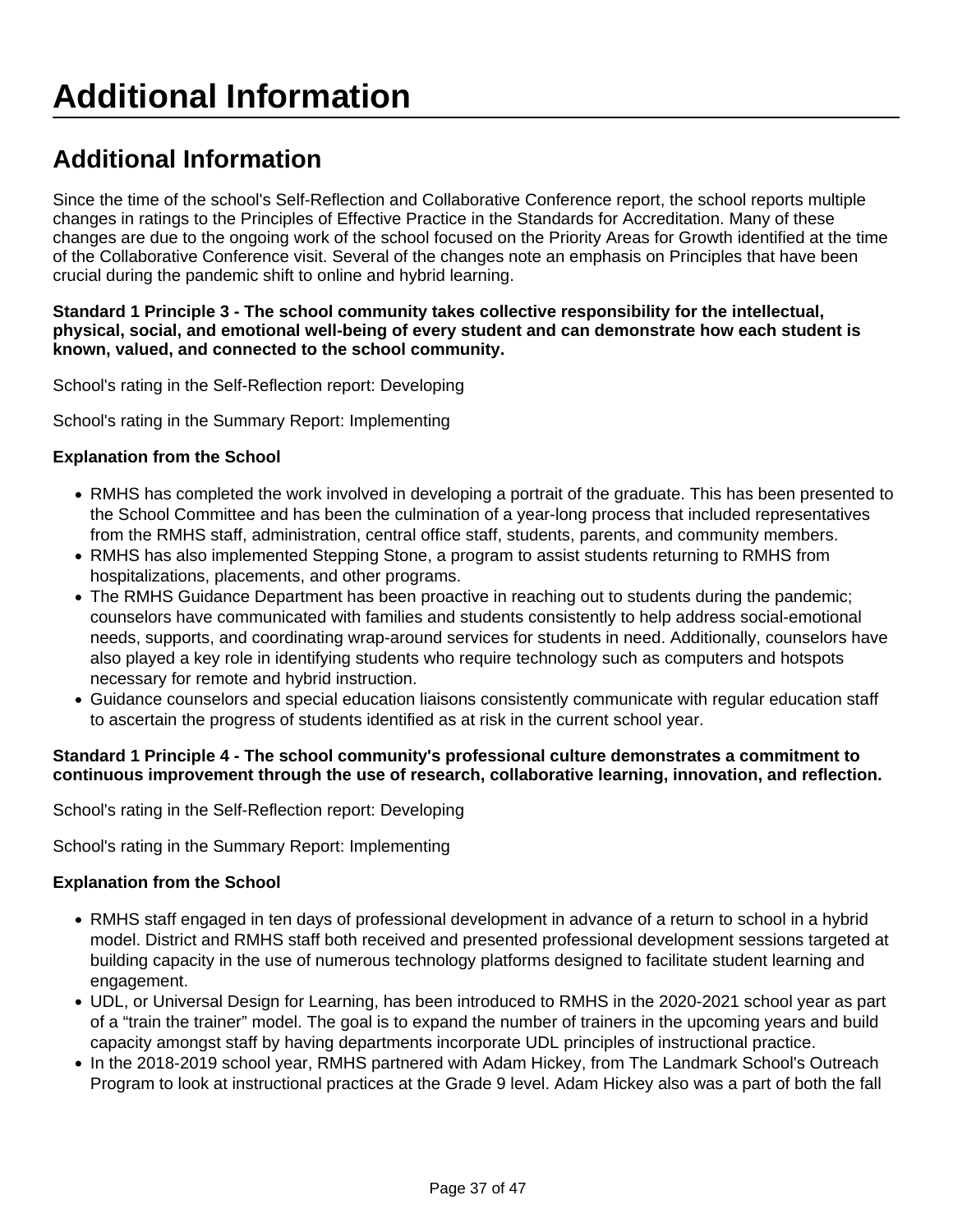and spring professional development offerings in the 2020-2021 school year.

#### **Standard 1 Principle 7 - The school culture fosters civic engagement and social and personal responsibility.**

School's rating in the Self-Reflection report: Developing

School's rating in the Summary Report: Implementing

#### **Explanation from the School**

- Student Council is active and continued to deliver a Veteran's Day program in 2020, as well as providing therapy dogs on-site during MCAS testing and Final Exams during the 2018-19 school year.
- RMHS has a "Best Buddies" program, under the leadership of Ms. Tagiatella and Ms. Cestrone, which matches regular education and special education students in a mentoring relationship.
- Rocket Ambassadors (students in grades 11 and 12) are trained by the assistant principals and help to transition incoming 9th graders to the high school. They created a number of informational videos for 9th graders this year that were shared on YouTube.
- A Courageous Conversations protocol was instituted by Principal Boynton in the 2018-2019 school year following a series of racist graffiti incidents at RMHS. These Courageous Conversations have been formalized into the culture of RMHS as "Equity Leadership training" through a school leadership initiative through Pegasus Springs, a nonprofit organization led by a former RPS administrator.
- In the 2019-2020 school year, RMHS partnered with the Reading Public Library for the "Pulse of Reading" RMHS hosted conversations that the school and the Town of Reading have been having about race and equity. RMHS hosted three separate student conversations in the 2018 -2019 school year, using the World Cafe model. A separate conversation was held by the principal for staff in the 2018-2019 and 2019-20 school year. Although interrupted by the school closure, the data from these conversations is available for use when we return to a full, in-person model.
- There have been numerous drives for causes and charities, both within the town and in the Greater Boston area. Clothing drives for the Chelsea Soldiers Home, a donation drive for Period Poverty, drives for local area food banks, and warming centers.
- Students and staff are being trained in Equity Leadership during the 202021 school year by the School Reform Initiative with the intent of bringing their learning back to RMHS to implement programming around anti-bias/antiracist work and equity.

#### **Standard 2 Principle 1 - The school has a vision of the graduate that includes the attainment of transferable skills, knowledge, understandings and dispositions necessary for future success and provides feedback to learners and their families on each learner's progress in achieving this vision.**

School's rating in the Self-Reflection report: Initiating

School's rating in the Summary Report: Developing

#### **Explanation from the School**

RMHS has completed the work involved in developing a Portrait Of The Graduate. This process and its product have been presented to the School Committee and has been the culmination of a year-long process that included representatives from the RMHS staff, administration, central office staff, students, parents, and community members.

#### **Standard 2 Principle 4 - Instructional practices are designed to meet the learning needs of each student.**

School's rating in the Self-Reflection report: Initiating

School's rating in the Summary Report: Developing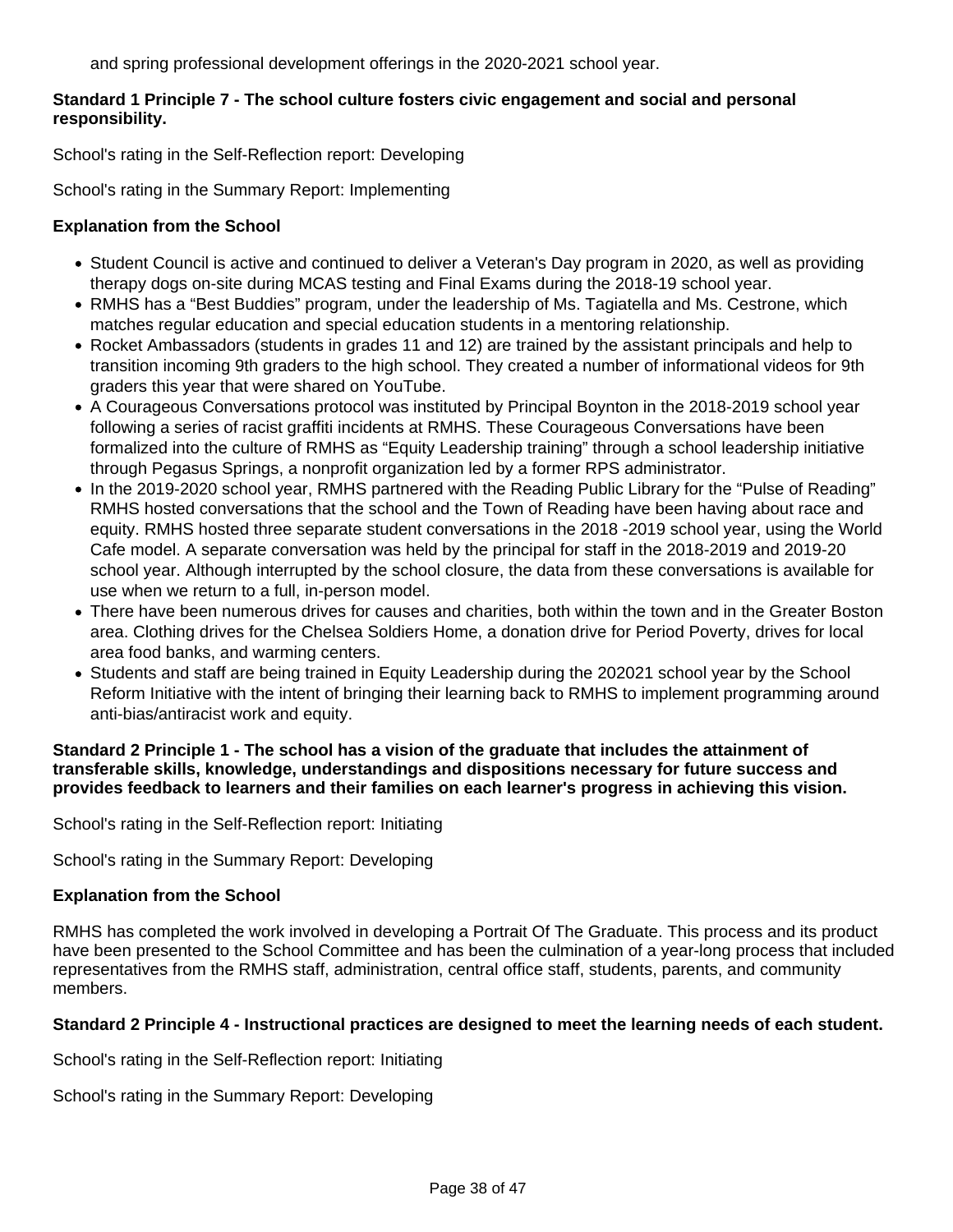#### **Explanation from the School**

- UDL, or Universal Design for Learning, has been introduced to RMHS in the 2020-2021 school year as part of a "train the trainer" model. The goal is to expand the number of trainers in the upcoming years and build capacity amongst staff by having departments incorporate UDL principles of instructional practice.
- In the 2018-2019 school year, RMHS partnered with Adam Hickey, from The Landmark School's Outreach Program to look at instructional practices at the Grade 9 level. Adam Hickey also was a part of both the fall and spring professional development offerings in the 2020-2021 school year.
- In the 2019-2020 school year, departments under the leadership of Assistant Superintendent Chris Kelley completed curriculum guides for all courses within each department. Learning goals, essential questions for each unit of study, and a summary of materials and instructional practices used are all included in these learning guides.

#### **Standard 2 Principle 8 - Learners have multiple opportunities to demonstrate their learning, receive corrective feedback, and use this feedback in meaningful ways to support their learning.**

School's rating in the Self-Reflection report: Developing

School's rating in the Summary Report: Implementing

#### **Explanation from the School**

Through the use of technology platforms such as edpuzzle, google classroom, pear deck, screen castify, and the portal to name a few, students have many opportunities to demonstrate their learning and teachers have a variety of means to deliver meaningful feedback to students. Teachers had the opportunity and choice not to give a traditional midterm exam this year, instead focusing on more formative assessments that could be more projectbased which emphasized authentic learning. Many teachers report that their thinking about feedback has shifted greatly this year through the need to shift what teaching and learning looks like during a pandemic and with hybrid and remote learning.

#### **Standard 2 Principle 9 - Learners use technology across all curricular areas to support, enhance, and demonstrate their learning.**

School's rating in the Self-Reflection report: Developing

School's rating in the Summary Report: Transforming

#### **Explanation from the School**

- RMHS has implemented and/or expanded a number of platforms including G Suite, Peardeck, Jamboard, EdPuzzle among others to support students during the pandemic. The use of many of these platforms has been widespread across departments.
- The district has purchased SWIVL cameras and other technologies to further enable teachers to better broadcast in class instruction during the period of hybrid instruction.
- The district has focused many of this year's professional development offerings on building capacity among staff in utilizing online learning platforms and programs.
- Students have been provided with access to G Suite accounts and applications.
- Students and district staff have been provided with full access to Microsoft Office Suite, including Microsoft Teams, which has been used for faculty and district staff meetings.
- The District has purchased sufficient licenses for students and staff to utilize Zoom as a primary means of instruction and communication for students and staff during the pandemic.
- In the 2019-2020 school year, the district went remote for an extended period of time. The RMHS admin team immediately took inventory of the available devices (computers, tablets), and with the help of the tech department, reallocated these devices into the hands of students and families who needed a device.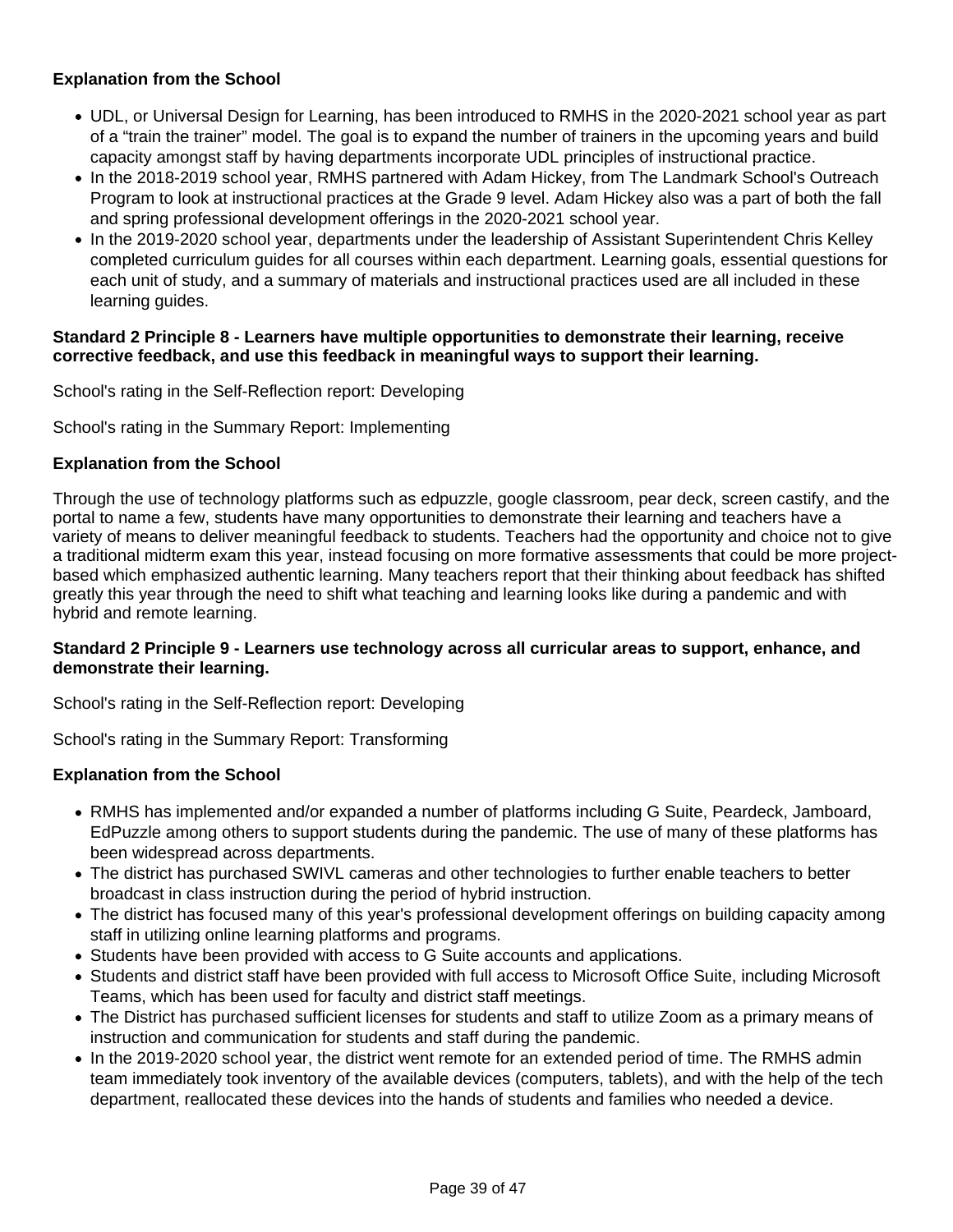District-wide, the administration also completed an assessment of student and family technology needs, and reallocated technology to best support students and families.

#### **Standard 4 Principle 1 - All students receive appropriate intervention strategies to support their academic, social, and emotional success.**

School's rating in the Self-Reflection report: Developing

School's rating in the Summary Report: Implementing

#### **Explanation from the School**

RMHS has a rich array of intervention services and supports for students in tier 1 through tier 3. We have Flex block which currently meets several times a week built-in as an academic support block. Students are able to meet teachers for extra help either in person by appointment or over Zoom. We have continued the Math lab as a virtual drop-in center and will re-open the Math lab for in-person support during the next school year. Students are provided a developmental guidance curriculum in grades 9-12 at certain points in the year to help with socialemotional needs and post-secondary planning. Academic Lab was created during the 2018-19 school year to be a more directed study for a small group of students who are recommended for this support. This will re-start when we are full in person during the next school year. RMHS has a CASEL meeting of administrators, counselors, nurses, and special education staff who meet in a case management model and we have a robust and efficient SST model. Finally, students who are returning from long-term absences have the support of the Stepping Stone program.

#### **Standard 4 Principle 2 - All students receive counseling services that meet their personal, social, emotional, academic, career, and college counseling needs from adequate, certified/licensed personnel.**

School's rating in the Self-Reflection report: Implementing

School's rating in the Summary Report: Transforming

#### **Explanation from the School**

- RMHS has also implemented Ms. Malley's Stepping Stone program to assist students returning to RMHS from hospitalizations, placements, and other programs.
- Counselors are appropriately licensed in their respective areas. The ratio of counselors to students falls at or below the 300-1 ratio.
- The RMHS Guidance Department has been proactive in reaching out to students during the pandemic; counselors have communicated with families and students consistently to help address social-emotional needs, supports, and coordinating wrap-around services for students in need.
- Additionally, counselors have also played a key role in identifying students who require technology such as computers and hotspots necessary for remote and hybrid instruction.
- Guidance counselors and special education liaisons consistently communicate with regular education staff to ascertain the progress of students identified as at risk in the current school year.
- District-wide, the district administration and the district's food service provider have worked to meet the food insecurity needs of the community during this time. The school and our food service provider have provided "Grab and Go " meals to students and the community throughout the period of the pandemic.

#### **Standard 4 Principle 4 - All students receive library/information services that support their learning from adequate, certified/licensed personnel.**

School's rating in the Self-Reflection report: Developing

School's rating in the Summary Report: Initiating

#### **Explanation from the School**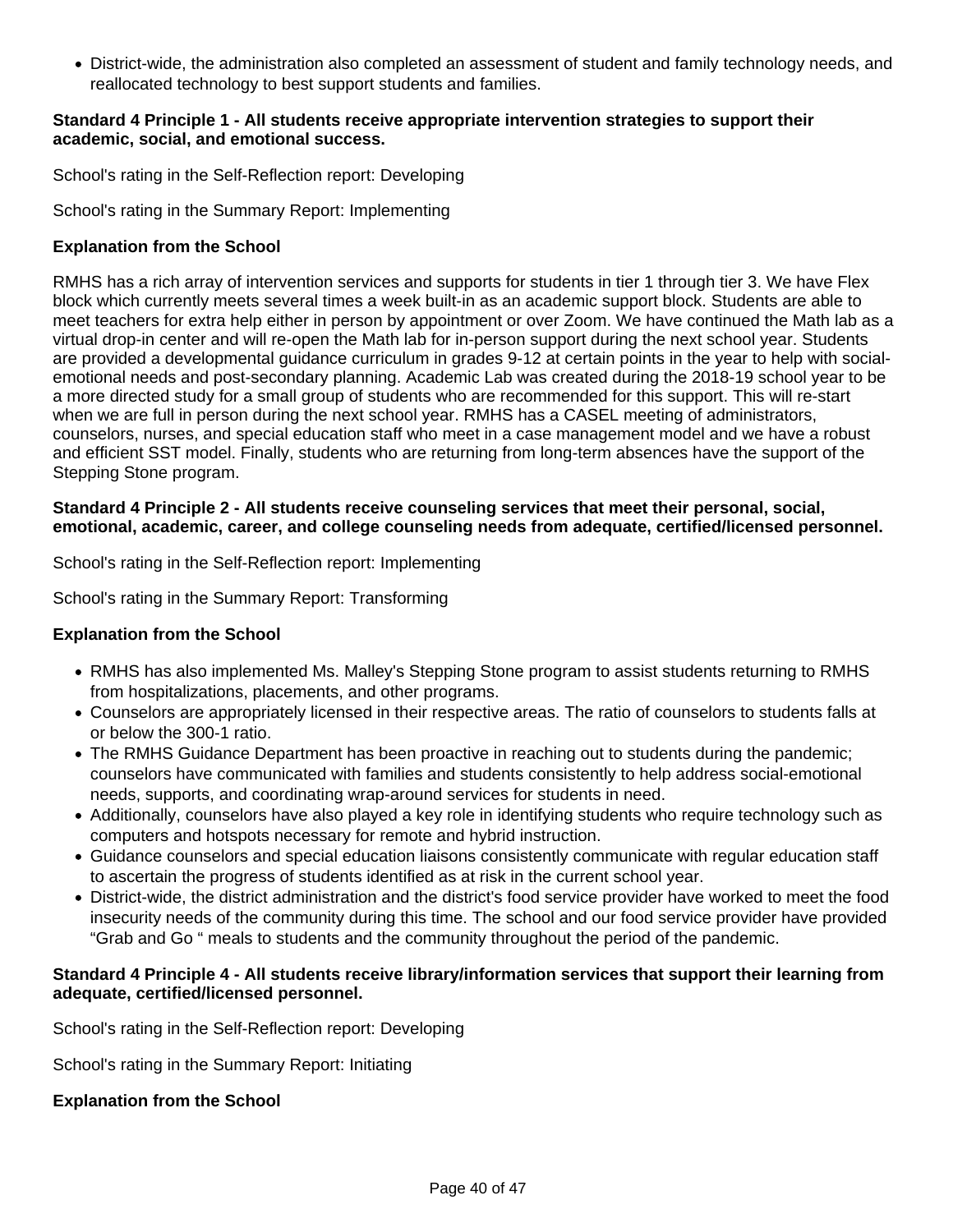- RMHS currently has one licensed Library Media Specialist who services the approximately 1230 students currently enrolled at RMHS. Subscriptions to some databases, including Gale Research Databases, are renewed annually. Additionally, the Librarian/Media Specialist has updated the collection over the past few years to incorporate a greater number of titles by more diverse authors.
- The vision is for the RMHS Library to transform into a library and media center with rich and varied resources for students and teachers to engage in hands-on learning grounded in design thinking, such a maker spaces.

#### **Standard 4 Principle 5 - Identified English Language Learners and students with special needs and 504 plans receive appropriate programs and services that support their learning from adequate, certified/licensed personnel.**

School's rating in the Self-Reflection report: Implementing

School's rating in the Summary Report: Developing

#### **Explanation from the School\***

English Learners receive support services and instruction at RMHS in both a regular education classroom setting and in small group instruction. This continues to be a need. As of January 2021, we currently have 1.5 FTE staff district-wide to service the needs of EL students throughout the district. RMHS anticipates a steady increase in the numbers of EL students enrolling in the district, in keeping with similar demographic trends in neighboring and like communities. RMHS currently has a need for additional trained and appropriately licensed staff to meet the anticipated needs of EL students.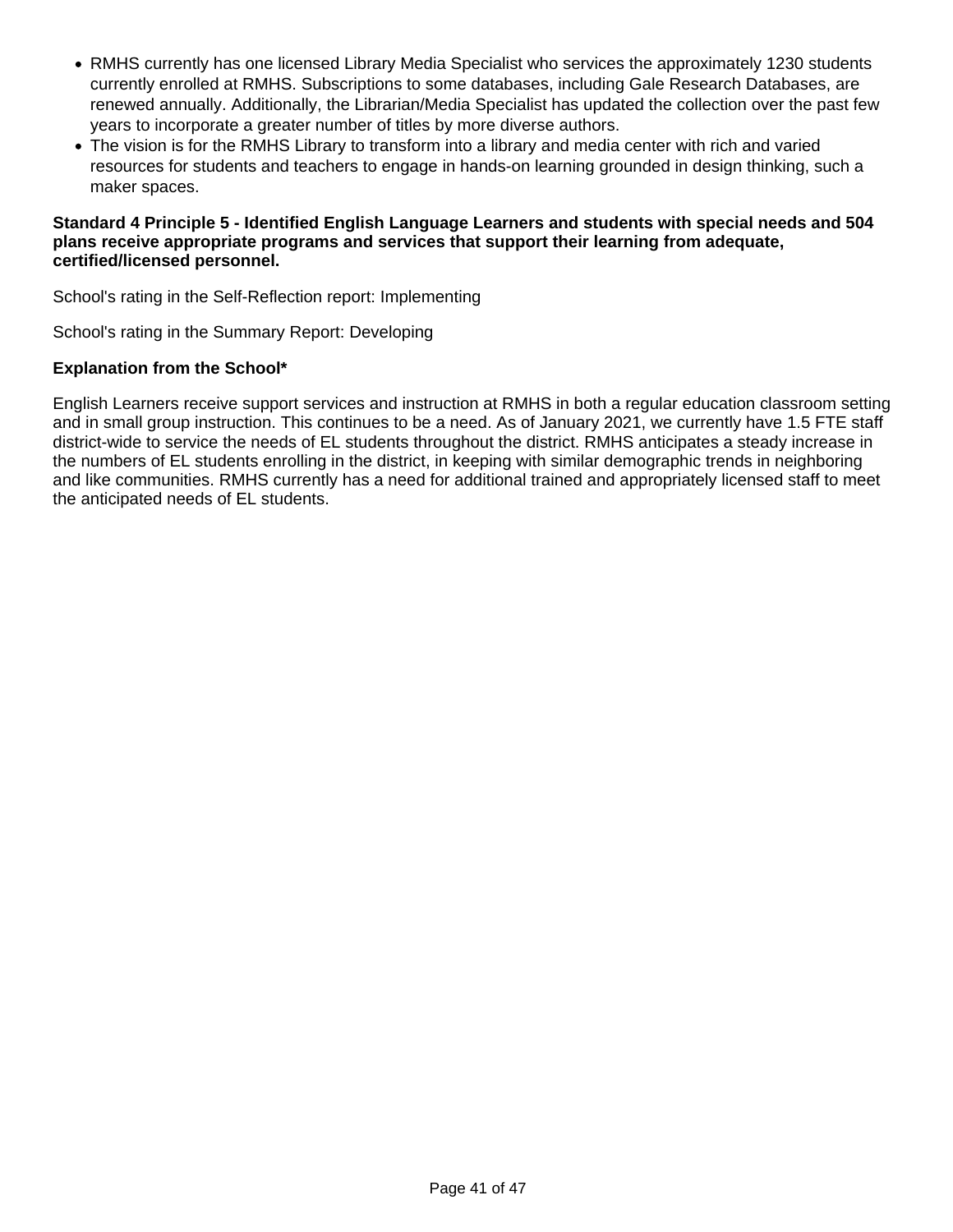## **Commendation**

- The perseverance of Reading Memorial High School (RMHS) throughout an unprecedented 2020-2021 school year to complete the collaborative and inclusive process of developing a pre-K through 12 Reading Public Schools Portrait of a Graduate
- The innovative and student-centered nature of the Portrait of a Graduate that portrays the RMHS student as a person and encourages them to carry forward their learning to life after high school
- The alignment between the Portrait of a Graduate and the core values of RHMS

### **Commendation**

- The group norms and discussion guidelines implemented in faculty meetings that have made them more positive
- The feelings of many students that their teachers truly care about them as people inside and outside of the classroom and that they support them and want them to succeed
- The creation of We The Youth, a student-led group focused on solving social injustices in their community that has given BIPOC students a platform to express themselves
- The teachers who are involved in the school community outside of their classroom by volunteering to be advisors for student clubs and activities
- The courageous leadership of the principal who has worked hard to support Staff and Teachers Against Racism and her emphasis on bringing community problems to light
- The presence of supportive, open, and diverse conversations in classrooms led by teachers
- The creation of an environment in many classes where productive discourse is encouraged and teachers make sure every students' voice is heard
- The professional development focused on Equity, Diversity, and Inclusion, with RMHS hosting an Equity Institute attended by outside schools in March of 2019

## **Commendation**

- The creation of curriculum guides that are published in the same format across each department including a course description, content standards, skills, units of study with corresponding essential questions, and key activities.
- The use of the new curriculum documents to inform common assessments and assignments
- The collaboration within departments and between departments in regards to shared language for curriculum documents, sharing of units and lessons, and providing newer teachers with a clear format of what students need to know and be able to do within each course at RMHS
- The opportunities for reflection provided by the curriculum work that is causing teachers to make changes to their instructional practices as a result of designing and implementing the curriculum
- The evidence of more project-based work in the classroom and less traditional ways of teaching and learning
- The use of Universal Design for Learning within each department and the professional development provided at various levels, and to some faculty members

## **Commendation**

- The implementation of an Academic Lab to support student learning needs
- The creation of a Math Lab staffed by math teachers to specifically address the needs of students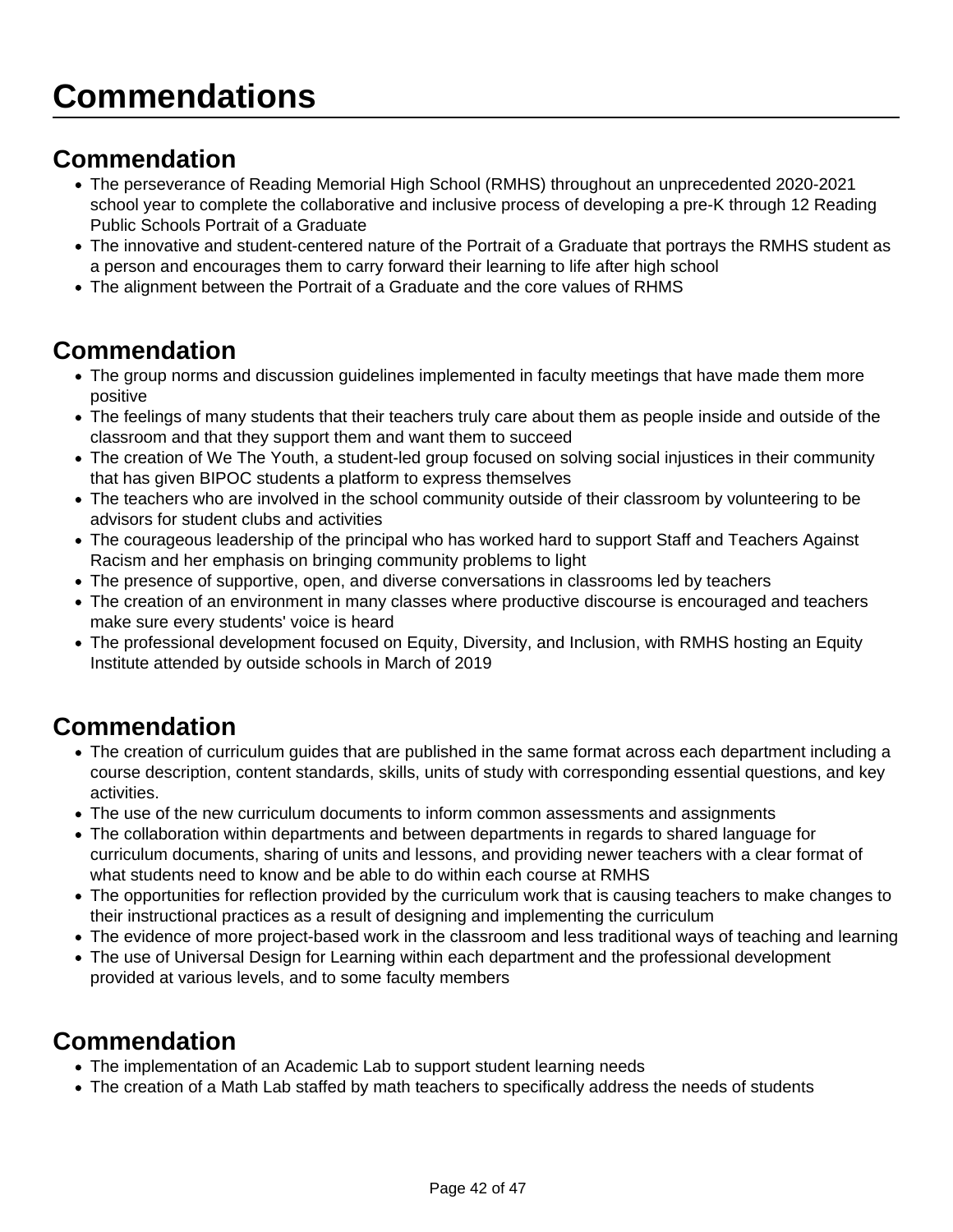- The access to core content teachers for academic help during flex block making extra help equitable
- The attainment of grant funds to create Stepping Stones
- The creation of a partnership with Bryt to help students transition back into school after long absences
- The implementation of a new referral process for SST
- The recognition of the interpersonal complexity of group dynamics and of the significance this environment has on the effect of student learning
- The teachers' willingness to embrace new learning during the pandemic and model the importance of being lifelong learners to their students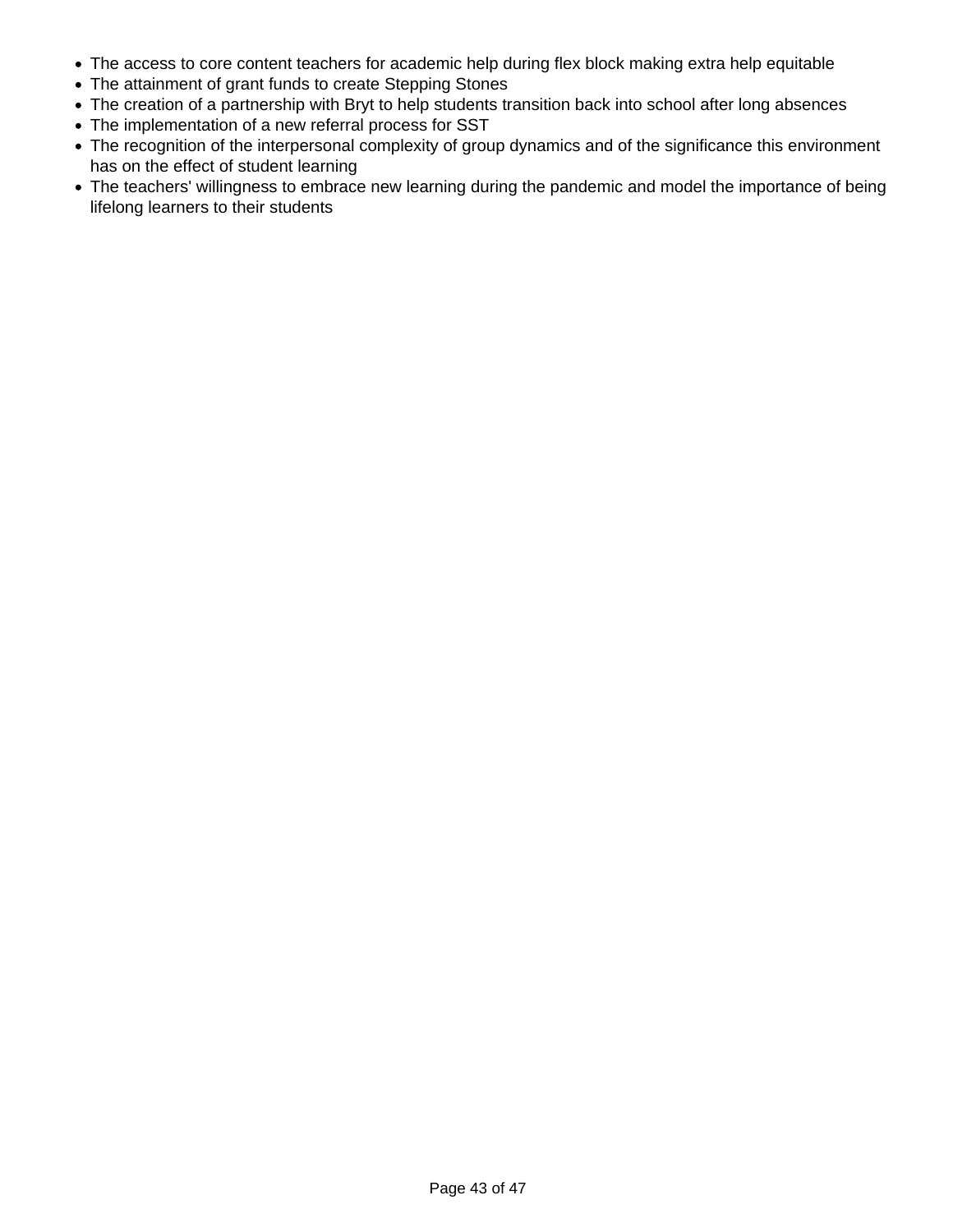# **Additional Recommendations**

### **Recommendation**

Create a high school professional development committee that can set a clear direction and focus for professional development activities

### **Recommendation**

Create a faculty/senate council comprised of teachers from different departments to promote collaboration and ownership in the school

### **Recommendation**

Develop and implement a plan for sustained common planning time for teachers to analyze student work, develop assessments, review curriculum, and share instructional practices

#### **Recommendation**

Consider developing smaller learning communities or a 9th-grade academy within the school to provide additional support to students

### **Recommendation**

Ensure all teachers receive training in Universal Design for Learning through the cohort model with train the trainers

### **Recommendation**

Ensure all learners engage in inquiry, problem-solving, and higher-order thinking skills at all level

#### **Recommendation**

Provide adequate staffing to support EL students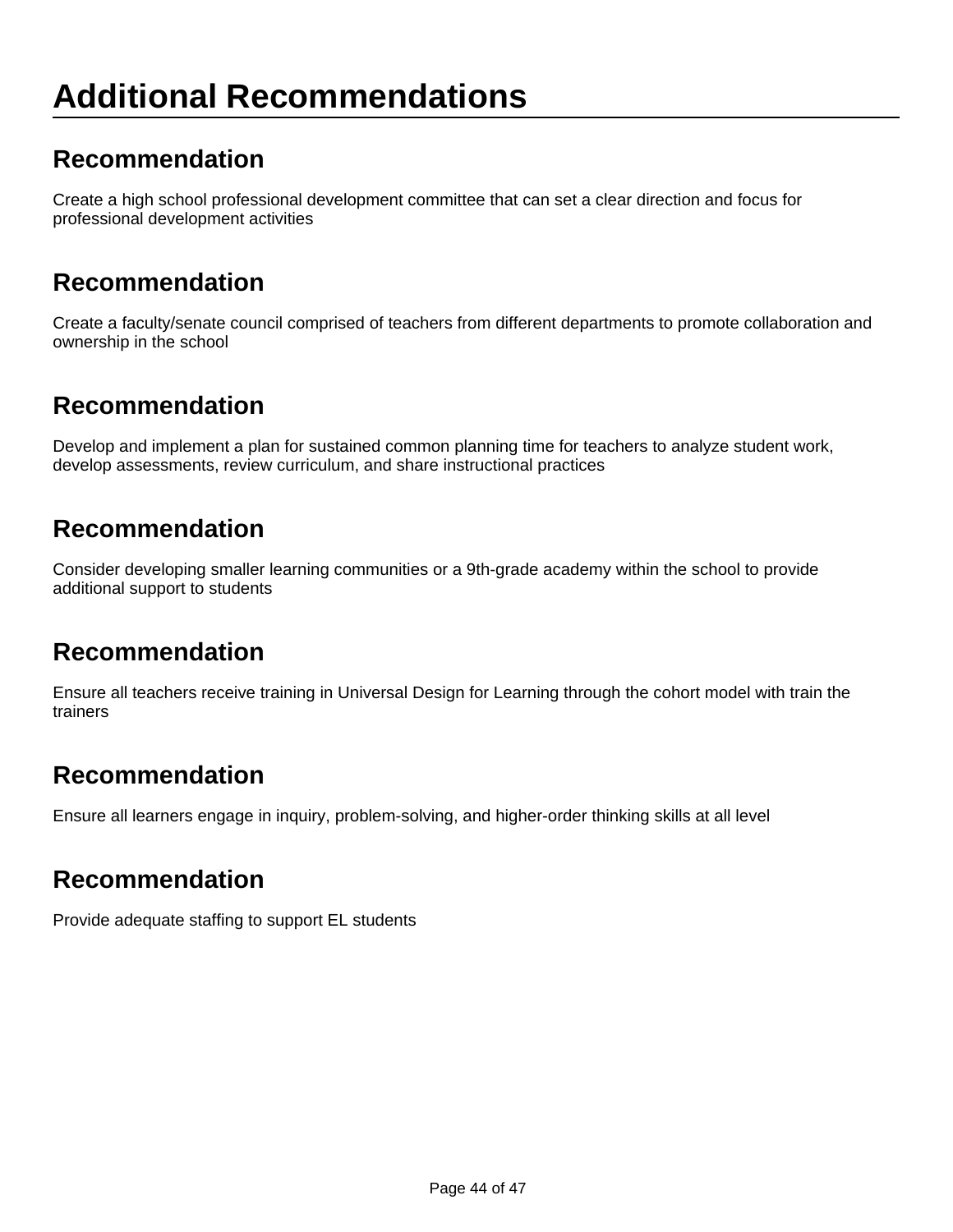# **FOLLOW-UP RESPONSIBILITIES**

This Initial/Decennial Accreditation Report of the Visiting Team reflects the findings of the school's Summary Report and those of the visiting team. It provides a blueprint for the faculty, administrators, and other officials to use to improve the quality of programs and services for the students in this school. The faculty, school board, and superintendent should be apprised by the building administrators yearly of progress made in aligning with the Standards for Accreditation.

A school's initial/continued Accreditation is based on satisfactory progress implementing the school's improvement/growth plan based on the Priority Areas validated by the visiting team and recommendations identified by the Commission as it monitors the school's progress and changes which occur at the school throughout the decennial cycle.

To monitor the school's progress, the Commission requires that the principal submit a First Report of Progress and Planning and routine Three- and Six-Year Reports of Progress and Planning describing the school's progress implementing the Priority Areas as well as submitting an updated improvement/growth plan. The Commission may request additional Special Progress Reports if one or more of the Standards or Priority Areas for Growth are not being met in a satisfactory manner, if additional information is needed on matters relating to the school's alignment with the Standards for Accreditation, or substantive changes occur in the school.

To ensure that it has current information about the school, the Commission has an established Substantive Change Policy requiring that principals of member schools report to the Commission within sixty days of occurrence any substantive change which impacts the school's alignment with the Commission's Standards for Accreditation. The Report of Substantive Change must describe the change itself and detail the impacts the change has had on the school's ability to meet the Standards for Accreditation. The Commission's Substantive Change Policy is included on the next page. All other substantive changes should be included in the Reports on Progress and Planning and/or the Annual Information Report (AIR) which is required of each member school to ensure that the Commission office has current statistical data on the school.

The visiting team would like to express thanks to the community for the hospitality and welcome. The school community completed a Self-Reflection that clearly identified the school's strengths and areas of need, hosted a Collaborative Conference, developed an improvement/growth plan, and completed a Summary Report. The time and effort dedicated to the Accreditation process, school improvement/growth, the Summary Report, and the preparation for the visit ensured a successful Initial/Decennial Accreditation visit.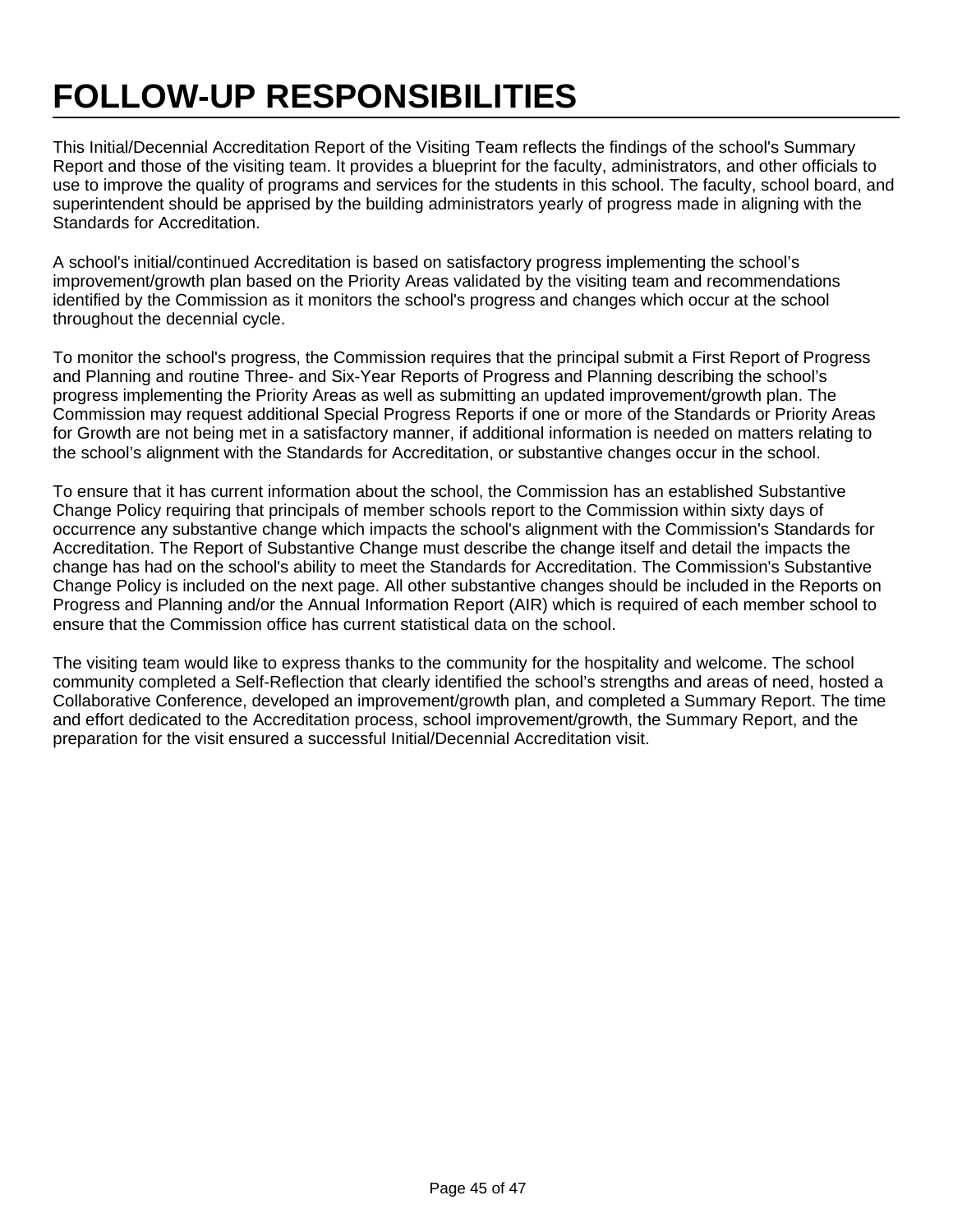# **SUBSTANTIVE CHANGE POLICY**

#### **NEW ENGLAND ASSOCIATION OF SCHOOLS & COLLEGES Commission on Public Schools**

Principals of member schools must report to the Commission within sixty days of occurrence any substantive change in the school which has an impact on the school's ability to meet any of the Commission's Standards for Accreditation. The Report of Substantive Change must describe the change itself as well as detail the impact on the school's ability to meet the Standards. The following are potential areas where there might be negative substantive changes which must be reported:

- elimination of fine arts, practical arts, and student activities
- diminished upkeep and maintenance of facilities
- significantly decreased funding cuts in the level of administrative and supervisory staffing
- cuts in the number of teachers and/or guidance counselors
- grade level responsibilities of the principal
- cuts in the number of support staff
- decreases in student services
- cuts in the educational media staffing
- increases in student enrollment that cannot be accommodated
- takeover by the state
- inordinate user fees
- changes in the student population that warrant program or staffing modification(s) that cannot be accommodated, e.g., the number of special needs students or vocational students or students with limited English proficiency